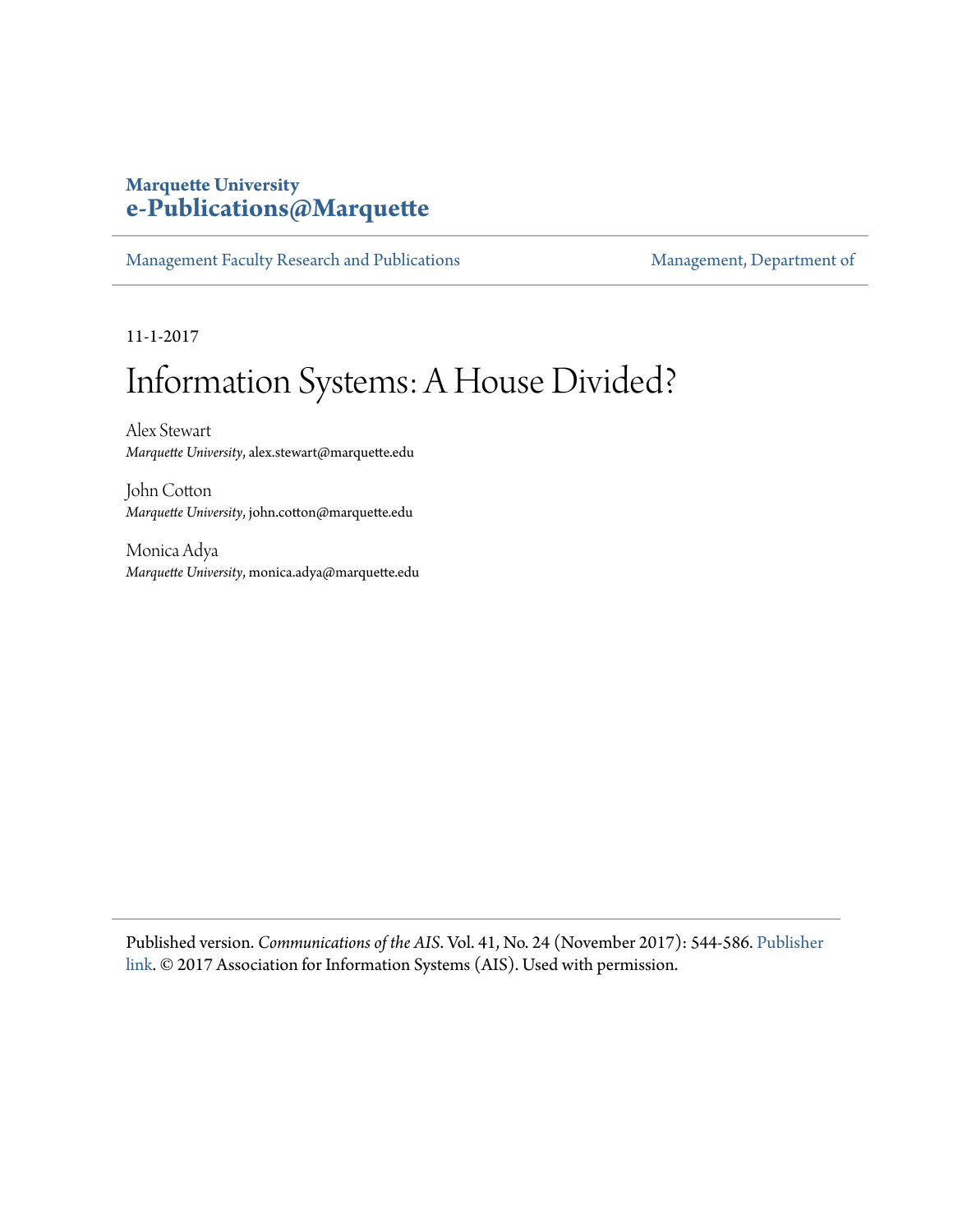

Research Paper ISSN: 1529-3181

# **Information Systems: A House Divided?**

**Alex Stewart**  Department of Management Marquette University *alex.stewart@marquette.edu*

**John L. Cotton**  Department of Management Marquette University

**Monica Adya**  Department of Management Marquette University

#### **Abstract:**

Is the IS discipline a single discipline that focuses on both behavioral (BIS) and technical (TIS) topics, or is it two disciplines split between these orientations? Current opinion emphasizes BIS and reinforces the notion that researchers practice research in disconnected silos as opposed to a relatively continuous web. Such silos do disservice to the diversity of scholarly interests, skew productivity expectations in favor of small subsets of journals that often exclude technical- and decision science-oriented journals, and run the risk of creating self-perpetuating journal groupings. Silos disadvantage IS researchers by making the discipline narrower in comparison to other business disciplines and contradict the nature of IS pedagogy that equally reflects technology and management. We applied social network and cross-citation analyses to a sample of 98 IS journals to examine the cohesiveness of IS and to understand the extent to which boundary-spanning journals maintain scholarly connections between the approaches. Distinguishing between weak and strong ties among journals, we found that a discipline that comprises both BIS and TIS journals is highly cohesive in terms of weaker ties and that many boundary-spanning journals are quite balanced in their citations to and from each orientation. However, we did not find that IS is uniformly cohesive. Even so, our findings imply that IS scholars with different interests can parse out distinct subsets of journals that are central to their interests. We demonstrate as much by examining the most central journals for three examples of IS scholars: those with a strongly behavioral approach, with sociotechnical interests, and with specialized interests, such as medical informatics. The most central journals for these three interests are distinct subsets of the IS discipline.

**Keywords:** Technical, Behavioral, Disciplines, Cohesion, Cross-citations, Social Network Analysis, Journals.

This manuscript underwent peer review. It was received 06/12/2016 and was with the authors for 10 months for 2 revisions. Paul Benjamin Lowry served as Associate Editor.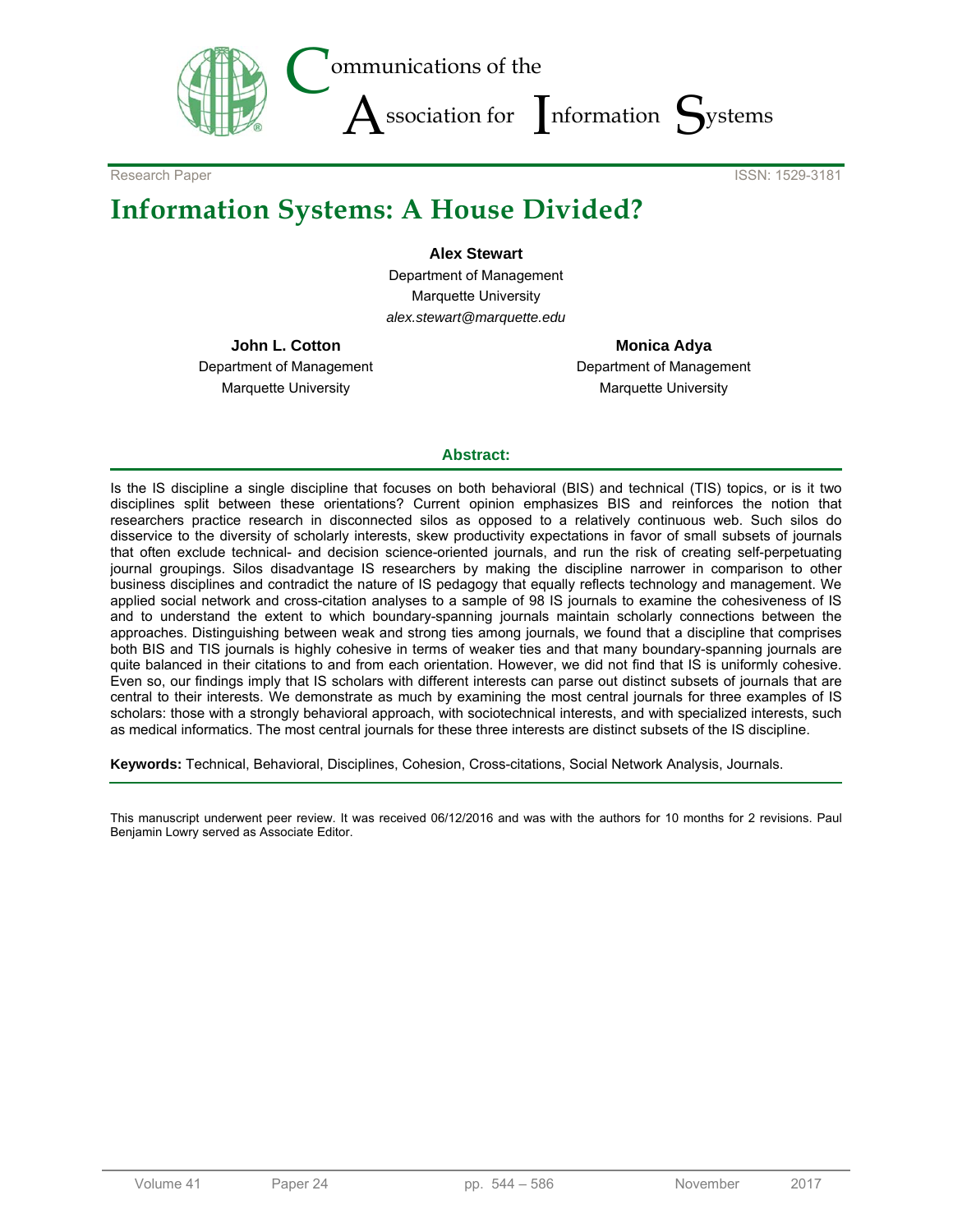E

Ŧ n T

a.

ţ

# **1 Introduction**

Researchers have debated the boundaries and mandate of the information systems (IS) discipline over the past three decades; in particular, they have raised questions about its distinct identity (Benbasat & Zmud, 2003), its relevance to practitioners faced with rapid change in technology (Benamati, Serva, Galletta, Harris, & Niderman, 2006), and its reliance on reference disciplines (Baskerville & Meyers, 2002). Most of these evaluations tend to distinguish between those IS journals based on research about "organizational, social and management issues" (a mandate of the *Journal of Information Technology*) and those based on technical scientific and engineering methods. We refer to the former as behavioral IS (BIS) and the latter as technical IS (TIS). These latter typically include journals that examine technology itself or embrace highly technical analysis including mathematical modeling and formalization.

Most current research and prevalent opinions emphasize the behavioral and management orientation of IS and, unfortunately, reinforces the notion that researchers practice research in disconnected silos as opposed to a relatively continuous web. Historically, these beliefs contradict the inherent nature of IS, which is inextricably linked with development of IS technology (Hirschheim & Klein, 2012). A narrow view of IS harms the diversity of scholarly interests because it skews productivity expectations in favor of small subsets of journals that often exclude technical-, decision science-, and knowledge/data managementoriented journals. A limited viewpoint also risks creating self-perpetuating journal groupings, such as the Senior Scholars' basket of eight, and disadvantages IS researchers by narrowing the discipline in comparison to other business disciplines. Furthermore, does this management orientation truly reflect IS pedagogy that trains students equally for both management and technical IS roles? Clearly, decisions about these boundary delineations have implications for the organization and competitive position of university departments (Abbott, 2001).

These concerns motivate the question that we examine in this study:

**RQ**: Is the IS discipline a single discipline that focuses on both behavioral (BIS) and technical (TIS) topics, or is it two disciplines split between these orientations?

IS no longer has a monopoly on the study of information and computer technologies (Walsham, 2012) but engages in "competition for settlement" with related disciplines (Bernroider, Pilkington, & Córdoba, 2013, p. 84). These questions are timely as the Senior Scholars are engaged in active dialog with the IS community to explore the possibility of expanding the scope of its basket of eight journals. They are also timely as the IS community continues to explore its identity and core properties (Benbasaat & Zmud, 2003). We specify and examine this topic through six research questions that we elaborate on in Section 2. Through these questions, we explore the cohesiveness of IS journals, presence of boundary-spanning journals, strength of cross-journal ties, and implications for top journals such as those in the basket of eight.

The IS discipline certainly has no dearth of studies that evaluate its journals, particularly those that develop and reconcile rankings. These studies use a wide range of criteria for identifying journals to evaluate and methods to generate rankings. In most cases, studies use subjective definitions and may, for instance, specifically select management/behaviorally oriented IS journals (e.g., Lowry et al., 2013) or those that do not distinguish between a management- and technical orientation (e.g., Pratt, Hauser, & Sugimoto, 2012). These studies also range on the approaches they use to rank selected journals. Our study differs in two ways: first, we take an empirical approach to identify and include journals using the Web of Science's Journal Citation Reports (JCR). Second, we use cross-citation and social network analysis to explore IS journal orientations, cohesion around these orientations, and boundary-spanning journals that can make bridge distinct orientations and make innovative research contributions. To the best of our knowledge, only one study, Polities and Watson (2008), has followed a similar approach, but their study emphasized journal ties as opposed to disciplinary orientations.

# **2 Background and Research Questions**

## **2.1 Why IS Might be Cohesive**

Before we explore whether the IS discipline demonstrates "cohesion", we explain how we interpret the term. "'Cohesion' in our ordinary [English language] usage", as Chan, To, and Chan (2006, p. 289) point out, "refers to a state in which components 'stick' to together to form an effective or meaningful whole". Its opposite, then, is fragmentation. This interpretation seem simple enough. However, a diverse and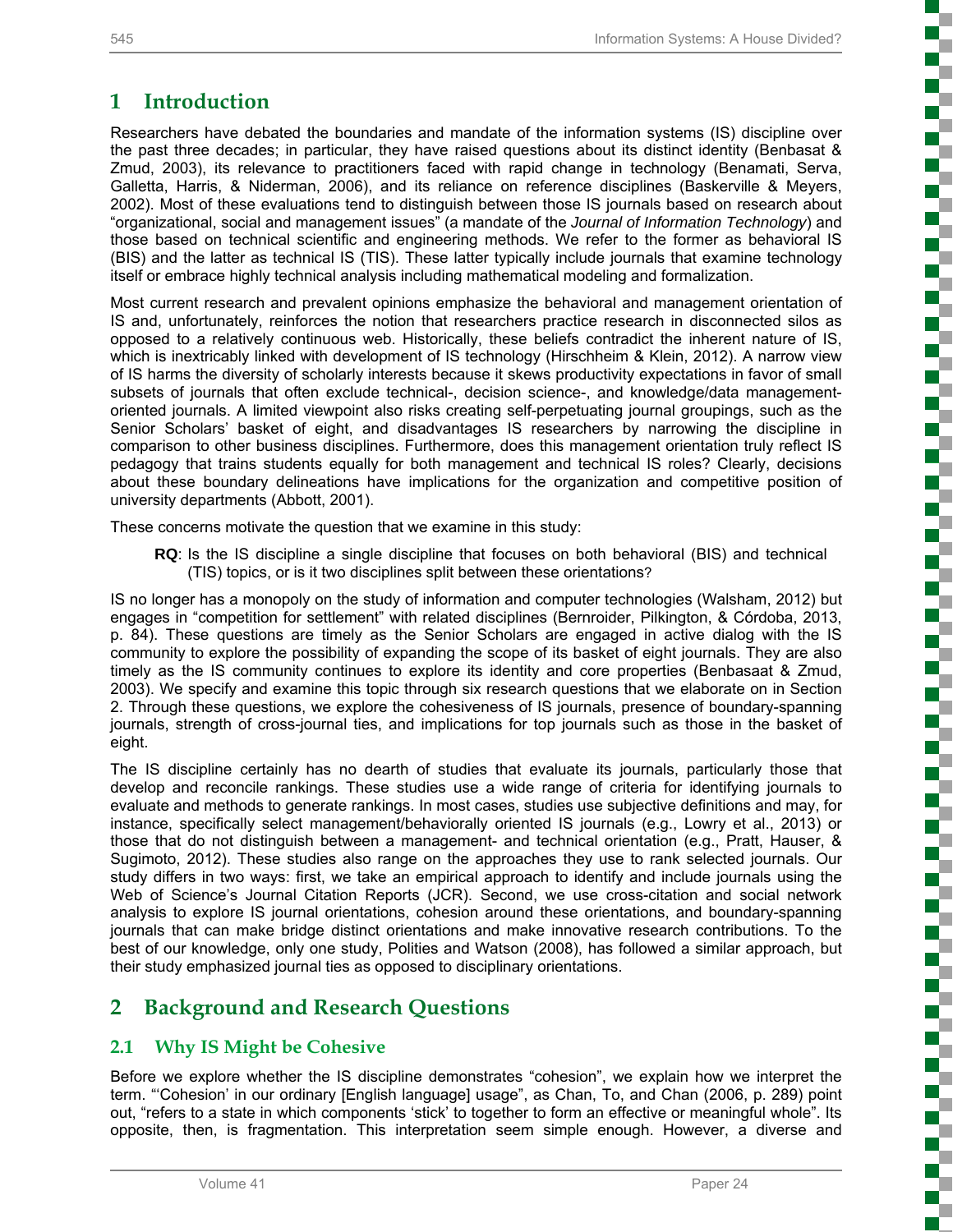extensive literature presents a welter of definitions for cohesion: some focus on subjective and individual properties, and others focus on objective and collective properties (Friedkin, 2004; Mizruchi, 1990). We focus on the latter. As Moody and White (2003, p. 106) note, it is "the social relations of its members [that] hold [a cohesive collectivity] together". Further, just as multiple definitions for cohesion exist, so too do the methods one can use to measure cohesion. For example, the "cohesion" module in the UCINET software package for social network analysis includes 18 routines. Measures typically involve the extent to which connections among members are dense or sparse, many or few, and mutual or unilateral (Freeman, 2011). We explore whether these sorts of measures provide evidence that one can better regard the IS discipline as a "meaningful whole" or as fragmented across its more technical and more behavioral publications.

Existing literature gives several reasons to believe that IS may be a relatively connected web of journals that comprises both behavioral and technical concerns. Some journals, such as *Information Systems Frontiers*, cover a broad range of "research domains, [specifically,] environment, organization and technology" (Bang, 2015, p. 217). Therefore, some IS scholars treat both BIS and TIS approaches as part of a unified discipline. For example, Pratt et al. (2012) indistinguishably treat IS as comprising behaviorally oriented journals (e.g., *MIS Quarterly*) and the more technical ones (e.g., *Journal of the ACM*). Moreover, IS research widely adopts the notion that information systems are sociotechnical systems (STS) (Bernroider et al., 2013; Walsham, 2012). A central theme in STS thinking is that technology affects social systems and vice versa; simply put, understanding organizations of any sort requires paying attention to both "the people and the equipment" (Trist, 1981, p. 10). As such, in IS in particular, one needs to pay attention to "technology [and] the importance of the IT artifact" (Arnott & Pervan, 2005, p. 82). A recurring theme throughout the development of IS has been the need to accommodate both the technical dimensions through so-called "hard" methods and the social dimensions through "soft" methods (Mingers, 2004). Moreover, technology profoundly affects both management and organizations (Zammuto, Griffith, Majchrzak, Dougherty, & Faraj, 2007).

If one accepts that IS incorporates the study of both social and technical concerns, it follows that the IS discipline is inherently multifaceted and includes both technical and social science disciplines (Walsham, 2012). Particular IS topics, such as software engineering and services computing (Zhao, Tanniru, & Zhang, 2007), require paying attention to both behavioral and engineering or technical expertise. Publications in IS frequently refer to its "interdisciplinary" character (e.g., Bang, 2015; Leitner & Rinderle-Ma, 2014). Bernroider et al. (2013, p. 84) demonstrate that a variety of disciplines form "highly interconnected fields" that connect with IS. Similarly, Raasch, Lee, Spaeth, and Herstatt (2013, p. 1115) present evidence of a cluster of "computer science and information systems" scholars who co-author paper together. Also, Cronin and Meho (2008) show that "information studies" tend to cross-cite across technical and social orientations.

## **2.2 Why IS Might be Fragmented**

The above studies suggest but do not definitely establish cohesiveness. The interdisciplinary nature of IS could encourage fragmentation among its constituent subdisciplines. Prior research has not clarified this possibility because it has not examined the extent of fragmentation or cohesiveness across the technical and social orientations. For example, Lim, Saldanha, Malladi, and Melville (2013) examined the "cohesiveness" of IS knowledge but with regard to only two of the basket journals (*MIS Quarterly* and *Information Systems Research*). Similarly, Oh, Choi, and Kim (2005, p. 274) studied the cohesiveness of subdisciplinary networks with a sample of only four IS journals "in the domain of management".

These competing views of IS influence decisions about which journals are recognized as prestigious IS outlets. As an indication of this orientation, in surveying IS journals, Lowry et al. (2013) excluded journals regarded as belonging to computer science, operations research, decision science, or other more technically oriented disciplines. The basket of eight journals, widely regarded as top IS journals and as behaviorally oriented (Association for Information Systems, 2016), represent a similar approach to IS as a predominantly behavioral discipline. Although the basket has not met with universal acceptance (e.g., Chen, 2011), it has found explicit support in widely cited journals (Chan, Guness, & Kim, 2015; Lowry et al., 2013). For example, Bernroider et al. (2013, p. 79) treat it as "reflecting…the IS field…as a whole". Many studies in the literature have also examined it: we found 240 citations in Google Scholar for the joint terms "information systems" and "basket of eight" and 126 to "information systems" and "basket of six" (as of 11 November, 2016). Support for the basket may be an argument that one could reasonably limit the discipline to behaviorally oriented journals.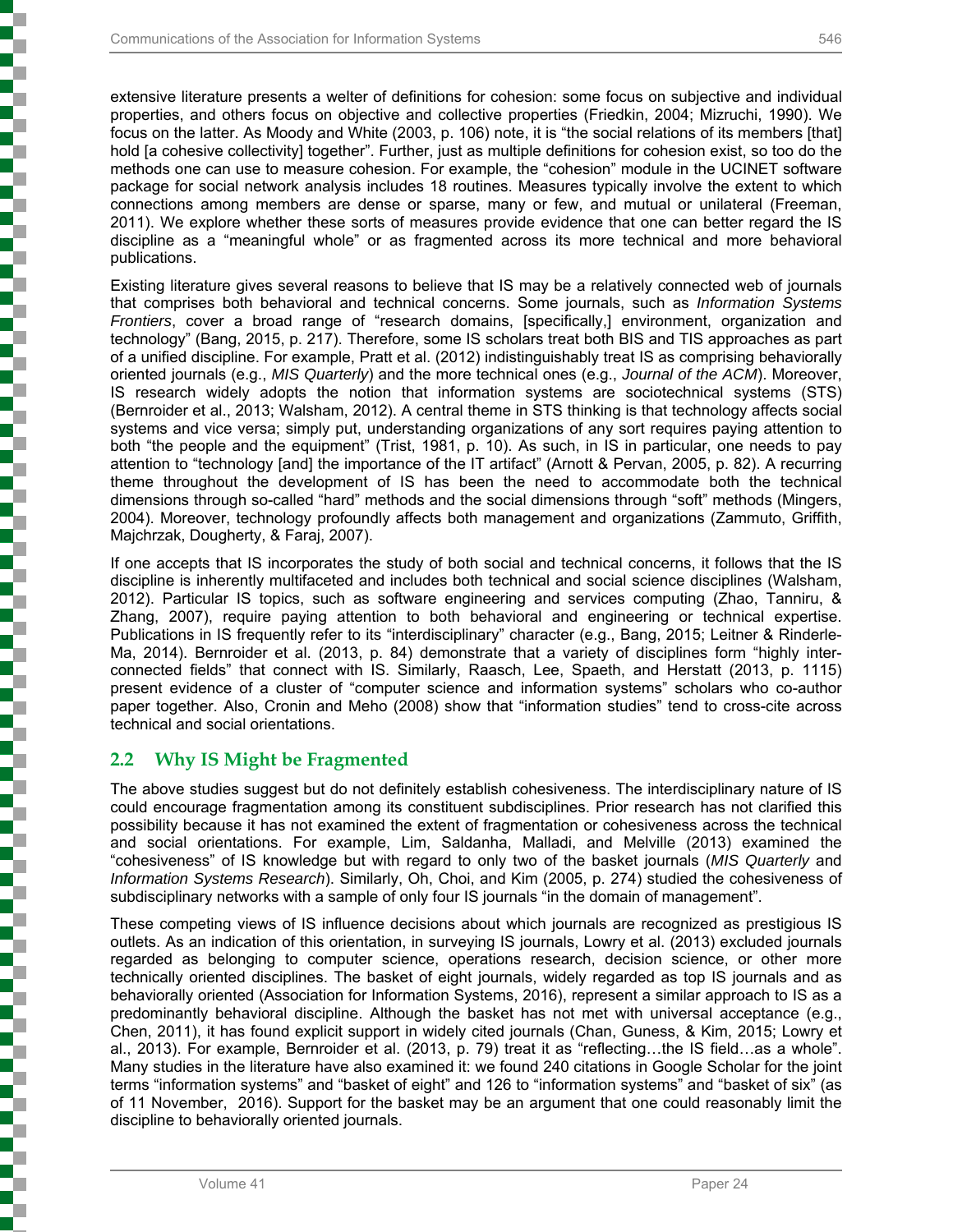į

is a company of the company of the company of the company of the company of the company of the company of the company of the company of the company of the company of the company of the company of the company of the company

i

į

ð

i

**Concert** 

 $\Box$ 

i

The orientation of a discipline might also reflect and influence researchers' behaviors. In the case of IS, it may be that scholars with a management orientation publish with little influence from TIS scholarship and vice versa. More generally, one might characterize the landscape of research disciplines as sets of "disconnected silos" (Jacobs & Frickel, 2009, p. 48). Indeed, Donald Campbell (2005, p. 4) first observed as much in noting "a redundant piling up of highly similar specialties, leaving interdisciplinary gaps" (his paper originally appeared in 1965). It also fits Raasch et al.'s (2013, p. 1147) findings for the discipline of open source innovation whose "scholars study a set of closely related issues, but increasingly do so within and for their own disciplines". In IS, Ellis, Allen, and Wilson (1999, p. 1095) found information science and information systems to be "conjunct subjects [that publish as] disjunct disciplines" with little crossfertilization. Researchers have also found other examples of fragmentation in related scholarly disciplines in accounting and management approaches to control (Euske, Hesford, & Malina, 2011), consumer behavior (MacInnis & Folkes, 2010), "heterodox" economics (Cronin, 2008), political science (Garand, 2005), and supply chain management (Giannakis, 2012). As such, we ask:

**RQ1:** How cohesive is IS across its more behavioral and technical orientations?

With this question, we determine whether research in these two orientations shows extensive crossfertilization as reflected in citations across them. We explore whether the IS discipline is fragmented into distinct, largely isolated journal sets—one behavioral and the other technical.

#### **2.3 Boundary-spanning Journals**

Although one can readily find disconnects between topically similar disciplines in the literature, boundaryspanning journals, collections, and conferences might link the various specialties in loosely organized disciplines. Jacobs and Frickel (2009, p. 48) argue that, at some "level[s] of disciplines. Jacobs and Frickel (2009, p. 48) argue that, at some "level[s] of aggregation…and…substantive distance between fields", the image of "a web" better fits research practice than the image of disconnected silos. The image of a web concurs with Pierce's (1999, p. 271) finding that "boundary-crossing authors can be identified in many disciplinary literatures". The web metaphor is more promising for advancing knowledge because researchers across specialties need to collaborate to solve important but ambiguous problems, particularly those that require both technical and social science expertise (Fischer, Tobi, & Ronteltap, 2011; Melero & Palomeras, 2015). As many writers have observed, such boundary spanning across specialties can generate unusually innovative research outcomes (e.g., Leahey & Reikowsky, 2008; Rafols, Leydesdorff, O'Hare, Nightingale, & Stirling, 2012).

Cohesiveness in this study refers to measures of the extent of cross-citations between journals that represent one or another scholarly discipline, specialty or orientation, such as cohesion between information science and communication (Borgman & Rice, 1992) or between information science and information systems (Ellis et al., 1999). Because specialization is a necessary quality to advance knowledge (Leahey & Reikowsky, 2008), we expect that some journals will focus strongly on BIS or on TIS. However, to the extent that the leading IS journals are cohesive across the BIS and TIS orientations, at least some of these journals must play a boundary-spanning role (Rafols et al., 2012). As such, we ask:

**RQ2:** How balanced between BIS and TIS cross-citations are IS journals?

With this question, we determine whether a substantial percentage of IS journals have a relatively balanced number of citations to and from BIS andTIS journals. These journals would play a role of boundary-spanning across the orientations and, thus, suggest that a cohesive behavioral and technical IS discipline exists. In addressing this question, we also identify the number of journals that play a boundaryspanning role.

**RQ3:** If indeed relatively balanced IS journals exist, which subset of IS journals, if any, is cohesive across the behavioral-technical distinction?

We examine types of journals that are relatively likely or unlikely to cross-pollinate across this boundary and determine if there are particular types of journals that play a boundary-spanning role.

## **2.4 Measuring the Strength of Cross-journal Ties**

One can measure cohesiveness with both weaker and stronger ties of cross-citations. First, we treat cross-citations in terms of dyads of journals with no requirement that they are reciprocal or that they exceed a cut-off of more than one citation. This weaker measurement of cohesiveness is useful because it captures the full extent of cross-pollination (if any). However, it can be useful to know if a deeper structure of cross-pollination exists such that the ties between different types of journals are more robust. For this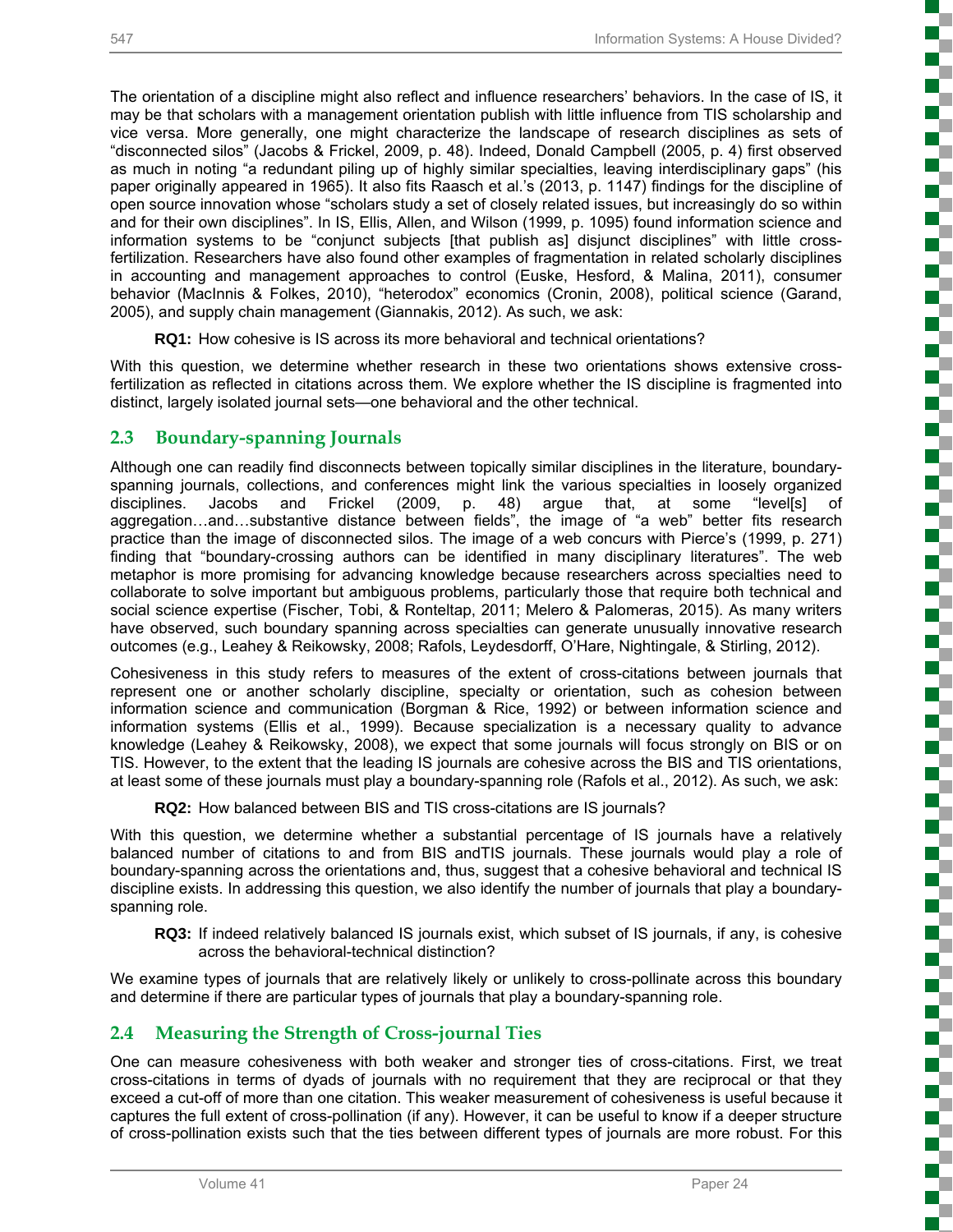į

purpose, we follow Borgman and Rice (1992, p. 401) who explored the number of "triangular"—not merely dyadic—ties among journals. These ties, called Simmelian ties, occur when the entities involved are "reciprocally and strongly tied to each other and are both reciprocally and strongly tied to at least one common third party in common" and, thus, form a type of "clique" that does not necessarily have strong ties (Krackhardt, 1998, p. 24). Simmel (1950), who originally proposed these ties, suggested that relations embedded in a triad are stronger, more durable, and can "produce agreement between actors that relations not so embedded" (Krackhardt & Kilduff, 2002, p 281). Borgman and Rice (1992) is the only example we found that examines Simmelian ties in the context of cross-citations. They focused on the "openness" of citation patterns compared with dominance by sets of cross-citing journals. Our interest lies in strong ties across the BIS-TIS boundary, which indicates that elite journals are open to alternative approaches. As such, we ask:

**RQ4:** Can we identify journals with strong boundary-spanning Simmelian ties and, thereby, demonstrate that the IS journal network has more robust overall cohesion?

To this point, we have proposed examining cross-citations at the journal-to-journal level. One can aggregate these citations to the level of clusters of types of journals. Thus, we also examine the pattern of cross-citations at the cluster level.

**RQ5:** Do some clusters play a boundary-spanning role between other clusters? For example, do BIS journals bridge between different types of TIS journals? Do some types of TIS journals play a bridging role?

## **2.5 Implications for "Top" Journal Lists**

Virtually all "top" journal rankings, such as the one that Chan et al. (2015, p. 239) present, have an "interest in identifying a set [singular] of information system journals"; that is, to present a singular, definitive set. Ironically, many published lists of "top" journals—in both IS other disciplines—propose a singular set of journals with clearly demarcated boundaries yet differ widely in their approaches (Lowry et al., 2013) and findings. This irony also applies to journal lists that university departments create: they are definitive but inconsistent compared with one another (Athey & Plotnick, 2000; Watson & Montabon, 2014). Findings may differ in statistical significance, but "the unexplained variance of more than 50% shows that these rankings do not succeed in arriving at a consistent…ranking" (Eisend, 2011, p. 250). Similar findings are also reported in Mingers and Harzing (2007). With the "great variety of IS journals" available (Cabanac, 2012, p. 977), institutional and national diversity (Vitari, Humbert, & Rennard, 2012), and the diversity of approaches IS research adopts (Gallivan & Benbunan-Fich, 2007), IS scholars in research universities unsurprisingly publish in a wide array of journals (Dean, Lowry, & Humpherys, 2011). The AIS Senior Scholars recognized this diversity in their explanation of their favored list of top journals (the basket of eight) and note that the "behavioral, business-oriented IS" journals of the basket are "not a universal model" and that some departments prefer publications in more "technical" or more "multidisciplinary" journals (Association for Information Systems, 2016). As such, we ask:

**RQ6:** Can we identify multiple subsets of IS journals that are appropriate for disseminating research from varying perspectives or might there be a universal and definitive list of top IS journals?

If the IS discipline is not cohesive across its behavioral and technical approaches but instead comprises isolated "silos" of scholarship that each has its own unique set of relevant journals, IS scholars face a choice about which silo they should join. In contrast, if a substantial and cohesive set of IS journals represent a diversity of approaches and topics, IS scholars face many choices as to the subsets that best represent their scholarly interests and concerns. A consequence of cohesiveness across diverse approaches to IS would be that no singular, unique set of "top" journals exists for every one of them.

## **3 Research Method**

## **3.1 Method Overview**

We used journal-journal cross-citation analysis with data from ISI Web of Science and social network method routines from UCINET (Borgatti, Everett, & Freeman, 2002) to answer the research questions. Our analysis required the following steps: 1) creating a sample of IS journals with both BIS and TIS orientations, 2) generating a cross-citation matrix based on this sample, 3) clustering the matrix so as to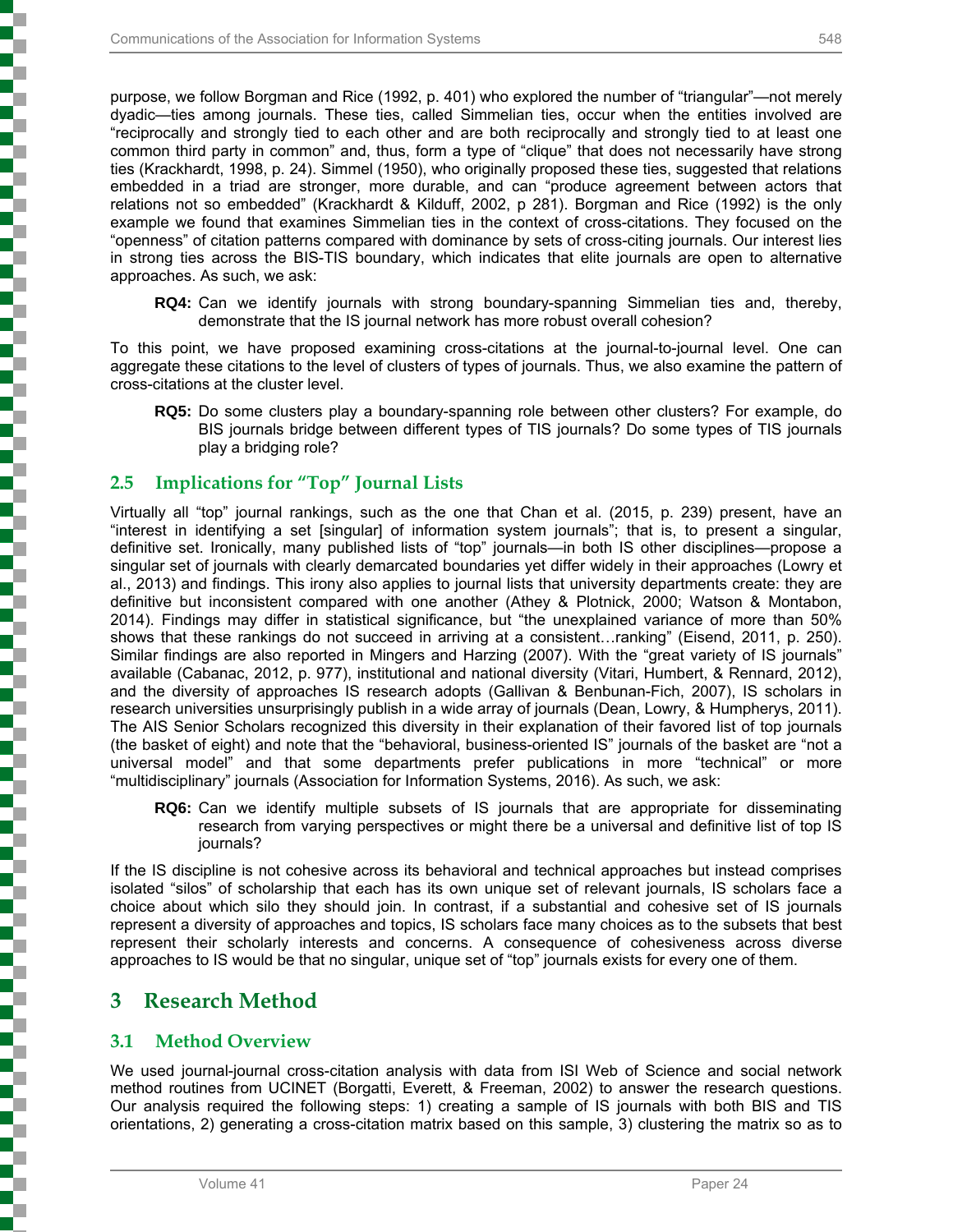differentiate between BIS and TIS journals, 4) assessing the cohesiveness of the overall sample and of the BIS and TIS clusters by examining the number and robustness of components and 5) by evaluating the extent to which journals play boundary-spanning roles across the two orientations, and 6) determining which ties are robust by finding the Simmelian ties (reciprocal, triadic, and strong) that form specialized samples of IS and IS-related journals (behavioral, sociotechnical or boundary-spanning and medical informatics) and determining the rank orders of degree centrality in those samples. Table 1 below summarizes the key measurements used in our study.

#### **Table 1. Measures Used in Study with Related Descriptions**

| <b>Measurement</b>                           | <b>Description</b>                                                                                                                                                                                                                                                                                                                                     |
|----------------------------------------------|--------------------------------------------------------------------------------------------------------------------------------------------------------------------------------------------------------------------------------------------------------------------------------------------------------------------------------------------------------|
| Cross-citation<br>matrix                     | Isolates and near isolates: nodes (journals) with one or fewer cross-citations in either direction.<br><b>Indegree:</b> citations received.<br><b>Outdegree: citations sent.</b><br><b>Degree centrality:</b> sum of direct ties (citations), which can be based on indegree, outdegree, or<br>both.                                                   |
| Clustering by<br>optimization                | Tabu search of correlation matrix that optimizes high correlations within and low correlations<br>without. Tabu search is an adaptive, heuristic method for solving combinatorial optimization<br>problems. It uses other methods such as linear programming and specialized heuristics to<br>overcome limitations of local optimality (Glover, 1989). |
| Cohesiveness<br>(extent of<br>connectedness) | Here, based on the minimum number of removed nodes to fragment a strong component.<br><b>Strong component:</b> network with paths between all nodes in both directions. If one direction, it<br>is a weak component.                                                                                                                                   |
| Simmelian ties                               | Very strong ties that meet a threshold for each tie (a minimal number of citations) in each<br>direction (thus mutual) and triadic (thus forming a clique). Theoretically, triad members are<br>constrained by shared norms (e.g., for reviewing standards.                                                                                            |

## **3.2 Sample**

For both cohesion and topical analyses, we needed to determine what IS journals to include in our sample for analysis. To that end, we first had to decide whether to include a large, broadly defined set as in Cabanac (2012) or a smaller, more focused set as in Lowry et al. (2013) and Chan et al. (2015) that emphasized more behaviorally oriented journals. For instance, Lowry et al. began with a sample of 140 journals but eventually analyzed only 21 due to their disqualifying journals for a variety of reasons, such as for being one of a set of journals (e.g., IEEE journals) or a magazine rather than a scholarly journal. They excluded 55 journals based on their editorial scope: they excluded 28 for having a "primarily CS" scope, seven for having a "primarily OR/OM" scope, and one for having a "primarily decision science" scope (Lowry et al., 2013: Table B1). In short, they excluded several journals because of their technical orientation.

Chan et al. (2015) used an even more focused sample that centered on the basket of eight and "obtain[ed] an expanded sample of IS journals…that show high citation behavior within the set and low citations of individual journals outside the set" (Chan et al., 2015, p. 240). Their resulting sample comprised only 13 journals. Despite this severely restricted range, they claimed to have "identif[ied] the set of IS journals" (p. 244). Similarly, Bernroider et al. (2013, p. 79) included journals in "operations research and management science" but not those oriented towards computer science or engineering. They presented the basket "as reflecting the core body of knowledge within the IS field…as a whole".

Whereas the above authors used some subjective definitions of the boundaries of IS, we took an empirical approach to explore if the discipline should include both the orientations. To do so, we followed Cabanac (2012) and began with journals from the Web of Science's Journal Citation Reports (JCR) category "computer science/information systems". Only this category on the Web of Science includes the term "information systems" (see Leydesdorff, 2007, for the way that the Web of Science determines subject classification). While we were interested in the more influential journals and those that are more likely to be cited, we also wanted a large enough sample to reflect the diversity of IS journals. Therefore, we started from the journals in that subject category with the highest two-year journal impact factors (JIFs)<sup>1</sup>

ĺ

c

į

T

į

l <sup>1</sup> *ACM Transactions on Intelligent Systems and Technology* and *IEEE Communications Surveys and Tutorials* for 2014.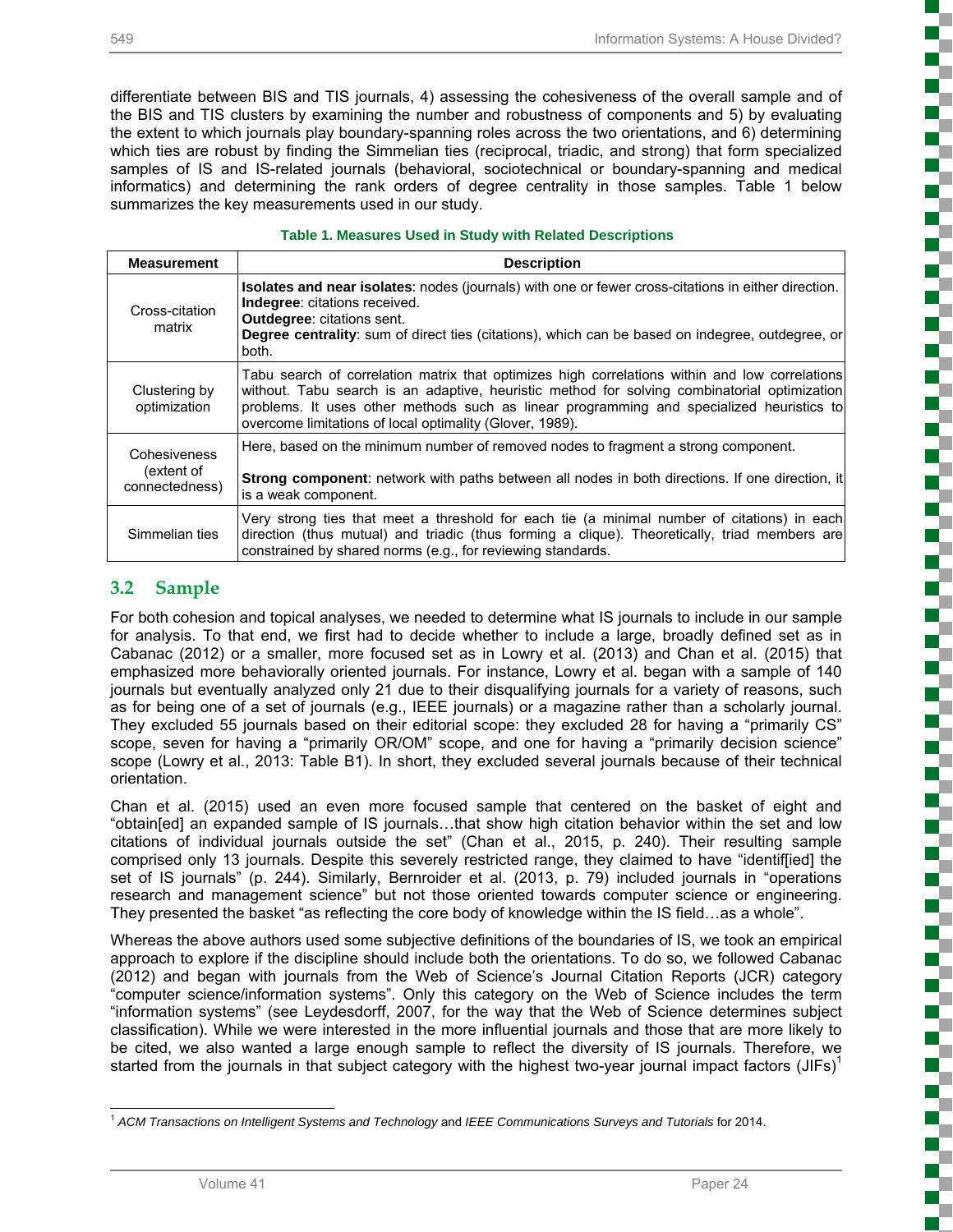down to JIFs of 0.750. Because citations are subject to some year-to-year fluctuations that special issues and other idiosyncrasies cause, we created a sample using the two most recent years with published JIFs: 2014 (citing papers from 2012 and 2013).

This approach netted 90 journals. However, the JCR category omitted three highly cited journals, two of them in the basket of eight: *Information Systems Journal*, *Information Systems Research*, and *Information and Organization* (categorized under "information science and library science"). We added these three to the sample. We also wanted to explore whether some of the journals excluded by prior studies as non-IS (typically for being in technical disciplines such as computer science and decision sciences) might be closely connected with behaviorally oriented journals. For instance, in their survey, Mylonopoulos and Theoharakis (2001) identify 23 of the journals that Lowry et al (2015) reject as belonging in the top tier of IS journals. For instance, Mylonopoulos and Theoharakis report that 88 percent of their respondents reported *Management Science* as a top ten IS journal, 72 percent reported *Organization Science*, and 68 percent reported *Decision Sciences*. Further, Karuga, Lowry, and Richardson (2007) regard *Management Science* as one of the three core IS journals.

Therefore, we added these journals plus *Computer-Supported Cooperative Work*, *Computers & Operations Research*, *Computers in Human Behavior*, *European Journal of Operational Research*, *Expert Systems with Applications*, *International Journal of Information Management*, *Journal of Systems and Software*, *Knowledge-Based Systems*, and *Omega*. We chose these journals based on the extent to which they cover IS topics as found in Web of Science, ProQuest, and Google Scholar searches and, in our decision to include *Omega* but not the *Academy of Management Journal*, the topics the journal itself says it covers. *Omega* notes "business analytics"—"the intersection of operations management with...information and knowledge management"—as part of its mandate. At this stage, prior to removing isolates and near-isolates, the sample comprised 105 journals.

#### **3.2.1 Isolates and Near-isolates**

j

į

Cross-citation matrices make it possible to identify and exclude isolates and near-isolates to yield a more robust sample. Based on our data, we removed journals that had at most one other sampled journal that that it cited or that cited it. Seven journals met this criterion: *Distributed and Parallel Databases*, *Human-Computer Interaction*, *IEEE Transactions on Information Technology in Biomedicine*, *International Journal of Web and Grid Services*, *Journal of Chemical Information and Modeling*, *Journal of Cheminformatics*, and *Journal of the ACM*. As with Lowry et al. (2013), we also excluded from the initial sample a selfdescribed "magazine", *IT Professional*. Thus, the remaining sample comprised 98 journals, somewhat larger than the 77 culled by Cabanac (2012) from the same JCR categories, due largely to our additions.

#### **3.2.2 Three Other Samples for Specialized IS Interests**

In addition to the sample described above, we created three additional samples: a behaviorally oriented sample, a boundary-spanning sample, and medical informatics as an example of a technology specialty. The behaviorally oriented sample comprised the 45 journals that cited the basket of eight. Because of their importance in the IS discipline, we included the basket of eight journals in the other two specialized samples as well. The sociotechnical or boundary-spanning sample comprised 61 journals that cross-cited *Decision Support Systems*, which we found to be a particularly important boundary-spanning journal; eight of these 61 journals come from outside the sample of 98. The medical informatics sample comprised 49 journals based on topical relevance and relatively high citation scores in the Journal Citation Reports. We do not propose these three specialized samples as definitive in terms of inclusiveness. They doubtless miss some journals that we would have included had we used a wider time frame. However, their ranking based on indegrees (citations received) and outdegrees (citations sent) indicates which journals do not seem as relevant for the specialized approach in question.

#### **3.3 Cross-citation Matrix**

Examining cross-citations requires one to make a decision about the time periods for the citing and the cited works. Mingers and Leydesdorff (2015) used one year for citing and all the prior years for the cited periods. However, we followed the two-year JIF with a one-year citing window and a two-year cited window because selecting all prior years would not necessarily represent the current status of the journals and state of the discipline. We derived data from the cited reference search facility in Web of Science (WoS). WoS citation searches apply only to citations received; that is, "indegrees" in social network terminology. However, our purposes also required the citations sent; that is, "outdegrees". With finite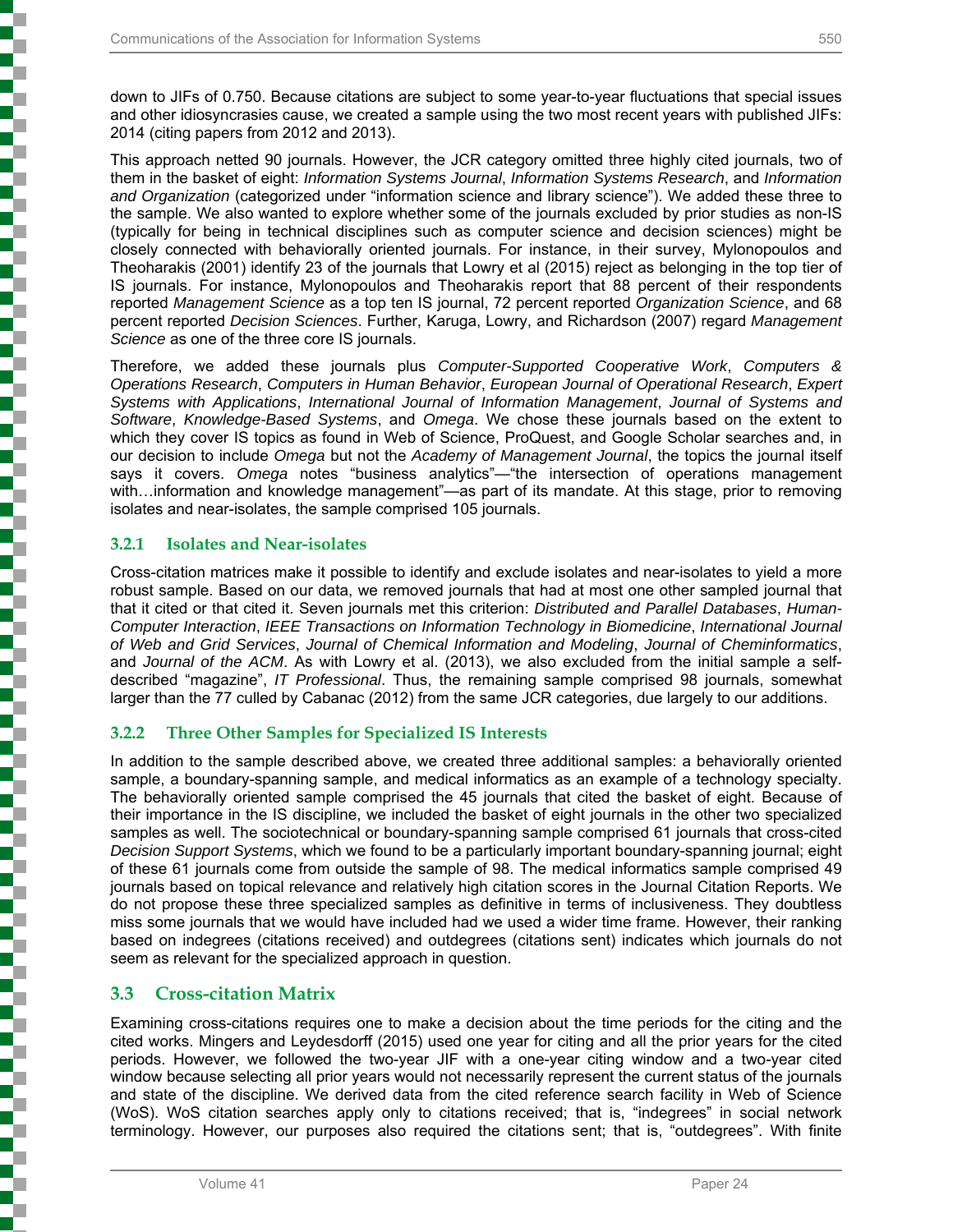į

i

Ŧ T. 2

Ş

į

3

S

Ŧ

į

 $\overline{\phantom{a}}$ 

i

samples, such as the 95 journals in the sample of this study, one can also find outdegrees from searching citations received. When one includes all the indegrees, one also includes their sources. Hence, we recorded all the outdegrees (citations sent) with respect to the sample (though not with respect to the universe of citations).

#### **3.3.1 Normalizing Cross-citations for Different Numbers of Journals and Papers**

One can count cross-citations at the paper-to-paper level and the journal-to-journal level. We used the latter approach, which simplifies the ties, when calculating cluster-to-cluster connections. Because the clusters had different sizes, we report both raw connections and connections adjusted for cluster size. Most of our results employ paper-to-paper measures. Raw results, unadjusted for the number of papers per journal, are the most meaningful because authors do not cite at random but do so based on content such that they are more likely to cite journals with more papers. This rationale may hold between journals with similar content. Authors might cite one behavioral journal more than another, one technical journal more than another, or one type of technical journal more than another if it has more papers to cite. However, we cannot imagine an author's citing a technical journal rather than a behavioral journal (for example) because the former has more papers. In other words, all else equal, an author might be more likely to cite *Knowledge-Based Systems* with its 544 in-period papers rather than *Knowledge and Information Systems* with its 201 but be less likely citing *IEEE Transactions on Information Theory* with its 1,061. Therefore, we employed paper-based normalization only for the summary figures in Table 4 (see Section 4.6). In making the adjustment, we adapted a recommendation by Rafols et al. (2012). When normalizing the outdegree, the rows are weighted; to normalize indegree, the columns are weighted. Using raw or normalized data affects boundary-spanning measures but not the other measures of cohesion, which are indifferent to the strength of a tie, which is the only difference between raw and normalized data.

#### **3.4 Identifying Clusters**

When clustering a matrix, tone can force the result into any number of clusters (from one to 98 in our sample). Given that we sought to identify whether one should best interpret IS as a single discipline or two based on a social science or "technical/computer science" orientation, we used the hierarchical clustering of UCINET to gain an initial derivation of two non-overlapping clusters of BIS and TIS journals. We then used the optimization (Tabu Search) routine, which generates fit statistics, to determine the number of clusters with stable BIS clusters and diminishing returns of fit for larger cluster numbers. Following conventional practice, with each type of clustering, we performed the routine on a correlation matrix, not the raw data (Wasserman & Faust, 1994).

## **3.5 Cohesiveness as Determined by Multiple Measures**

Most cohesiveness measures, such as those in the "cohesion" set of routines of UCINET (Borgatti et al., 2002), apply to matrixes as wholes without regard to the connectedness or disconnectedness between subsets of theoretical interest, such as BIS and TIS journals. Because we focus on this latter concern in this study, we focus on two types of measures that directly apply to it. The first approach is based on the components—the maximal subsets in a network in which each node (e.g., journal) can reach every other node (e.g., by paths of cross-citations)—in each sample. We used the default in UCINET, which is to search for "strong" components such that each node can reach every other node, taking into account the direction of ties (Borgatti et al., 2013, p. 23). This first approach, based on components, has two steps. First, one determines the number of components per sample. Next, one determines the minimum number of journals that one needs to delete in order to split the sample into more components. The second approach is based on the extent of boundary spanning by sample journals across the orientations and involves two steps: calculating the extent of boundary-spanning for each journal and determining how many journals have high levels of boundary spanning based on cross-orientation citations.

## **3.6 The Number of Components**

If the sample matrixes prove to comprise more than one component, particularly if one can interpret them as representing BIS and TIS orientations, we would have compelling evidence of fragmentation in the IS discipline. If the sample matrixes prove to comprise only one component, we would have evidence of cohesiveness. However, this approach would not measure the robustness of cohesiveness. Therefore, we followed the recommendation of Moody (2004, p. 217) who argues that "structural cohesive[ness]…can be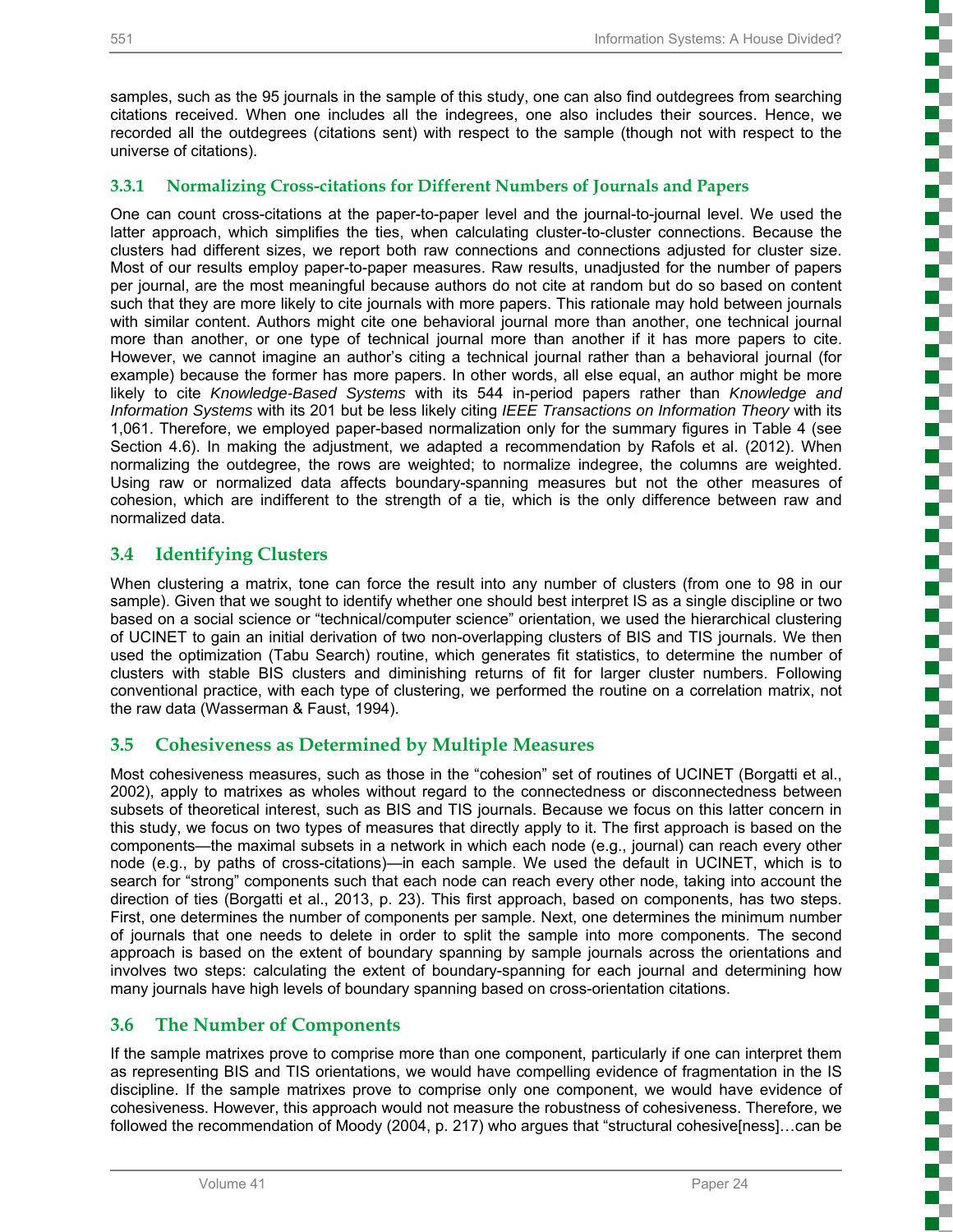exactly characterized as the extent to which a network will remain connected when nodes are removed from the original" (see also Moody and White, 2003). In this approach, one seeks the minimum number that must be removed because the greater the number of removals the greater the robustness. Only the minimum number of removals avoids inflating the measure of robustness. One can only determine this minimum number of nodes to be removed iteratively by successively removing nodes (in our case, journals) that are most likely to hold the networks together. Intuitively, these journals will be the most "central" journals. Moody (2004) used degree centrality and Franceschet (2012) used betweenness centrality as the criterion for node removal. However, this criterion does not generate the true minimum. Strong components in our context have paths between each and every journal in both citing and cited directions. Removing in the order of reciprocated ties, therefore, maximally fragments them.

## **3.7 Splitting the Sample into BIS and TIS Components**

The minimum number of nodes needed to split a component measures the cohesiveness of the sample as a whole but does not measure the robustness of the connection between BIS and TIS orientations. For this purpose, we needed to find the minimum number of journals that had this specific effect, which was simply the number of journals that have boundary-crossing ties. Leaving any one of them would fail to split the sample completely into BIS and TIS components. Therefore, we could explore the cohesiveness across BIS and TIS approaches by determining whether half or more of the journals have such ties or not.

## **3.8 Cohesiveness Based on Boundary-spanning Journals**

Another way that we expressed the cohesiveness of the sample with respect to the BIS-TIS difference was to determine the extent to which IS journals play a boundary-spanning role between the orientations. We did so in as follows. We calculated for each journal the percentage of its dyadic ties (i.e., *ij* and *ji* pairs based on cross-citations) that cut across the BIS and TIS clusters. We expected that some journals would lack any such border crossing dyads. However, if the IS discipline proved to be cohesive across these orientations, we would find many journals that had such ties and several with high percentages. The calculations required dichotomized matrixes (if  $> 0.1.0$ ) with zeroes on the diagonal. The denominators were the sums of the rows (outdegrees) and the columns (indegrees) and the numerators were the sums to or from the other orientation. We then expressed these calculates as averages for the sample overall and for the BIS and TIS subsamples in order to indicate which if either of these orientations plays a larger role in the cohesiveness of the IS discipline.

## **3.9 Boundary Spanning as a "Balance" Between BIS and TIS**

Recognizing that the clustering of journals is less than exact, we calculated boundary spanning for each journal in such a way that is indifferent to the clustering boundaries. For each journal, we report the relative balance between BIS and TIS indegree and outdegree citations with a value from 0.0 (which indicates no balance with all citations to or from either BIS or TIS) to 1.0 (which indicates equal balance with the same number to or from the same orientation). In other words, the higher the value of these measures, the more one can consider that journal a boundary-spanning journal. We calculated these values separately for both indegree and outdegree citations. We normalized the values for the number of journals in each cluster by means of the percentage of (other) cluster members that are cited or that cite each journal.

## **3.10 Interpreting the Cohesion Measures**

Our cohesion measures are rigorous but lack definitive decision rules. Thus, we had to make judgment calls. Specifically, we determined cohesion across BIS and TIS if:

- 1) The sampled journals comprised only one component
- 2) Many journals had to be removed in order to split the one component into BIS and TIS components
- 3) Balance across BIS and TIS was not zero, and
- 4) Many journals were quite to very highly balanced across the orientations.

We determined fragmentation across BIS and TIS if:

1) The sampled journals comprised two or more components, one of which was BIS and the other(s) was TIS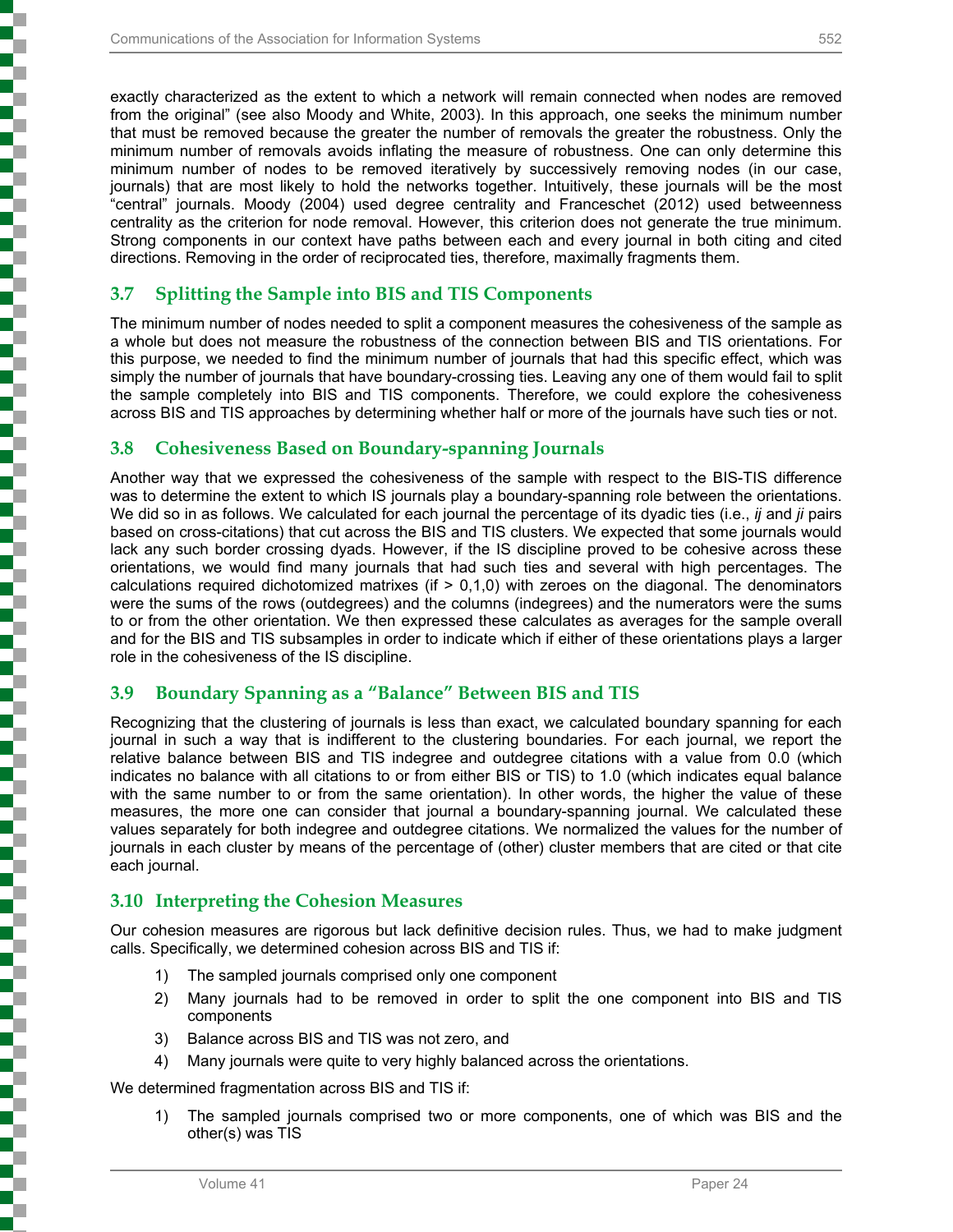$\mathbb{R}^n$ 

こうしょう こうしょう

2

ĺ

į

į

ď.

i<br>Saabada

is and the control

- 2) In the possible case of only one component, few journals had to be removed in order to split it into BIS and TIS components
- 3) Balance among the journals was bimodal, with almost all journals substantially cross-citing only within one orientation, and
- 4) Few journals played boundary-spanning roles.

A clear decision rule for determining fragmentation is possible with our measures of boundary-spanning. Specifically, fragmentation between BIS and TIS journals would be reflected in measures, for a value of zero, for both the boundary-spanning balance and dyadic crossing Thus, we calculated the 95 percent confidence intervals to determine whether or not they included zero. We also reported the upper end of confidence intervals, which provided a sense of the extent of cohesion (if any). Because individually the criteria lack established decision rules, an ultimate conclusion depended on whether the preponderance pointed clearly towards cohesion or toward fragmentation.

#### **3.11 Determining Robust Ties**

We adopted the SNA construct of Simmelian ties, or triadic cliques, in which ties are reciprocal, strong (in our context, strong means each dyad has at least two cross-citations in each direction) and triadic (Krackhardt, 1999; Tortoriello & Krackhardt, 2010)<sup>2</sup>. We recognize that researchers have scarcely explored Simmelian ties for their effects among journals (Borgman and Rice (1992) have conducted the only analogous study). However, based on studies of Simmelian ties in organizational contexts, we have reason to believe that the presence of a third shared tie has two important consequences *when they also cross social boundaries*. First, they have a constraining effect partly because, when boundaries span triadic ties, the spanner must conform to the norms of both sides of the boundary (Krackhardt, 1999). In the present case, they would require journals to conform to norms of both technical and behavioral journals, which we assume to be somewhat distinct<sup>3</sup>. Second, in these cases, the spanner develops shared understandings with (in our case) both BIS and TIS approaches (Tortoriello & Krackhardt, 2010). Because only one citation might be made for a myriad of idiosyncratic reasons, we consider a tie Simmelian if it is reciprocal, triadic, and made up of at least two citations in each direction.

We explore increasingly strong Simmelian ties with at least three, at least four, and at least five reciprocal triadic cross-citations in each direction. Because these cross-citations are reciprocal, the number or ties in the triads of journals for the three levels of strength is  $\geq 12$ ,  $\geq 18$ ,  $\geq 24$ , and  $\geq 30$ , respectively<sup>4</sup>. The increasing robustness of the Simmelian ties is meant to capture the robustness with which BIS and TIS are cohesive. We expect that cohesion in BIS journals will exceed that of cohesion between BIS and TIS journals and vice versa. By increasing the stringency of our Simmelian measures, we seek the deeper structure of cohesion in IS.

## **4 Results**

#### **4.1 Visual Representations**

One can express cross-citation data in matrix form, but they become more intuitively understandable when represented visually. As Zhu and Watts (2010, p. 327) argue: "visual representations enable better comprehension of [network] information than when it is represented using text" or tables. Therefore, we created visual images using NetDraw (Borgatti, 2002) and its "spring embedding" facility. The first image (see Figure 1) shows the cross-citation matrix<sup>5</sup>. In the figure, squares indicate BIS journals, and crosses in these squares indicate a basket of eight journal. Triangles indicate TIS journals. The TIS journals most appear on the left and the BIS mostly appear on the right.

 $^2$  Tortoriello and Krackhardt (2010) regard the extension of dyads to triads and tie strength as constitutive of Simmelian ties. UCINET has a routine in the cohesion group for Simmelian ties.

If they were not at least somewhat distinct, we would not expect to see the concern in works such as Lowry et al. (2013) to exclude the more technical journals from comparison with the behavioral journals that they regard as exclusively "IS" journals. 4

<sup>&</sup>lt;sup>4</sup> As with all cross-citations in this study, all must occur in 2014 journal papers that cite 2012-2013 journal papers. For this reason, we regard these levels as large enough to represent strong ties.

 $5$  The graphic results of spring embedding results are similar to those of MDS but are somewhat easier to interpret (Bernroider, et al., 2013; Hanneman & Riddle, 2005).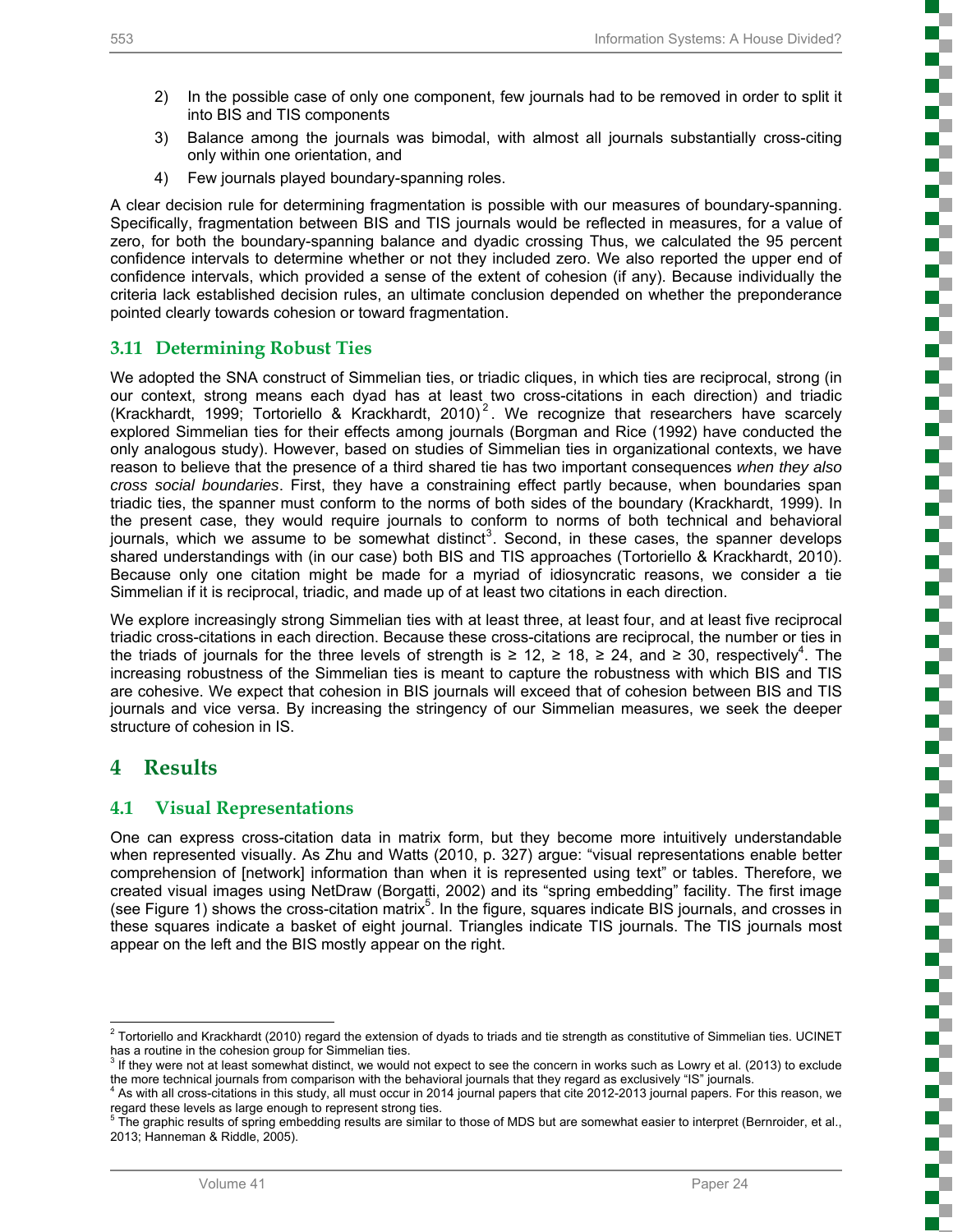## **4.2 Clusters**

A four-cluster solution had the best fit with an  $R^2$  of 0.440. Table 2 lists the journals with their clusters. We list the TIS journals alphabetically first and the BIS journals alphabetically second. The four clusters include the BIS journals plus three clusters of technology journals. We need to focus only on the BIS-TIS distinction to answer RQ1. However, distinctions in TIS are relevant for our other questions, so we label them as knowledge and data management (KD), computer networking (CN), and health informatics (HI). We mark BIS journals as behavioral  $(BEH)^6$ . For a recent study of the subdisciplines in the technical IS orientations, see Zhu and Yan (2015).

#### **4.3 Research Question 1: Overall Cohesiveness**

Figure 1, which shows the cross-citations among all 98 journals, suggests that the set might be cohesive. Not surprisingly, both the BIS journals and TIS journals tended to cluster together with themselves. However, the entire sets of journals were tightly intertwined: many journals appeared somewhere in the middle of the two IS orientations.



**Figure 1. Cross-citations among 98 IS and IS-related Journals, 2014 Citing 2012-2013** 

Table 3 reports various measures of cohesion. The full set of 98 IS journals, which includes 20 BIS and 78 TIS representatives, comprised only one component. Because the component was strong, every journal had a path through outdegree citations to every other journal and also a path through indegree citations from every other journal. We found that we needed to remove a minimum of 13 journals, which account

 6 An anomalous categorization is *Digital Investigation* as a BEH journal despite its being much more tied to KD journals. Because this was the only clear anomaly, we elected to maintain a consistent use of the Tabu search results.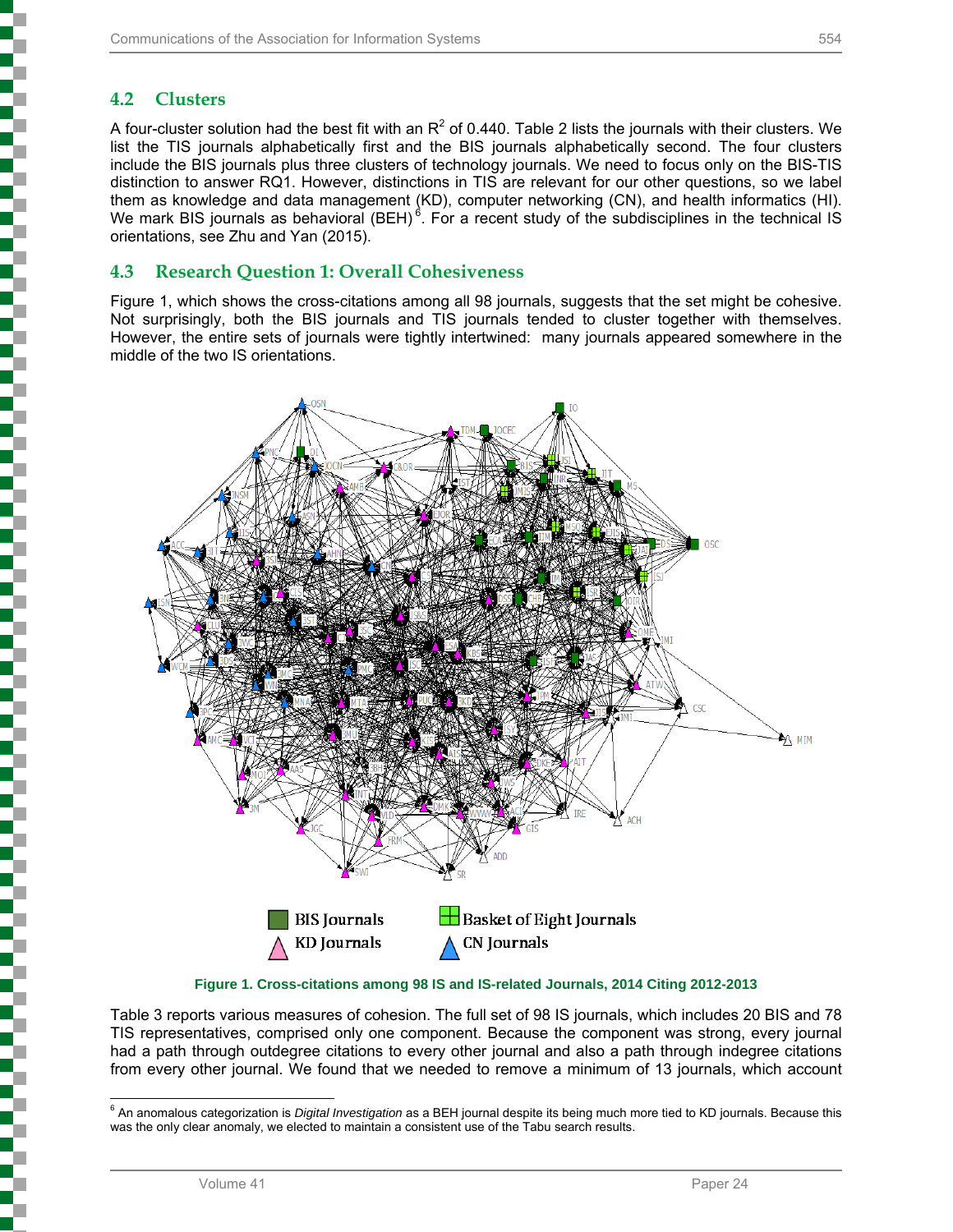T

U.

for a total of 231 reciprocated ties, in order to split the matrix into two strong components (i.e., one weak component).

We report matrix density in two ways. The mean cross-citations among potential ties, at 0.42, refers to the average number of cross-citations between *ij* and *ji*—that is, for any possible citation sent or received. Thus, we derived this measure from the valued matrix. The other measure of density, at 0.15, refers to the actual ties relative to potential ties. We derived it from the matrix dichotomized at if  $> 0$ , 1.

This result of 0.15 compares with a density (in the same sense) of 0.03 that Franceschet (2012) found among 6,702 journals. However, Franceschet examined a cited time period that was two-and-a-half times longer. Nonetheless, the difference in these densities seems low considering the huge sample in Franceschet's study. Similarly, the average path distance that Franceschet found was 2.4, which is not much longer than the 2.1 path distance we found. However, Franceschet's study included science journals with spectacular indegrees and outdegrees. For example, over half of the journals in Franseschet's sample cited the journal *Science* (3,697) and *Proceedings of the National Academy of Science* (3,640). Thus, it is difficult to know how to place the density and distance figures in a comparative context. However, with the findings so far we can report that we do not find evidence of fragmentation and that we do find an extensive set of inter-connections which provide evidence that the overall IS discipline might be cohesive.

| <b>Journal</b>                                                            | Abbrev.        |            | Clust Out bal | In bal | Av bal | <b>DyOut</b>   | <b>Dyln</b>    |
|---------------------------------------------------------------------------|----------------|------------|---------------|--------|--------|----------------|----------------|
| <b>Business &amp; Information Systems Engineering</b>                     | <b>BISE</b>    | <b>BEH</b> | 0.545         | 0.533  | 0.539  | 7              | $\overline{2}$ |
| Computers in Human Behavior                                               | CHB            | <b>BEH</b> | 0.573         | 0.509  | 0.541  | 20             | 8              |
| <b>Decision Sciences</b>                                                  | DS             | <b>BEH</b> | 0.714         | 0.667  | 0.690  | $\overline{4}$ | 5              |
| Digital Investigation*                                                    | DI             | <b>BEH</b> | 0.000         | 0.222  | 0.111  | 3              | $\overline{7}$ |
| <b>Electronic Commerce Research and Applications</b>                      | <b>ECRA</b>    | <b>BEH</b> | 0.897         | 0.560  | 0.728  | 8              | $\overline{7}$ |
| European Journal of Information Systems                                   | <b>EJIS</b>    | <b>BEH</b> | 0.226         | 0.182  | 0.204  | 5              | $\overline{4}$ |
| <b>Information &amp; Management</b>                                       | 18M            | <b>BEH</b> | 0.468         | 0.490  | 0.479  | 8              | 9              |
| Information and Organization                                              | <b>1&amp;O</b> | <b>BEH</b> | 0.000         | 0.154  | 0.077  | $\mathbf 0$    | 1              |
| <b>Information Systems Frontiers</b>                                      | <b>ISF</b>     | <b>BEH</b> | 0.818         | 0.462  | 0.640  | 12             | 9              |
| <b>Information Systems Journal</b>                                        | ISJ            | <b>BEH</b> | 0.000         | 0.400  | 0.200  | $\mathbf 0$    | 5              |
| <b>Information Systems Research</b>                                       | <b>ISR</b>     | <b>BEH</b> | 0.200         | 0.436  | 0.318  | 3              | 12             |
| International Journal of Information Management                           | IIM            | <b>BEH</b> | 0.633         | 0.529  | 0.581  | 9              | 5              |
| <b>Internet Research</b>                                                  | <b>INR</b>     | <b>BEH</b> | 0.467         | 0.333  | 0.400  | 5              | $\overline{2}$ |
| Journal of Information Technology                                         | JIT            | <b>BEH</b> | 0.103         | 0.205  | 0.154  | $\overline{2}$ | 3              |
| Journal of Management Information Systems                                 | <b>JMIS</b>    | <b>BEH</b> | 0.233         | 0.390  | 0.312  | 4              | 3              |
| Journal of Organizational Computing and Electronic<br>Commerce            | <b>JOCEC</b>   | <b>BEH</b> | 0.923         | 0.000  | 0.462  | 5              | $\mathbf 0$    |
| Journal of Strategic Information Systems                                  | <b>JSIS</b>    | <b>BEH</b> | 0.114         | 0.381  | 0.248  | 1              | 3              |
| Journal of the American Society for Information Science<br>and Technology | <b>JASIST</b>  | <b>BEH</b> | 0.538         | 0.791  | 0.665  | 17             | 12             |
| Journal of the Association for Information Systems                        | <b>JAIS</b>    | <b>BEH</b> | 0.320         | 0.098  | 0.209  | $\overline{7}$ | $\overline{2}$ |
| <b>Management Science</b>                                                 | MS             | <b>BEH</b> | 0.364         | 0.820  | 0.592  | $\overline{4}$ | 6              |
| <b>MIS Quarterly</b>                                                      | <b>MISQ</b>    | <b>BEH</b> | 0.188         | 0.215  | 0.201  | $\mathsf 3$    | 7              |
| <b>Online Information Review</b>                                          | <b>OIR</b>     | <b>BEH</b> | 0.667         | 0.000  | 0.333  | 9              | 0              |
| <b>Organization Science</b>                                               | <b>OSC</b>     | <b>BEH</b> | 0.000         | 0.095  | 0.048  | 0              | $\overline{2}$ |
| <b>ACM SIGCOMM Computer Communication Review</b>                          | <b>ACCR</b>    | <b>CN</b>  | 0.000         | 0.000  | 0.000  | $\mathbf{0}$   | $\mathbf 0$    |
| <b>ACM Transactions on Sensor Networks</b>                                | <b>ATOSN</b>   | <b>CN</b>  | 0.000         | 0.105  | 0.053  | $\mathbf 0$    | 1              |
| <b>Ad Hoc Networks</b>                                                    | <b>AHN</b>     | <b>CN</b>  | 0.038         | 0.000  | 0.019  | 1              | $\mathbf 0$    |
| <b>Computer Communications</b>                                            | CC             | <b>CN</b>  | 0.000         | 0.000  | 0.000  | 0              | 0              |

#### **Table 2. BIS-TIS Balance Among 98 IS and IS-related Journals**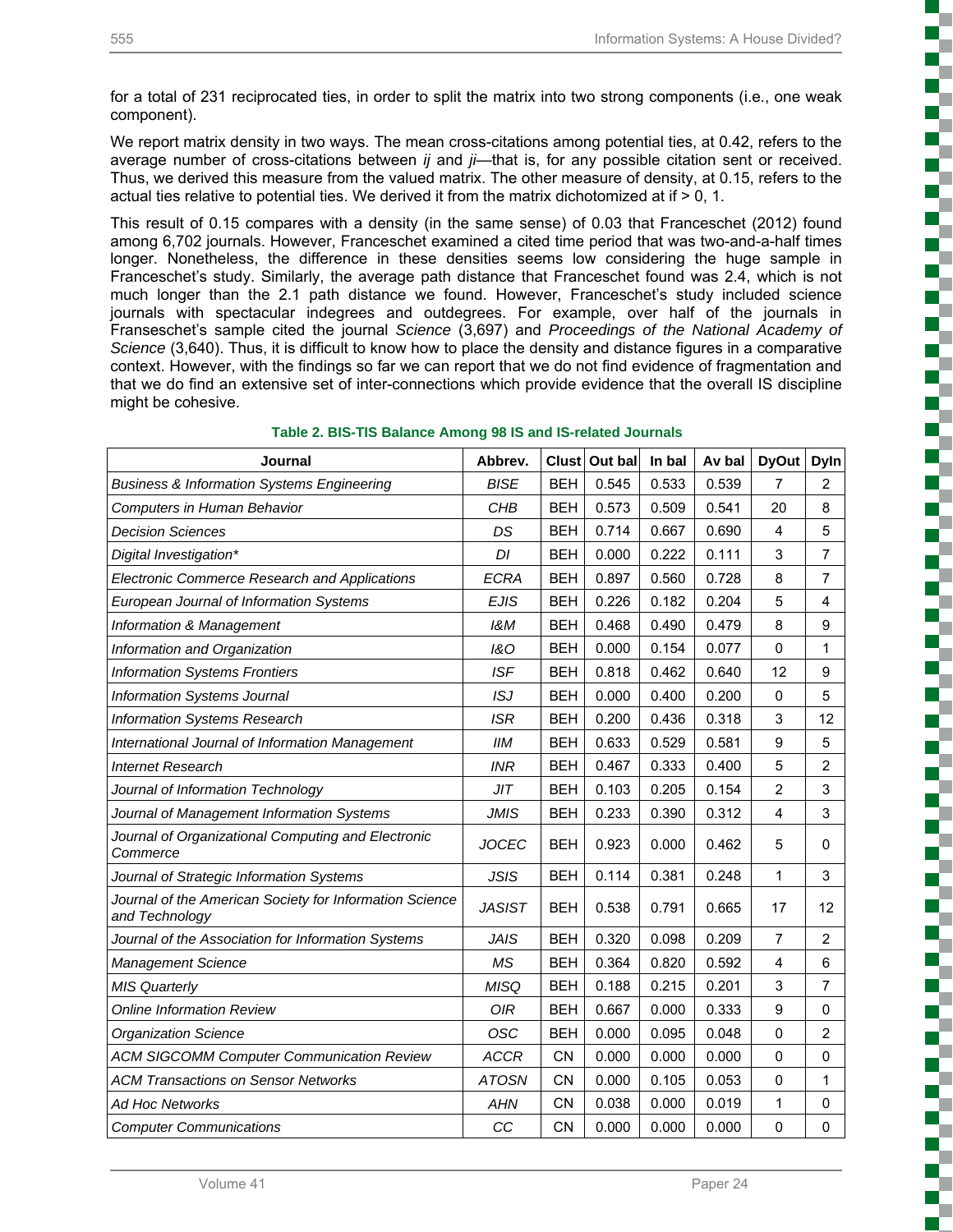|     | ٠            | ۹<br>v |  |
|-----|--------------|--------|--|
| . . | . .<br>- - - |        |  |

| Table 2. BIS-TIS Balance Among 98 IS and IS-related Journals |  |  |
|--------------------------------------------------------------|--|--|
|--------------------------------------------------------------|--|--|

| <b>Computer Networks</b>                                                     | <b>CN</b>            | CN             | 0.170 | 0.022 | 0.096 | 9              | 1              |
|------------------------------------------------------------------------------|----------------------|----------------|-------|-------|-------|----------------|----------------|
| <b>IEEE Communications Surveys and Tutorials</b>                             | ISST                 | <b>CN</b>      | 0.000 | 0.027 | 0.014 | 0              | 1              |
| <b>IEEE Network</b>                                                          | 13N                  | <b>CN</b>      | 0.000 | 0.000 | 0.000 | 0              | $\mathbf 0$    |
| <b>IEEE Pervasive Computing</b>                                              | I3PC                 | <b>CN</b>      | 0.000 | 0.000 | 0.000 | 0              | 0              |
| <b>IEEE Transactions on Dependable and Secure</b><br>Computing               | <b>I3TDSC</b>        | <b>CN</b>      | 0.000 | 0.000 | 0.000 | 0              | 0              |
| <b>IEEE Transactions on Information Theory</b>                               | 131T                 | <b>CN</b>      | 0.000 | 0.000 | 0.000 | $\mathbf 0$    | 0              |
| <b>IEEE Transactions on Mobile Computing</b>                                 | <b>I3MC</b>          | <b>CN</b>      | 0.000 | 0.000 | 0.000 | $\mathbf 0$    | $\mathbf 0$    |
| <b>IEEE Wireless Communications</b>                                          | I3WC                 | <b>CN</b>      | 0.000 | 0.028 | 0.014 | 0              | $\mathbf{1}$   |
| International Journal of Information Security                                | <b>IJIS</b>          | CΝ             | 0.200 | 0.250 | 0.225 | 1              | 1              |
| <b>International Journal of Sensor Networks</b>                              | <b>IJSN</b>          | <b>CN</b>      | 0.000 | 0.000 | 0.000 | $\mathbf 0$    | $\Omega$       |
| Journal of Network and Systems Management                                    | <b>JNSM</b>          | <b>CN</b>      | 0.000 | 0.333 | 0.167 | $\mathbf 0$    | 1              |
| Journal of Optical Communications and Networking                             | <b>JOCN</b>          | <b>CN</b>      | 0.087 | 0.000 | 0.043 | 2              | $\Omega$       |
| <b>Mobile Networks and Applications</b>                                      | <b>MSA</b>           | <b>CN</b>      | 0.000 | 0.056 | 0.028 | 0              | 1              |
| <b>Optical Switching and Networking</b>                                      | <b>OSN</b>           | <b>CN</b>      | 0.141 | 0.000 | 0.070 | 1              | $\mathbf 0$    |
| Pervasive and Mobile Computing                                               | <b>PMC</b>           | <b>CN</b>      | 0.000 | 0.250 | 0.125 | 0              | 4              |
| <b>Photonic Network Communications</b>                                       | <b>PNC</b>           | <b>CN</b>      | 0.045 | 0.000 | 0.023 | 1              | $\mathbf 0$    |
| <b>Wireless Communications &amp; Mobile Computing</b>                        | <b>WCMC</b>          | <b>CN</b>      | 0.000 | 0.087 | 0.043 | $\mathbf 0$    | 1              |
| <b>Wireless Networks</b>                                                     | WN                   | <b>CN</b>      | 0.000 | 0.000 | 0.000 | 0              | $\mathbf 0$    |
| ACM Transactions on Computer-Human Interaction                               | <b>ATOCHI</b>        | H <sub>l</sub> | 0.000 | 0.000 | 0.000 | 0              | $\mathbf 0$    |
| ACM Transactions on Knowledge Discovery from Data                            | <b>ATKDD</b>         | HI             | 0.000 | 0.286 | 0.143 | 0              | 1              |
| <b>Computer Supported Cooperative Work</b>                                   | <b>CSCW</b>          | H <sub>l</sub> | 0.667 | 0.750 | 0.708 | 1              | 5              |
| <b>IEEE Journal of Biomedical Health and Informatics</b>                     | <b>I3BHI</b>         | HI             | 0.000 | 0.333 | 0.167 | 0              | 1              |
| Information and Software Technology                                          | <b>1&amp;ST</b>      | H <sub>l</sub> | 0.462 | 0.353 | 0.407 | 5              | 3              |
| <i><b>Information Retrieval</b></i>                                          | <b>IRE</b>           | HI             | 0.286 | 0.400 | 0.343 | 1              | 1              |
| International Journal of Medical Informatics                                 | IMI                  | H <sub>l</sub> | 0.368 | 0.625 | 0.497 | 6              | $\overline{7}$ |
| Journal of the American Medical Informatics Association                      | <b>JAMIA</b>         | HI             | 0.222 | 0.213 | 0.217 | 3              | 5              |
| Methods of Information in Medicine                                           | <b>MIM</b>           | HI             | 0.000 | 0.000 | 0.000 | 0              | $\Omega$       |
| <b>SIGMOD RECORD</b>                                                         | <b>SIGMODR</b><br>EC | HI             | 0.000 | 0.500 | 0.250 | 0              | 1              |
| <b>ACM Transactions on Autonomous and Adaptive</b><br><b>Systems</b>         | <b>ATOIS</b>         | <b>KD</b>      | 0.000 | 0.400 | 0.200 | 0              | 1              |
| <b>ACM Transactions on Information Systems</b>                               | ACI                  | <b>KD</b>      | 0.111 | 0.000 | 0.056 | 1              | 0              |
| ACM Transactions on Intelligent Systems and<br>Technology                    | AIS                  | <b>KD</b>      | 0.182 | 0.129 | 0.155 | 1              | 2              |
| <b>ACM Transactions on Internet Technology</b>                               | AIT                  | <b>KD</b>      | 0.400 | 0.000 | 0.200 | $\overline{2}$ | 0              |
| ACM Transactions on Multimedia Computing,<br>Communications and Applications | <b>ATOMM</b>         | <b>KD</b>      | 0.000 | 0.000 | 0.000 | 0              | 0              |
| <b>ACM Transactions on the Web</b>                                           | ATW                  | KD             | 0.667 | 0.533 | 0.600 | $\overline{2}$ | 3              |
| <b>Cluster Computing</b>                                                     | CC                   | <b>KD</b>      | 0.080 | 0.000 | 0.040 | 1              | $\mathbf 0$    |
| Computer Journal                                                             | CJ                   | KD             | 0.000 | 0.069 | 0.034 | 0              | 1              |
| <b>Computers and Operations Research</b>                                     | C&OR                 | <b>KD</b>      | 0.000 | 0.027 | 0.014 | 0              | $\overline{2}$ |
| Computers & Security                                                         | C&S                  | KD             | 0.541 | 0.727 | 0.634 | 7              | 7              |
| Data & Knowledge Engineering                                                 | DKE                  | <b>KD</b>      | 0.000 | 0.267 | 0.133 | 0              | 3              |
| Data Mining and Knowledge Discovery                                          | <b>DMKD</b>          | <b>KD</b>      | 0.000 | 0.105 | 0.053 | $\pmb{0}$      | $\mathbf{1}$   |
|                                                                              |                      |                |       |       |       |                |                |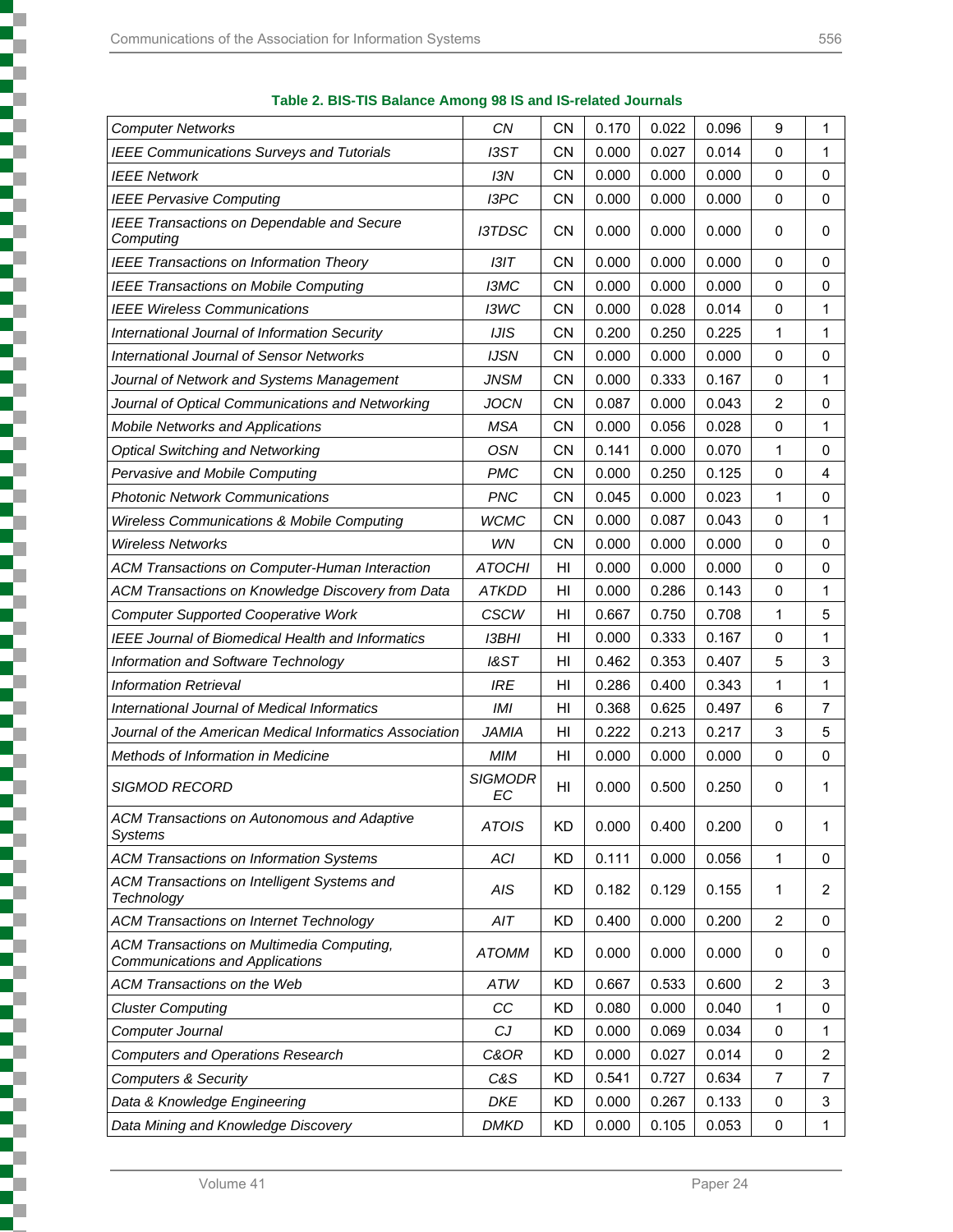a sa Ba

T L

c

I. г

c H. T c c ₹

r. c C,

> C г H

g

r. г

S

**The Second Second** c

ç. T ď.

Ş

г F

| <b>Decision Support Systems</b>                                                                        | <b>DSS</b>    | <b>KD</b> | 0.905 | 0.759 | 0.832 | 17             | 15             |
|--------------------------------------------------------------------------------------------------------|---------------|-----------|-------|-------|-------|----------------|----------------|
| European Journal of Operational Research                                                               | <b>EJOR</b>   | KD        | 0.246 | 0.091 | 0.168 | 4              | 5              |
| <b>Expert Systems with Applications</b>                                                                | <b>ESA</b>    | <b>KD</b> | 0.098 | 0.222 | 0.160 | 9              | 6              |
| <b>IEEE Multimedia</b>                                                                                 | <b>I3MM</b>   | KD        | 0.000 | 0.000 | 0.000 | 0              | 0              |
| <b>IEEE Systems Journal</b>                                                                            | 13SJ          | <b>KD</b> | 0.000 | 0.000 | 0.000 | 0              | $\mathbf 0$    |
| <b>IEEE Transactions on Knowledge and Data Engineering</b>                                             | <b>I3KD</b>   | KD        | 0.036 | 0.132 | 0.084 | 1              | 6              |
| IEEE Transactions on Multimedia                                                                        | <b>I3TOM</b>  | KD        | 0.000 | 0.019 | 0.010 | 0              | 1              |
| <b>IEEE Transactions on Services Computing</b>                                                         | I3SC          | KD        | 0.211 | 0.143 | 0.177 | $\overline{c}$ | 3              |
| Informatica                                                                                            | <b>INF</b>    | KD        | 0.000 | 0.000 | 0.000 | 0              | $\mathbf 0$    |
| <b>Information Processing &amp; Management</b>                                                         | <b>IPM</b>    | KD        | 0.364 | 0.483 | 0.423 | 4              | 5              |
| <b>Information Sciences</b>                                                                            | <b>ISC</b>    | <b>KD</b> | 0.053 | 0.067 | 0.060 | $\overline{7}$ | 4              |
| <b>Information Systems</b>                                                                             | <b>ISY</b>    | KD        | 0.261 | 0.194 | 0.227 | 2              | $\overline{c}$ |
| International Journal of Geographical Information<br>Science                                           |               | KD        | 0.167 | 0.000 | 0.083 | 1              | 0              |
| International Journal of Information Technology &<br><b>Decision Making</b>                            | TDM           | КD        | 0.000 | 0.200 | 0.100 | 0              | 2              |
| International Journal on Semantic Web and Information<br>Systems                                       | <b>IJSWIS</b> | ΚD        | 0.000 | 0.000 | 0.000 | 0              | 0              |
| Journal of Ambient Intelligence and Smart Environments                                                 | <b>JAISE</b>  | <b>KD</b> | 0.000 | 0.000 | 0.000 | 0              | 0              |
| Journal of Grid Computing                                                                              | JGC           | KD        | 0.286 | 0.000 | 0.143 | 1              | 0              |
| Journal of Information Science                                                                         | JIS           | KD        | 0.703 | 0.941 | 0.822 | 3              | 5              |
| Journal of Intelligent Information Systems                                                             | <b>INT</b>    | KD        | 0.000 | 0.000 | 0.000 | 0              | $\mathbf 0$    |
| Journal of Systems and Software                                                                        | JS&S          | <b>KD</b> | 0.182 | 0.105 | 0.144 | 3              | 4              |
| Journal of Visual Communication and Image<br>Representation                                            | <b>JVCIR</b>  | KD        | 0.059 | 0.000 | 0.029 | 1              | 0              |
| Journal of Web Semantics                                                                               | JOWS          | KD        | 0.000 | 0.316 | 0.158 | 0              | $\overline{2}$ |
| Knowledge and Information Systems                                                                      | <b>KIS</b>    | KD        | 0.000 | 0.107 | 0.054 | 0              | 1              |
| Knowledge-Based Systems                                                                                | <b>KBS</b>    | <b>KD</b> | 0.086 | 0.115 | 0.100 | 7              | 8              |
| <b>Mobile Information Systems</b>                                                                      | <b>MOIS</b>   | <b>KD</b> | 0.000 | 0.000 | 0.000 | 0              | $\mathbf 0$    |
| Multimedia Tools and Applications                                                                      | <b>MTA</b>    | KD        | 0.000 | 0.041 | 0.020 | 0              | 1              |
| Omega - International Journal of Management Science                                                    | <b>OMEG</b>   | <b>KD</b> | 0.145 | 0.092 | 0.119 | 3              | 4              |
| Personal and Ubiquitous Computing                                                                      | <b>PUC</b>    | <b>KD</b> | 0.080 | 0.340 | 0.210 | $\overline{2}$ | 5              |
| Science China - Information Sciences                                                                   | <b>SCIS</b>   | KD        | 0.038 | 0.000 | 0.019 | 1              | 0              |
| <b>VLDB</b> Journal                                                                                    | <b>VLDB</b>   | <b>KD</b> | 0.000 | 0.000 | 0.000 | 0              | 0              |
| World Wide Web-Internet and Web Information Systems                                                    | <b>WWW</b>    | <b>KD</b> | 0.143 | 0.200 | 0.171 | 1              | $\mathbf{1}$   |
|                                                                                                        |               |           |       |       | Sum   | 250            | 250            |
| Legend: BEH: behavioral, CN: computer networking, HI: health informatics, and KD: knowledge discovery. |               |           |       |       |       |                |                |

**Table 2. BIS-TIS Balance Among 98 IS and IS-related Journals** 

Thus, for RQ1, we found that the sample of 98 IS and IS-related journals reflects a heterogeneous but nonetheless cohesive discipline. It comprises three main clusters—behavioral (BEH), computer networking (CN), and knowledge and data management (KD)—plus a small cluster of health informatics (HI). Although one can differentiate these clusters, several measures support the sample's cohesiveness, which results from extensive cross-citations across the BIS and TIS orientations.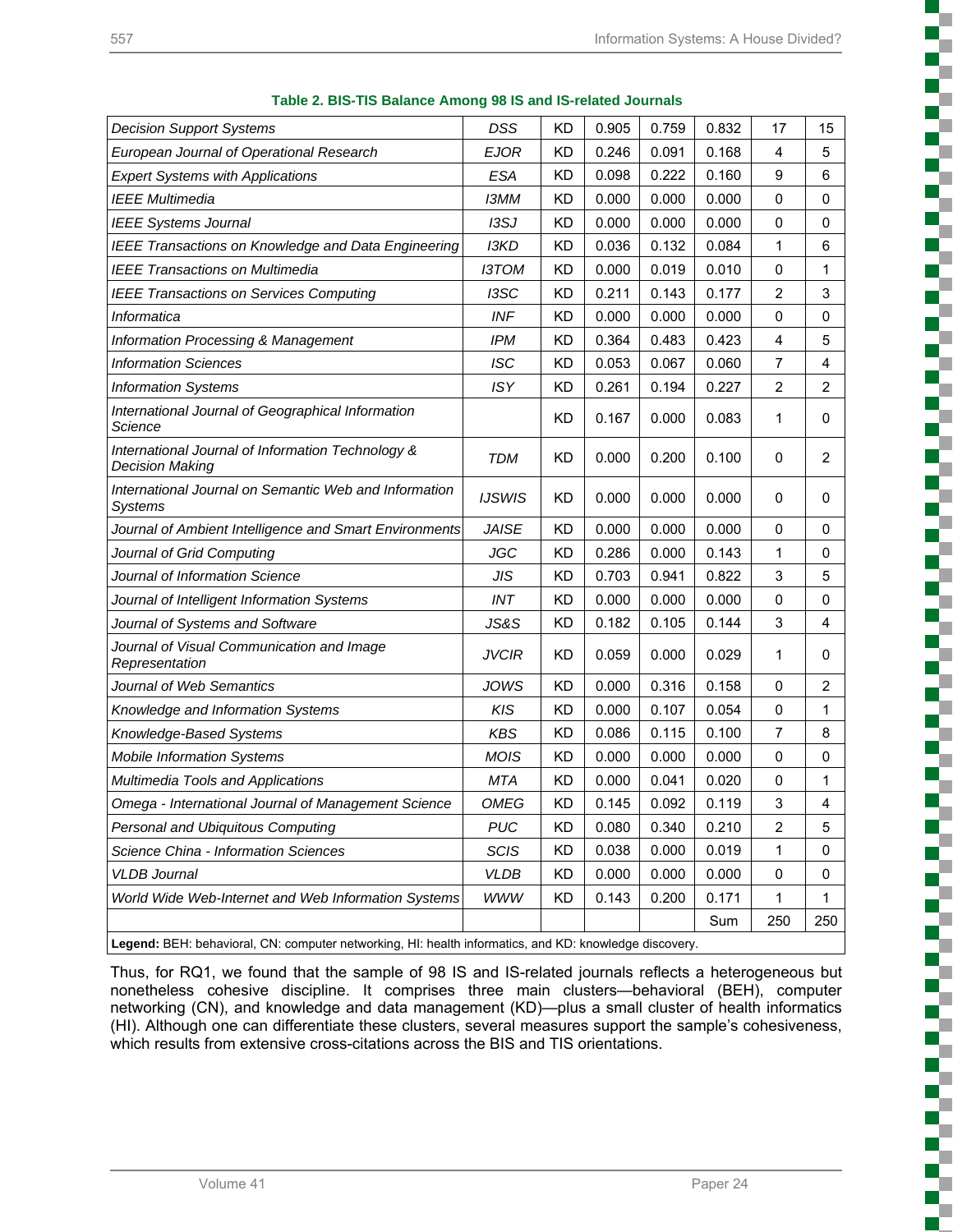į

l

(の)のことをある (の) にっぽん (の) にっぽん (の) にっぽん (の) にっぽん

#### **Table 3. Measures of Cohesion for 98 IS and IS-related Journals**

| Number of strong components                         |      |
|-----------------------------------------------------|------|
| Minimum journals to remove to split the component   | 13   |
| Reciprocated ties thereby also removed              | 231  |
| Density (actual/potential ties)                     | 0.15 |
| Density (mean cross-citations among potential ties) | 0.42 |
| Average distance (path length) between journals     | 2.11 |
| Journals with BIS-TIS cross-citations               | 55   |

Note: reciprocated ties removed are those associated with the 13 journals. These ties are the minimum one needs to remove to split the strong component into a weak component.

Density measured by actual over potential ties is based on the matrix dichotomized at if ij>0, then 1.

Density measured by the valued matrix is the average entry among the 9,506 (98<sup>2</sup> -98) cells. As with all other measures, density refers to one year of citations that cite the prior two years. With a longer time-period, these numbers would naturally be higher. BIS-TIS cross-citations may be one-directional.

## **4.4 Research Question 2: Boundary-spanning Journals and the Balance between BIS and TIS Orientations**

Table 2 (above) reports the balance between BIS and TIS cross-citations for each journal. The table lists the journals alphabetically in clusters. We gave them a score of 1 for equal cross-citations of each type and zero for complete dominance by either BIS or TIS. For example, imagine a BIS journal with 12 sent citations, nine to other BIS journals and three to TIS journals. We would have scored this journal 0.5 because three is half of the number six that would have made these citations equally balanced between BIS and TIS. As an intuitive indicator of balance, the table also reports for each journal the number of dyadic ties that cross the BIS-TIS border. The bottom rows of the table report the average score and the 95 percent confidence intervals for the four clusters and for the sample as a whole.

In Table 4, we report the means and 95 percent confidence intervals for the data in Table 2 and add parallel results for the balance results calculated on a journal-to-journal basis (Table 3 calculations are on a paper-to-paper basis). The confidence intervals permit some inferences about cohesion. The paper basis is more conservative. With the unadjusted citations, the minimum of the interval for the 98 journal confidence intervals was never zero: the lowest was 0.131. There was only one negative minimum among the cluster figures for the outdegree boundary-spanning dyads for computer networking journals.

The confidence intervals, which are based on small *n*s, were, hence, quite wide. For example, the CN minimum would always be non-negative if it had an *n* of 31 rather than 22. The confidence intervals were considerably wider for the adjusted paper results. The table shows the greater variance with these data. As we note above, we regard the rationale for the adjusted data to be weak. Nonetheless, we cannot reject the possibility of widespread fragmentation if we regard the adjusted data as indicative.

The 98 journals had 250 boundary-crossing dyads. More than half (55) of the journals had at least one boundary-crossing tie, which suggests that boundary spanning between TIS and BIS journals is far reaching though not uniform. Figure 2 depicts these connections. This figure also foreshadows results noted below regarding which individual journals and which types of journals were particularly important in connecting BIS and TIS orientations. For example, we see only six of the 23 CN journals had boundarycrossing ties. In summary, for RQ2, we found that, although boundary spanning between behavioral and technical journals appears to be widespread in the IS discipline, it is not uniform. Rather, overall cohesiveness is based on a bridging role that certain journals play.

## **4.5 Research Question 3: Which Types of Journals are Most Balanced?**

Table 5 reports the percentage of journals exceeding three (arbitrary) thresholds of 0.20, 0.33, and 0.5 for the four clusters, TIS journals (made up of three clusters), and the sample as a whole. This table shows that, for the whole sample and for the KD cluster, over half of the sample reached the modest balance level of 0.2 and over 1/5 the level of 0.33. The HI cluster was highly balanced regarding indegrees, although we should recall its small *n*. As we saw with Table 4, the BEH cluster was the most balanced in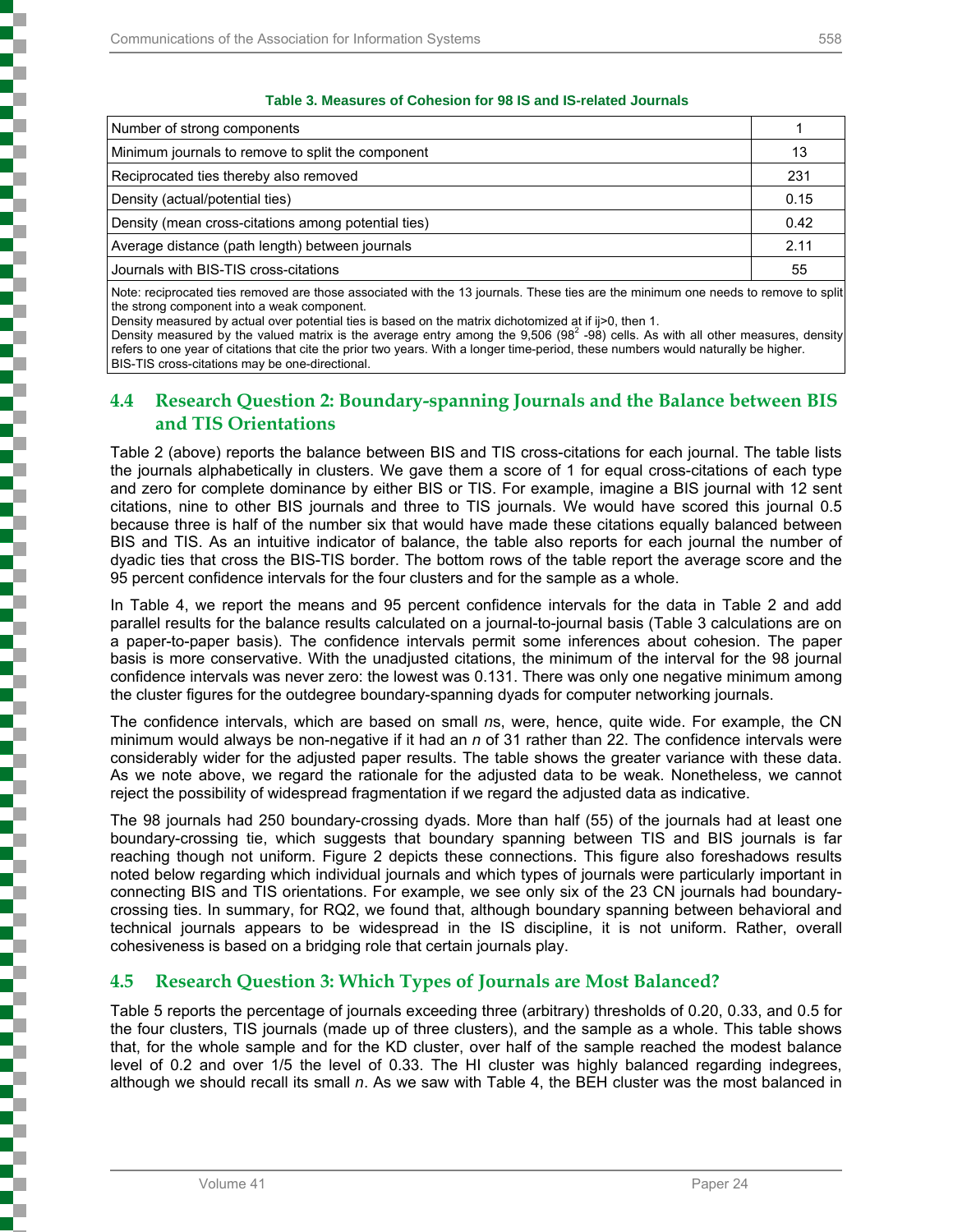that over 4/5 exceeded 0.2, over half exceeded 0.33, and over 1/3 exceeded 0.5<sup>7.</sup> The CN cluster was scarcely at all balanced in this sense of citations to or from BIS journals and other TIS journals.

We infer that, in terms of cross-citations across the BIS-TIS boundary, the IS discipline is not fragmented. Of course, it is also not fully cohesive. Such a result would mean that BIS journals were just as likely to cite and be cited by TIS journals as by BIS journals and vice versa. The upper limits of the confidence intervals give an overall sense of the extent of cohesion.

When we compare the minimum of the 95 percent confidence interval for the BEH journals with the maximum of the confidence intervals of the CN and KD clusters, we see that the latter fall short of the former in all measures. Therefore, we conclude that the BEH cluster is significantly more balanced than the two larger TIS clusters and is as likely to cite TIS journals as BIS journals. The small TIS cluster, HI, fell short of the BEH balance in that only its outward boundary crossed dyads  $\overline{8}$  For RQ 3, we conclude that the BEH journals are significantly more balanced regarding the BIS-TIS distinction than the other journals.



**Figure 2. Cross-citations among 55 Boundary-crossing IS and IS-related Journals, 2014 Citing 2012-2013**

## **4.6 Research Question 4: Increasing Level of Tie Strength**

Figures 3, 4, 5, and 6 show Simmelian ties—triadic and reciprocal—with strength measured by increasing levels of ties with a range of  $\geq 12$  to  $\geq 30$  ties. The triple requirements of triadic ties, reciprocity, and

l

 $<sup>7</sup>$  A post hoc explanation for the greater tendency of BIS journals to cite TIS journals than the reverse is that depictions of rationale</sup> and method in technology studies require less explanation or justification (and, therefore, fewer citations) than social science writings (Lariviere, Archambault, Gingras, & Vignola-Gagne, 2006). Thus, they can focus on more narrow topics with an assurance that readers would understand their place in advancing knowledge.

<sup>&</sup>lt;sup>8</sup> Bearing in mind the *n* of only 10 for the HI journals, it may be that it would be significantly less balanced with a larger sample.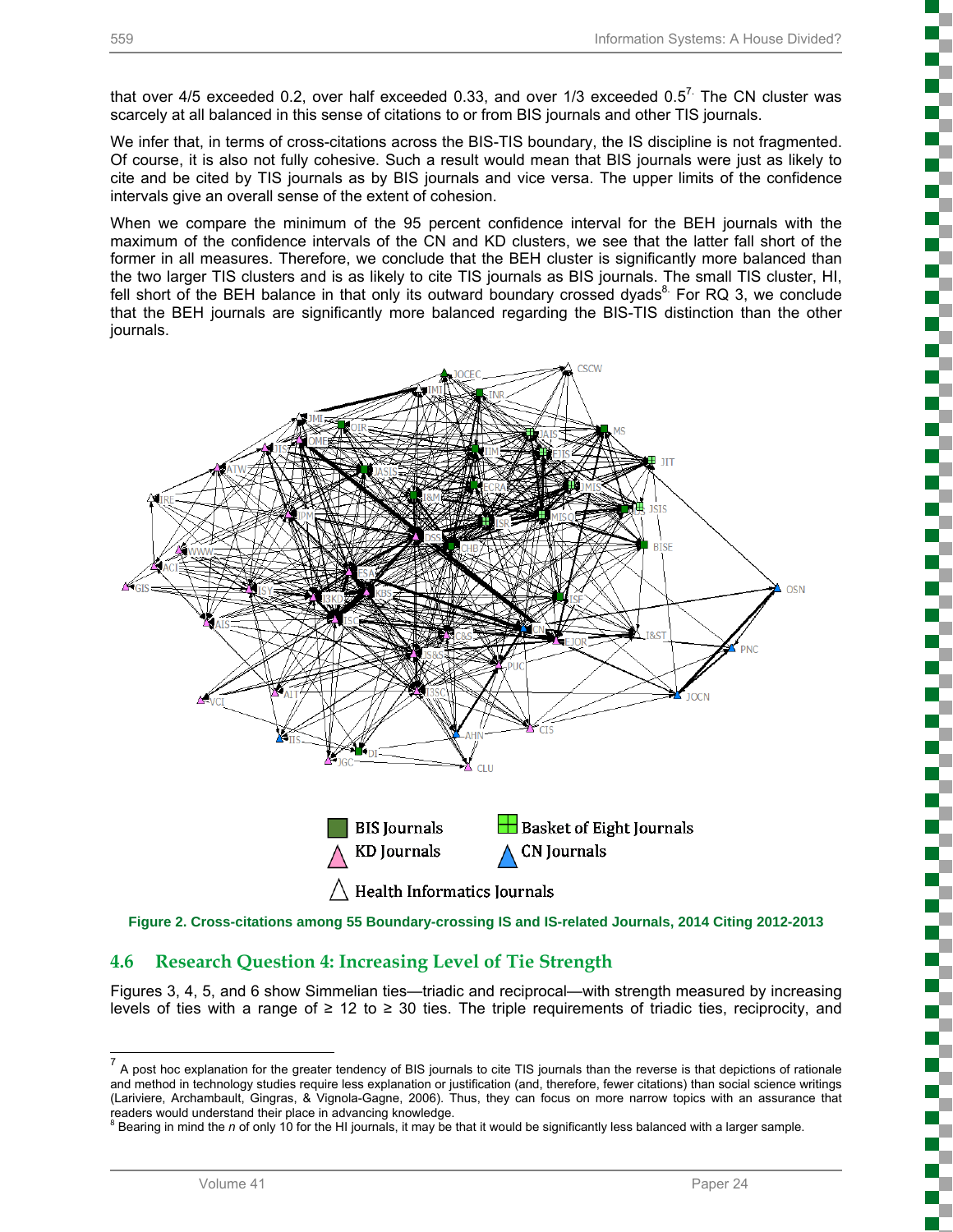j

strength, separately and in combination, indicate greater robustness in connections than those in the results we report above. The above results may be based on dyadic, one-directional, single citation ties. We explore increasingly stringent requirements for tie strength to see whether BIS and TIS journals start to separate at deeper levels of cohesion. We also see which journals, if any, account for overall cohesion by virtue of playing boundary-spanning roles.

Table 6 shows all of the Simmelian boundary-crossing ties at the first level (≥ 12) of strength. By definition, these ties are symmetrical between journals. Few journals had many such ties. *Decision Support Systems* had the most with 15 boundary-crossing Simmelian ties out of 40 total Simmelian ties (regardless of boundary crossing) followed by *Computers in Human Behavior* with seven out of 22 total. *Expert Systems with Applications*, *Journal of Management Information Systems*, and *MIS Quarterly* had three apiece out of 16, 16, and 32, respectively. *Information & Management*, *Information Systems Research*, and *Journal of the American Society for Information Science and Technology* had one each.

Other journals with at least ten Simmelian ties (non-boundary crossing) included *Knowledge-Based Systems* (28), *Omega* (26), *Information Sciences* (24), *IEEE Communications Surveys and Tutorials* (18), *European Journal of Information Systems* (14), *European Journal of Operational Research* (14), *Computer Networks* (12), *Journal of Information Technology* (12), *Computers and Operations Research* (10), *IEEE Transactions on Mobile Computing* (10), and *Journal of the Association for Information Systems* (10). The mean number of Simmelian ties (boundary crossing or not) among the 98 journals was 1.95.

|                                       | Out bal | In bal | Av bal | <b>DyOut</b>              | <b>Dyln</b> |
|---------------------------------------|---------|--------|--------|---------------------------|-------------|
| Unadjusted paper (valued) basis       |         |        |        |                           |             |
| Average all 98 journals               | 0.181   | 0.203  | 0.192  | 2.551                     | 2.551       |
| Behavioral average                    | 0.391   | 0.368  | 0.380  | 5.913                     | 4.957       |
| Computer networks average             | 0.031   | 0.053  | 0.042  | 0.682                     | 0.545       |
| Health informatics average            | 0.200   | 0.346  | 0.273  | 1.600                     | 2.400       |
| Knowledge and data management average | 0.140   | 0.159  | 0.150  | 1.930                     | 2.326       |
| <b>Confidence intervals</b>           |         |        |        |                           |             |
| All 98 journals, low                  | 0.131   | 0.156  | 0.148  | 1.771                     | 1.934       |
| All 98 journals, high                 | 0.230   | 0.250  | 0.236  | 3.331                     | 3.168       |
| Behavioral, low                       | 0.269   | 0.274  | 0.293  | 3.829                     | 3.533       |
| Behavioral, high                      | 0.513   | 0.463  | 0.467  | 7.997                     | 6.380       |
| Computer networks, low                | 0.005   | 0.012  | 0.016  | $-0.127$                  | 0.164       |
| Computer networks, high               | 0.057   | 0.093  | 0.067  | 1.491                     | 0.926       |
| Health informatics, low               | 0.051   | 0.196  | 0.136  | 0.193                     | 0.876       |
| Health informatics, high              | 0.350   | 0.496  | 0.411  | 3.007                     | 3.924       |
| Knowledge and data management, low    | 0.076   | 0.091  | 0.088  | 0.958                     | 1.427       |
| Knowledge and data management, high   | 0.205   | 0.227  | 0.212  | 2.903                     | 3.224       |
| Journal (dichotomized) basis          |         |        |        |                           |             |
| Average all 98 journals               | 0.266   | 0.283  | 0.275  | Same as<br>paper<br>basis |             |
| Behavioral average                    | 0.556   | 0.529  | 0.543  |                           |             |
| Computer networks average             | 0.068   | 0.078  | 0.073  |                           |             |
| Health informatics average            | 0.343   | 0.411  | 0.377  |                           |             |
| Knowledge and data management average | 0.186   | 0.224  | 0.205  |                           |             |
| <b>Confidence intervals</b>           |         |        |        |                           |             |
| All 98 journals, low                  | 0.202   | 0.225  | 0.219  |                           |             |

#### **Table 4. Summary of BIS-TIS Balance among 98 IS and IS-related Journals**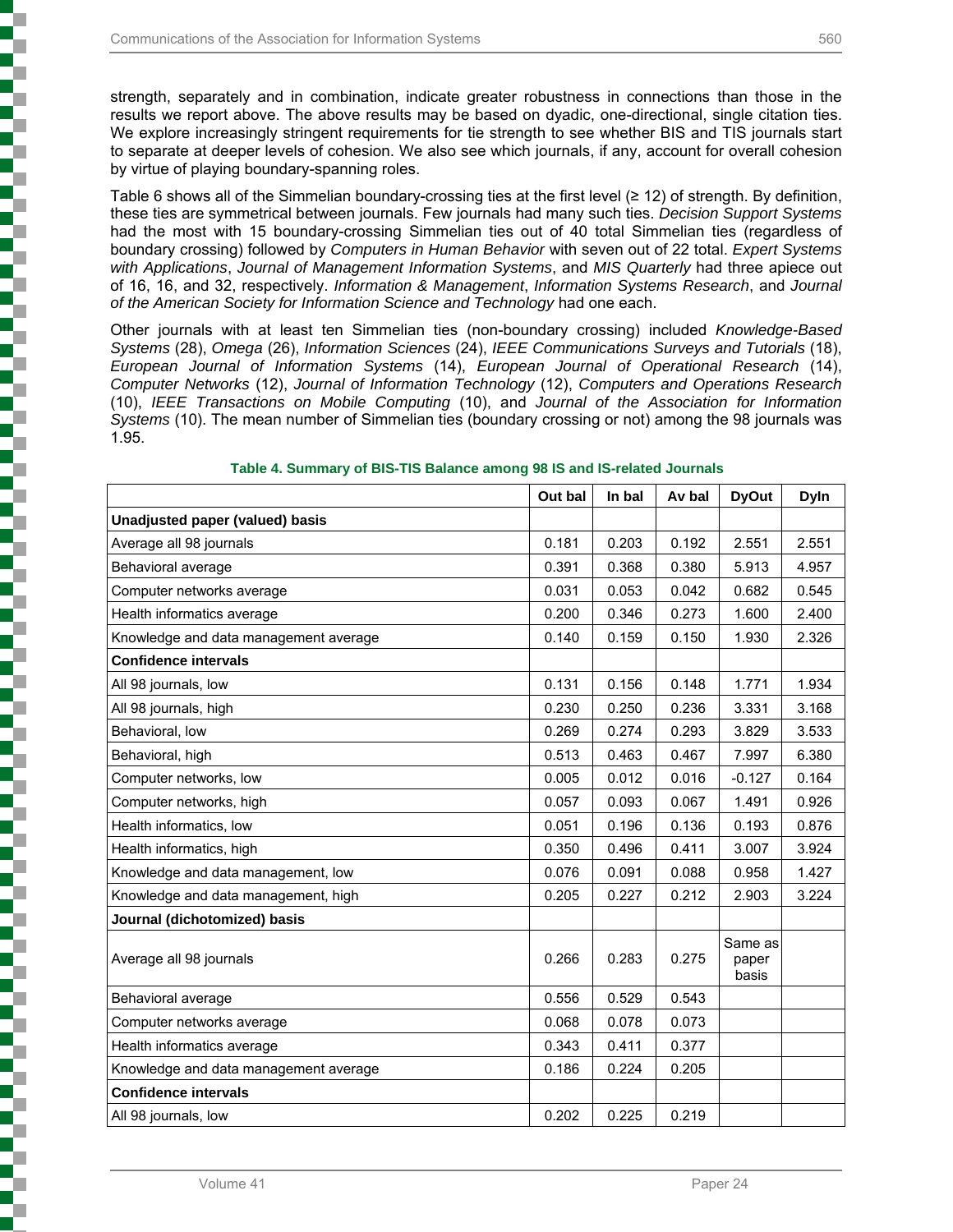**Tale**  $\mathcal{L}_{\mathcal{A}}$ n. T

S C C c F

ç. C c

į

š

L

Ĩ.

Í.

c

is and the company of

į

C T C L

ξ

Г F c  $\mathbb{R}^n$ T W

| All 98 journals, high                                                                                                               | 0.331    | 0.340    | 0.330    |  |
|-------------------------------------------------------------------------------------------------------------------------------------|----------|----------|----------|--|
| Behavioral, low                                                                                                                     | 0.410    | 0.409    | 0.435    |  |
| Behavioral, high                                                                                                                    | 0.701    | 0.650    | 0.650    |  |
| Computer networks, low                                                                                                              | 0.014    | 0.027    | 0.036    |  |
| Computer networks, high                                                                                                             | 0.123    | 0.128    | 0.110    |  |
| Health informatics, low                                                                                                             | 0.093    | 0.229    | 0.168    |  |
| Health informatics, high                                                                                                            | 0.593    | 0.593    | 0.586    |  |
| Knowledge and data management, low                                                                                                  | 0.118    | 0.151    | 0.139    |  |
| Knowledge and data management, high                                                                                                 | 0.254    | 0.298    | 0.271    |  |
| <b>Adjusted paper (valued) basis</b>                                                                                                |          |          |          |  |
| Average all 98 journals                                                                                                             | 0.153    | 0.203    | 0.178    |  |
| Behavioral average                                                                                                                  | 0.344    | 0.368    | 0.356    |  |
| Computer networks average                                                                                                           | 0.026    | 0.053    | 0.039    |  |
| Health informatics average                                                                                                          | 0.137    | 0.346    | 0.242    |  |
| Knowledge and data management average                                                                                               | 0.121    | 0.159    | 0.140    |  |
| <b>Confidence intervals</b>                                                                                                         |          |          |          |  |
| All 98 journals, low                                                                                                                | $-0.076$ | $-0.035$ | $-0.026$ |  |
| All 98 journals, high                                                                                                               | 0.383    | 0.441    | 0.382    |  |
| Behavioral, low                                                                                                                     | 0.055    | 0.136    | 0.162    |  |
| Behavioral, high                                                                                                                    | 0.632    | 0.600    | 0.550    |  |
| Computer networks, low                                                                                                              | $-0.027$ | $-0.045$ | $-0.017$ |  |
| Computer networks, high                                                                                                             | 0.079    | 0.150    | 0.096    |  |
| Health informatics, low                                                                                                             | $-0.027$ | 0.104    | 0.062    |  |
| Health informatics, high                                                                                                            | 0.302    | 0.588    | 0.421    |  |
| Knowledge and data management, low                                                                                                  | $-0.084$ | $-0.069$ | $-0.055$ |  |
| Knowledge and data management, high                                                                                                 | 0.325    | 0.386    | 0.335    |  |
| Note: the variance was much greater for the adjusted matrix due to the variance in papers per journal, which ranged from 26 to 2.08 |          |          |          |  |

| Table 4. Summary of BIS-TIS Balance among 98 IS and IS-related Journals |  |
|-------------------------------------------------------------------------|--|
|-------------------------------------------------------------------------|--|

Note: the variance was much greater for the adjusted matrix due to the variance in papers per journal, which ranged from 26 to 2,089 (SD 281.58). The standard deviation of the raw valued matrix was 2.15, whereas it was 5.25 for the adjusted matrix, which had the effect of increasing the range of the confidence intervals.

#### **Table 5. Percentages of BIS-TIS Balance Thresholds among the Four Clusters: Paperto-paper Basis**

| Percentage of journals with a BIS-TIS balance |          |           |            |  |  |  |  |  |
|-----------------------------------------------|----------|-----------|------------|--|--|--|--|--|
|                                               | Indegree | Outdegree | In and out |  |  |  |  |  |
| At least 0.20                                 |          |           |            |  |  |  |  |  |
| <b>BEH</b>                                    | 73.91%   | 69.57%    | 82.61%     |  |  |  |  |  |
| <b>CN</b>                                     | 13.64%   | 4.55%     | 4.55%      |  |  |  |  |  |
| HI                                            | 80.00%   | 50.00%    | 60.00%     |  |  |  |  |  |
| KD.                                           | 27.91%   | 23.26%    | 20.93%     |  |  |  |  |  |
| TIS (CN, HI, KD)                              | 30.67%   | 21.33%    | 21.33%     |  |  |  |  |  |
| All 98 Journals                               | 64.29%   | 48.98%    | 52.04%     |  |  |  |  |  |
| At least 0.33                                 |          |           |            |  |  |  |  |  |
| <b>BEH</b>                                    | 60.87%   | 52.17%    | 52.17%     |  |  |  |  |  |
| CN                                            | 4.55%    | $0.00\%$  | $0.00\%$   |  |  |  |  |  |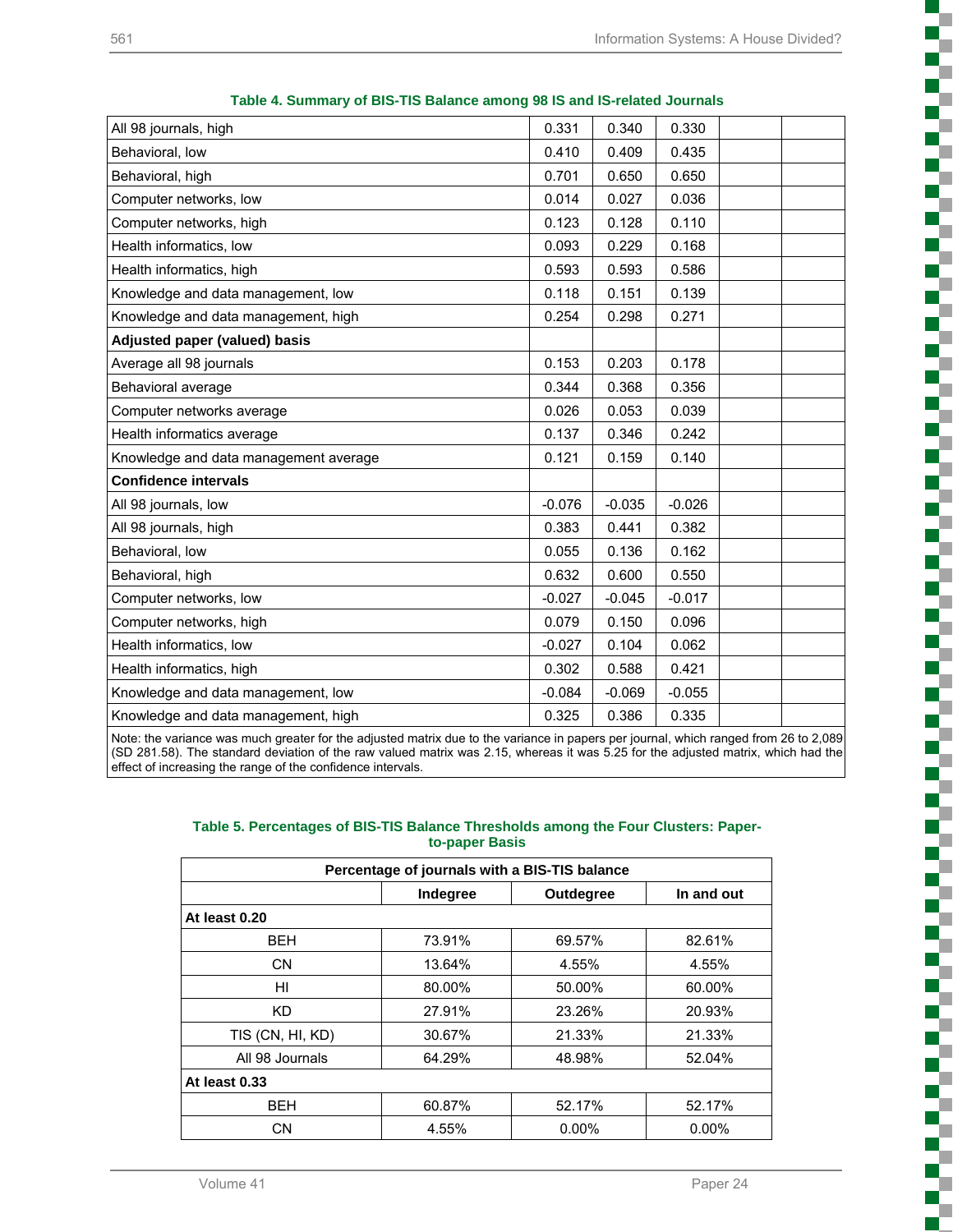| HI               | 50.00%   | 20.00%   | 30.00%   |
|------------------|----------|----------|----------|
| KD.              | 16.28%   | 13.95%   | 21.74%   |
| TIS (CN, HI, KD) | 17.33%   | 10.67%   | 10.67%   |
| All 98 Journals  | 27.55%   | 20.41%   | 20.41%   |
| At least 0.50    |          |          |          |
| <b>BEH</b>       | 30.43%   | 39.13%   | 34.78%   |
| CN.              | $0.00\%$ | $0.00\%$ | $0.00\%$ |
| HI               | 20.00%   | $0.00\%$ | $0.00\%$ |
| <b>KD</b>        | 9.30%    | 9.30%    | 9.30%    |
| TIS (CN, HI, KD) | 7.89%    | 5.33%    | 5.33%    |
| All 98 journals  | 13.27%   | 13.27%   | 12.24%   |

| Table 5. Percentages of BIS-TIS Balance Thresholds among the Four Clusters: Paper- |
|------------------------------------------------------------------------------------|
| to-paper Basis                                                                     |

At this first level of strength (see Figure 3), we see the crucial boundary-spanning role that *Decision Support Systems* (*DSS*), *Computers in Human Behavior* (*CHB*), and *Expert Systems with Applications*  (*ESA*) play. Only these three journals were members of Simmelian triads in which the other two journals were from the opposite side of the BIS-TIS boundary. *DSS* had six Simmelian ties with BEH journals and seven with TIS (KD) journals. *CHB* had two Simmelian ties with TIS (KD) journals and eight with other BEH journals. *ESA* had two Simmelian ties with BEH journals and four with other TIS (KD) journals. Figure 3 also shows the crucial bridging role of *IEEE Transactions on Multimedia* (*I3MU*). This journal was the bridge between the 15 KD journals and the 13 CN journals with Simmelian ties. Because it was the only KD journal with such a bridging role and because it had such ties with only two CN journals, even at this first level of tie strength the cohesion of the whole IS discipline appears less robust than it does when we count any and all cross-citations as connections.

At the next level of tie strength (≥ 18 per triad) (see Figure 4), we see that the connection between CN and KD journals went away. *DSS* played the sole bridging role between BIS and TIS (KD) journals. Further, the KD set split into two: three OR-related journals separated from six knowledge and decision sciencerelated journals. At the next level of tie strength ( $\geq$  24 per triad) (see Figure 5), the only connection between BIS and TIS was the set of three Simmelian ties between *DSS* and BEH journals. At the highest level of tie strength (≥ 30 per triad) (see Figure 6), *DSS* was no longer included, and the discipline fractured into five triads. BEH, like KD, split into two. Only two basket of eight journals remain (the two most highly cited), *MIS Quarterly* and *Information Systems Research*, joined in a triad with a non-basket journal, *Management Science*. This progressive elaboration highlights how uniquely positioned CHB, ESA, and particularly DSS are in supporting cross-disciplinary knowledge exchange and research synergies.

For RQ4, we found the most Simmelian ties across the BIS-TIS border for two journals: *Computers in Human Behavior* (a BEH journal) and *Decision Support Systems* (a KD journal in the main sample but a BEH journal in the medical informatics cluster). When we examined these stronger ties, we found that these two journals, along with *Expert Systems with Applications* (a KD journal), played a unique bridging role in all three of the specialized approaches to IS that we examined: behavioral, sociotechnical, and medical informatics.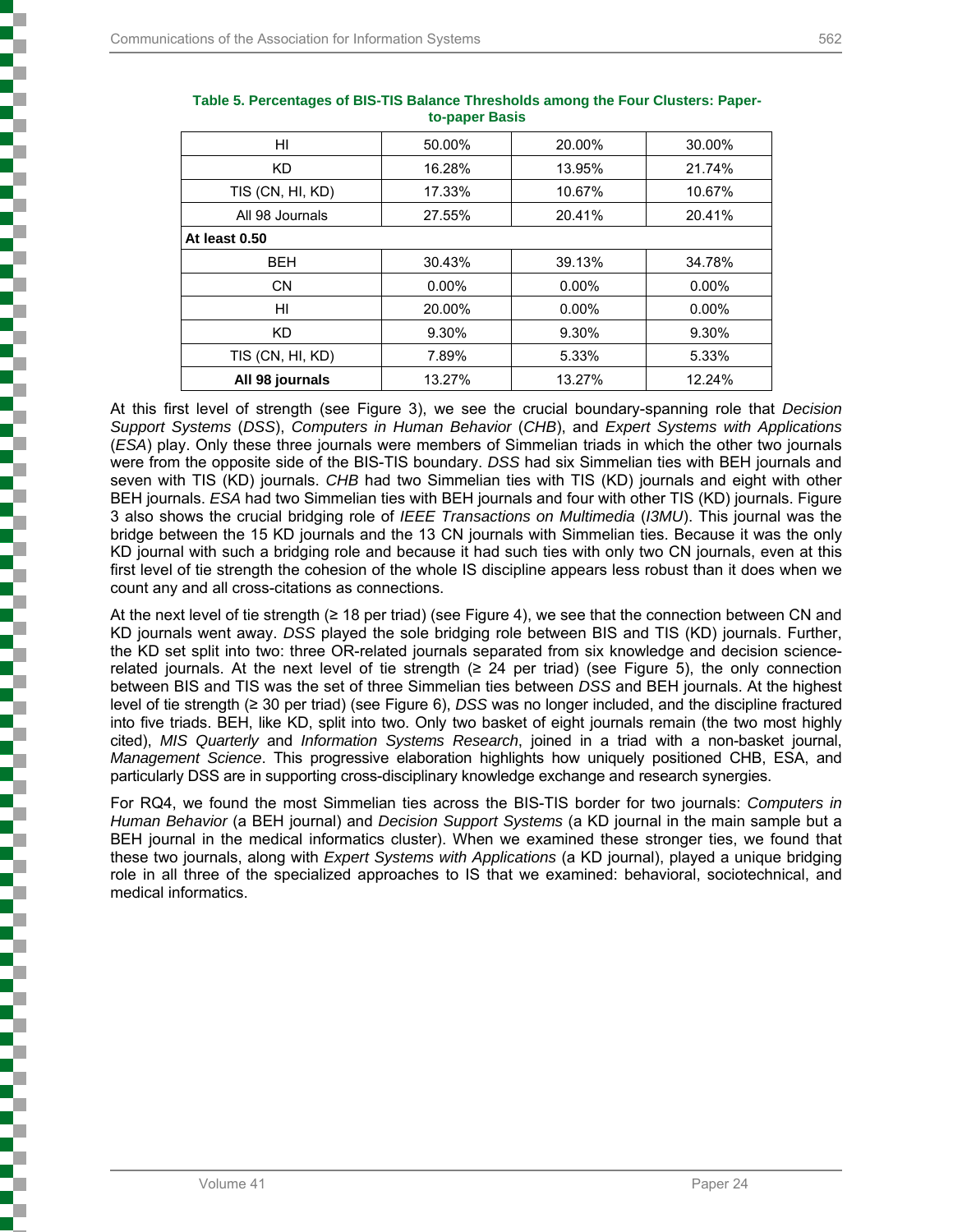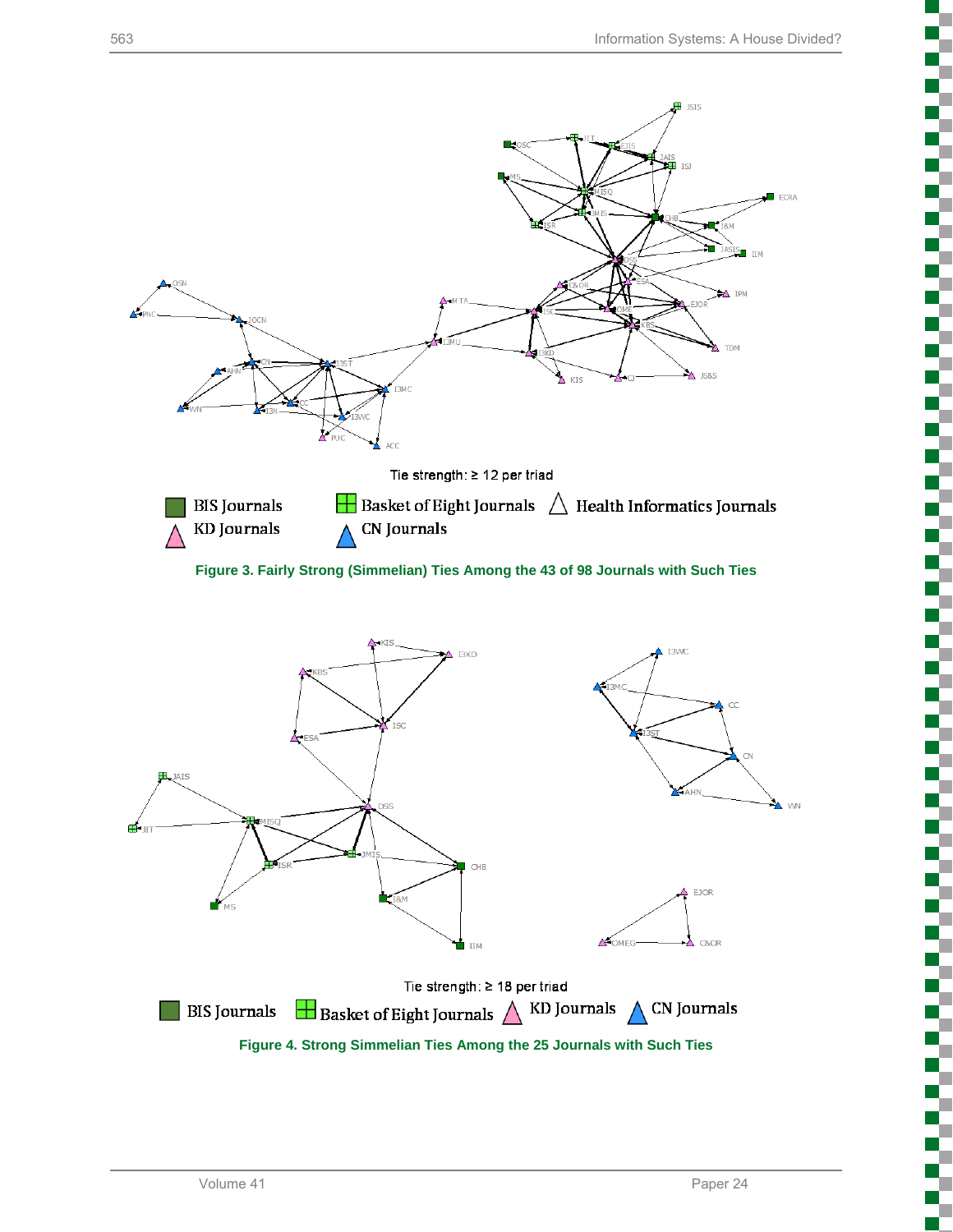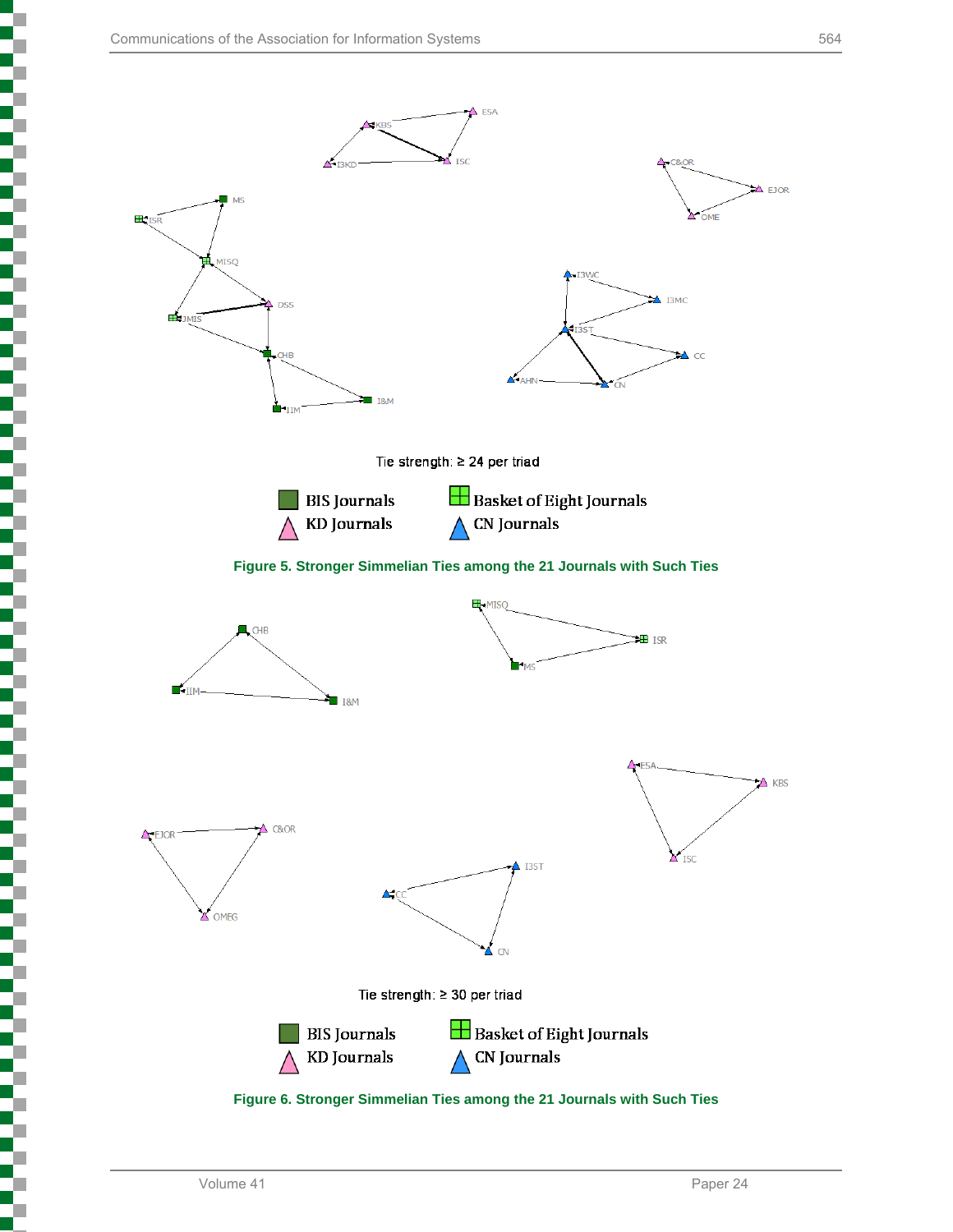į

ď, T. T

ď, T.

## **4.7 Research Question 5: Cluster-to-cluster Connections**

Table 7 reports cross-citations at the cluster level. Within-cluster numbers are cross-citations to the other journals in a cluster and, thus, do not include journal self-citations. These matrixes follow social network conventions in that the rows represent outdegrees and the columns represent indegrees. For example, one interprets the first matrix of unadjusted papers sent and received as follows: the BEH journals sent and received 1,420 papers to other BEH journals and sent nine to and received 24 from CN journals. The BEH journals sent 65.30 percent of their citations to other BEH journals and received 66.27 percent of their citations from other BEH journals. They sent 2.35 percent of their citations to CN journals and received 4.48 percent of their citations from CN journals.

No clusters had zero cross-citations to any other cluster. However, some of the cluster-to-cluster linkages were sparse. Figure 7, which shows adjusted journal-to-journal sent linkages on a percentage basis, represents the general structure of connections between the clusters. The HI cluster was moderately connected to both the BEH and the KD clusters. The more telling implication of this figure is that the KD cluster was the bridge between the BEH and the CN clusters. The BEH and CN clusters were sparsely connected. However, each was well connected with the KD cluster. Figure 8 represents the many crosscitations between the two main TIS clusters, CN and KD. This finding of the KD cluster's bridging role between BEH and CN clusters is consistent with the finding at the journal level in Figure 3, which shows the first level of Simmelian ties. In summary, findings with reference to RQ5 suggest that the KD cluster was well connected to both the BEH and the CN clusters, which were otherwise poorly connected. One can clearly see the bringing role that KD journals play in the structure of the more robust (Simmelian) ties.

| <b>Paper cross-citations</b> |                                                      |           |        |           |
|------------------------------|------------------------------------------------------|-----------|--------|-----------|
|                              |                                                      | CN        | HI     | <b>KD</b> |
| <b>BEH</b>                   | 1420                                                 | 9         | 29     | 191       |
| <b>CN</b>                    | 24                                                   | 1300      | 4      | 146       |
| HI                           | 18                                                   | 11        | 288    | 63        |
| <b>KD</b>                    | 162                                                  | 178       | 49     | 3439      |
|                              | Journal-to-journal cross-citations*                  |           |        |           |
|                              | As percentages of citations sent (outdegrees)        |           |        |           |
|                              |                                                      |           |        |           |
|                              | <b>BEH</b>                                           | CN        | HI     | <b>KD</b> |
| <b>BEH</b>                   | 65.30%                                               | 2.35%     | 16.24% | 16.11%    |
| <b>CN</b>                    | 6.06%                                                | 65.02%    | 3.72%  | 25.21%    |
| HI                           | 20.80%                                               | 11.70%    | 41.86% | 25.63%    |
| <b>KD</b>                    | 16.10%                                               | 22.97%    | 15.35% | 45.58%    |
|                              | As percentages of citations sent (indegrees)         |           |        |           |
|                              | <b>BEH</b>                                           | <b>CN</b> | HI     | <b>KD</b> |
| <b>BEH</b>                   | 66.27%                                               | 2.71%     | 31.58% | 14.84%    |
| <b>CN</b>                    | 4.48%                                                | 54.58%    | 5.26%  | 16.91%    |
| HI                           | 4.78%                                                | 3.05%     | 18.42% | 5.34%     |
| <b>KD</b>                    | 24.48%                                               | 39.66%    | 44.74% | 62.91%    |
|                              | * Adjusted for the number of journals in the cluster |           |        |           |

**Table 6. Total Cross-citations Between Clusters**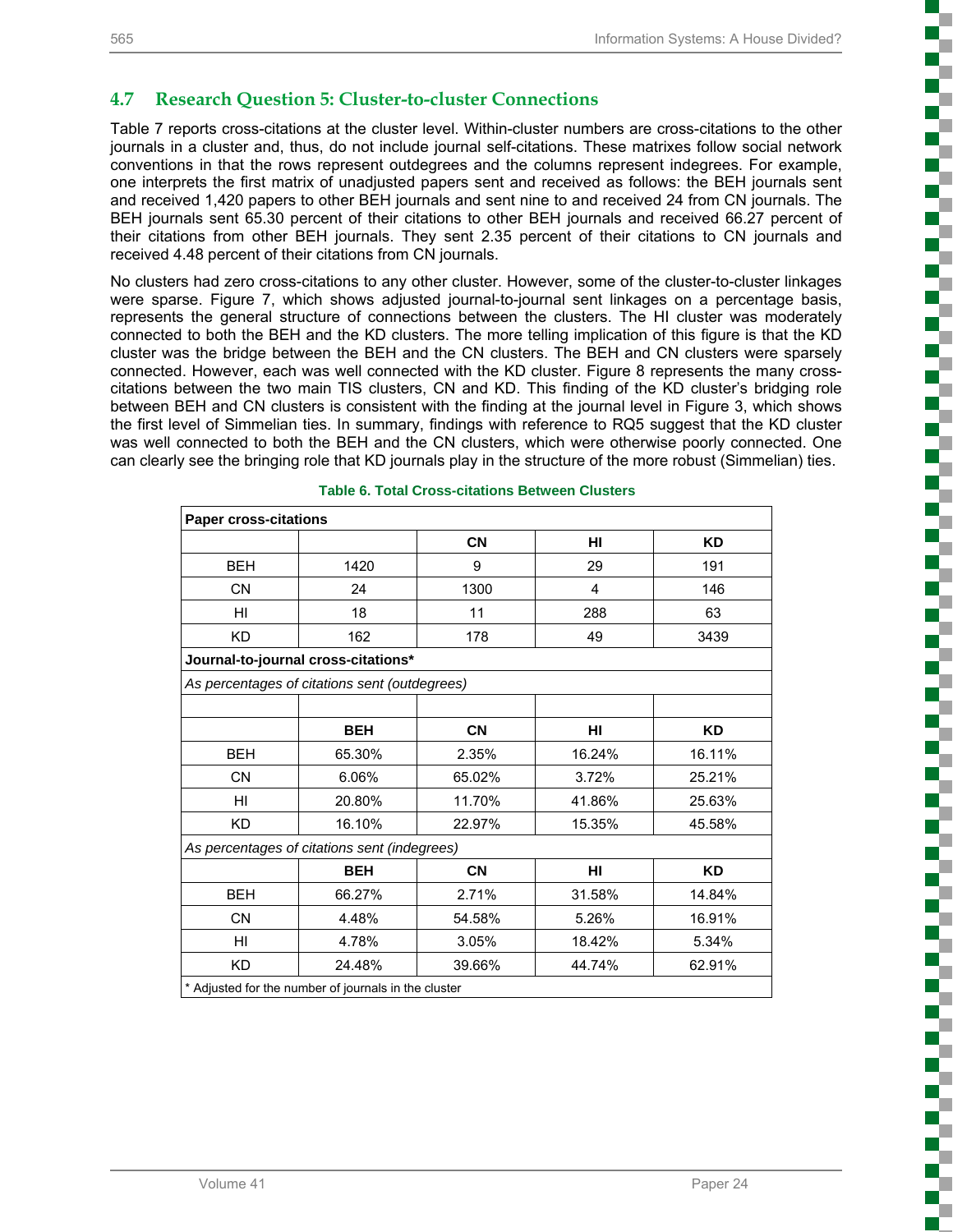

**Figure 7. Percentage Journal-to-journal Cross-citations between Clusters** 

Cluster positions are arbitrary. The relationships are not. We adjusted the journal-to-journal cluster citations by expressing them as as percentages of the number of journals in the cluster and as the percentage of outdegrees from each journal.



**Figure 8. Cross-citations among 23 Computer Networking (CN) and 42 Knowledge and Data Management (KD) Journals**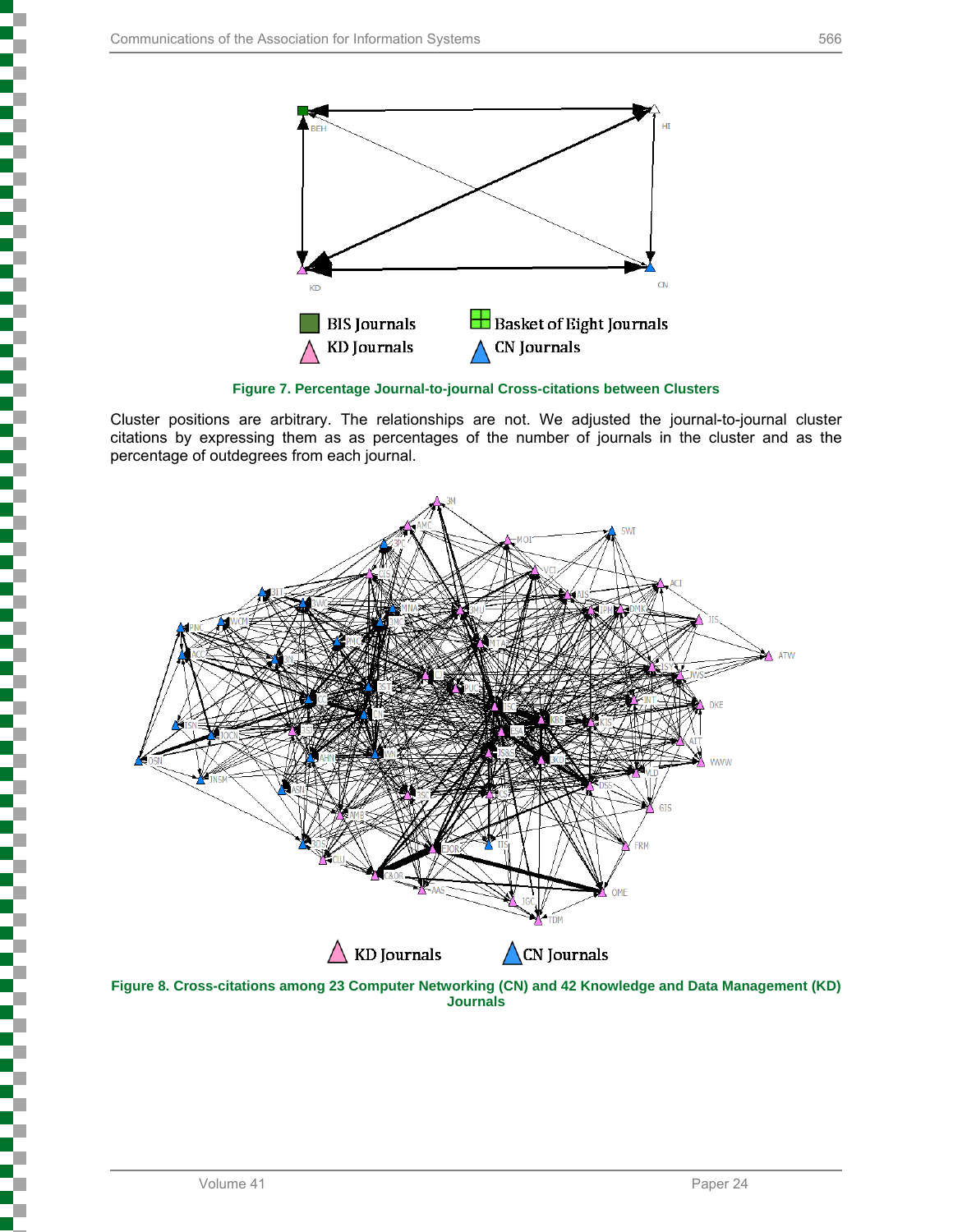ş

Ś

t

s

#### **4.8 Research Question 6: Journal Lists Depending on Research Interests**

Can we identify multiple subsets of IS journals appropriate for disseminating research from varying perspectives or might there be a universal and definitive list of top IS journals? We can explore this question with only one of the two main methods of determining top journals: expert opinion and citation data. Our study lacks expert opinion data but it does have citation data. Citation data are particularly useful when one can also use them to determine the extent to which journals are central in a sample of journals that is relevant to the discipline or specialty in question. Just as Lowry et al. (2013) could calculate various measures of centrality based on a cross-citation matrix, we could also do so with our data.

We calculated the indegree centrality (the number of citations received) and the outdegree centrality (the number of citations sent) by each journal in the three distinct samples. These samples reflect research interests that are behavioral, sociotechnical (i.e., concerned with the relationships between behavioral and technical phenomena), and (as an example of a technical specialty) medical informatics. Most scholars who contribute to this latter specialty are housed in health related departments. However, some are in IS departments, such as Professors Neill of Carnegie Mellon and Chen of the University of Arizona. Similarly, most IS journals—other than health and medical informatics journals—publish little in this area. However, exceptions include the *European Journal of Information Systems*, *Journal of the American Society for Information Science and Technology* (an IS-related journal), *Journal of the Association for Information Systems*, and *Journal of Information Technology*.

Tables 8-10 present the rank orders and citation counts for these three disciplines. Citations received are an unobtrusive measure of the prominence of a journal in the context of a particular set of journals. More specifically, they indicate the extent to which journals with similar concerns find the focal journal relevant. Citations sent are an unobtrusive measure of the extent to which authors in the citing journal believe that their work is related to that of the other journals. These are measures of affiliation, of belonging, to the set of journals they cite.

Figures 9 through 14 reflect the same data, but we include them to emphasize the skewness in all of the journal lists. Skewness is a well-recognized property of distributions in research (Seglen, 1992). However, skewness is not as prevalent in subdisciplines or specialties (Albarrán, Crespo, Ortuño, & Ruiz-Castillo, 2011). In the research areas of our samples, skewness was sufficiently evident that we need to consider it and not just rank order. It is particularly acute for citations received in the behavioral sample. There, the number one journal (*MISQ*) had seven times as many citations as the number ten journal (*Computers in Human Behavior*) and almost twice as many as the number two journal (*ISR*) (Table 8, Figure 9).

| <b>Received by</b>                                                     | Acronym      | <b>Citations</b> |
|------------------------------------------------------------------------|--------------|------------------|
| <b>MIS Quarterly</b>                                                   | <b>MISQ</b>  | 98               |
| <b>Information Systems Research</b>                                    | <b>ISR</b>   | 54               |
| <b>Management Science</b>                                              | <b>MS</b>    | 28               |
| <b>Decision Support Systems</b>                                        | DSS          | 24               |
| <b>Organization Science</b>                                            | OSC          | 23               |
| Journal of the Association for Information Systems                     | <b>JAIS</b>  | 21               |
| European Journal of Information Systems                                | <b>EJIS</b>  | 19               |
| Journal of Information Technology                                      | JIT          | 17               |
| Journal of Management Information Systems                              | <b>JMIS</b>  | 15               |
| Computers in Human Behavior                                            | CHB          | 14               |
| <b>Information Systems Journal</b>                                     | ISJ          | 12               |
| Information & Management                                               | 1&M          | 11               |
| Journal of Strategic Information Systems                               | <b>JSIS</b>  | 11               |
| Information and Organization                                           | 1&O          | 9                |
| <b>Business &amp; Information Systems Engineering</b>                  | <b>BISE</b>  | 5                |
| Journal of the American Society for Information Science and Technology | <b>JASIS</b> | 5                |

**Table 7. Journal Degree Centrality (Directional Cross-citations) with a Focus on Behavioral IS Journals**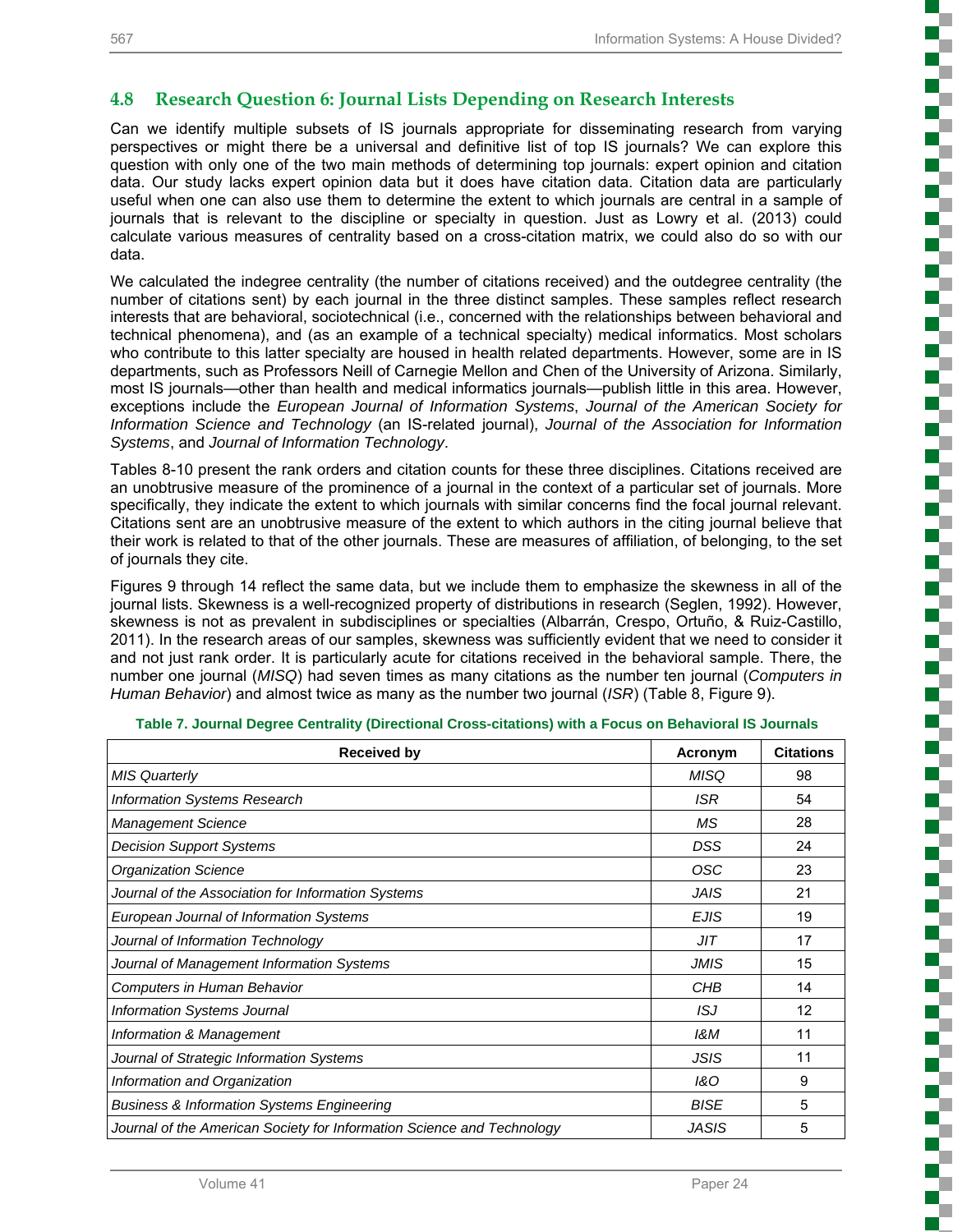T

|          | v |     | v             |  |
|----------|---|-----|---------------|--|
| ٠<br>. . | ٠ | . . | v<br>I<br>___ |  |

| <b>Decision Sciences</b>                                          | DS             | 4              |
|-------------------------------------------------------------------|----------------|----------------|
| <b>International Journal of Medical Informatics</b>               | <b>IMI</b>     | 4              |
| <b>Computers &amp; Security</b>                                   | C&S            | 3              |
| Electronic Commerce Research and Applications                     | <b>ECRA</b>    | 3              |
| International Journal of Information Management                   | <b>IIM</b>     | 3              |
| Journal of Systems and Software                                   | JS&S           | 3              |
| <b>Computer Supported Cooperative Work</b>                        | <b>CSCW</b>    | 2              |
| <b>Expert Systems with Applications</b>                           | <b>ESA</b>     | 2              |
| IEEE Transactions on Knowledge and Data Engineering               | <b>I3KD</b>    | 2              |
| International Journal of Information Technology & Decision Making | <b>ITDM</b>    | 2              |
| <b>Internet Research</b>                                          | <b>INR</b>     | 2              |
| Journal of Information Science                                    | <b>JIS</b>     | 2              |
| Journal of Organizational Computing and Electronic Commerce       | <b>JOCEC</b>   | $\overline{2}$ |
| Journal of the American Medical Informatics Association           | <b>JMI</b>     | 2              |
| Personal and Ubiquitous Computing                                 | <b>PUC</b>     | 2              |
| <b>ACM Transactions on the Web</b>                                | <b>ATW</b>     | 1              |
| European Journal of Operational Research                          | EJOR           | 1              |
| Information and Software Technology                               | 18ST           | 1              |
| <b>Information Processing &amp; Management</b>                    | <b>IPM</b>     | 1              |
| Omega - International Journal of Management Science               | <b>OMEG</b>    | 1              |
| Pervasive and Mobile Computing                                    | <b>PMC</b>     | 1              |
| ACM Transactions on Intelligent Systems and Technology            | A/S            | 0              |
| <b>ACM Transactions on Internet Technology</b>                    | AIT            | 0              |
| <b>Computer Networks</b>                                          | <b>CN</b>      | 0              |
| <b>Information Sciences</b>                                       | <b>ISC</b>     | 0              |
| <b>Information Systems Frontiers</b>                              | <b>ISF</b>     | 0              |
| Journal of Optical Communications and Networking                  | <b>JOCN</b>    | 0              |
| Knowledge-Based Systems                                           | <b>KBS</b>     | 0              |
| <b>Online Information Review</b>                                  | <b>OIR</b>     | 0              |
| Sent by                                                           |                |                |
| Computers in Human Behavior                                       | CHB            | 49             |
| European Journal of Information Systems                           | <b>EJIS</b>    | 38             |
| Information & Management                                          | 1&M            | 36             |
| <b>MIS Quarterly</b>                                              | <b>MISQ</b>    | 35             |
| Journal of the Association for Information Systems                | <b>JAIS</b>    | 32             |
| <b>Decision Support Systems</b>                                   | DSS            | 31             |
| Journal of Management Information Systems                         | <b>JMIS</b>    | 30             |
| Information Systems Research                                      | <b>ISR</b>     | 29             |
| Journal of Information Technology                                 | JIT            | 29             |
| Journal of Strategic Information Systems                          | <b>JSIS</b>    | 28             |
| International Journal of Information Management                   | IIM            | 26             |
| <b>Business &amp; Information Systems Engineering</b>             | <b>BISE</b>    | 22             |
| Information and Organization                                      | <b>1&amp;O</b> | 16             |
|                                                                   |                |                |

#### **Table 7. Journal Degree Centrality (Directional Cross-citations) with a Focus on Behavioral IS Journals**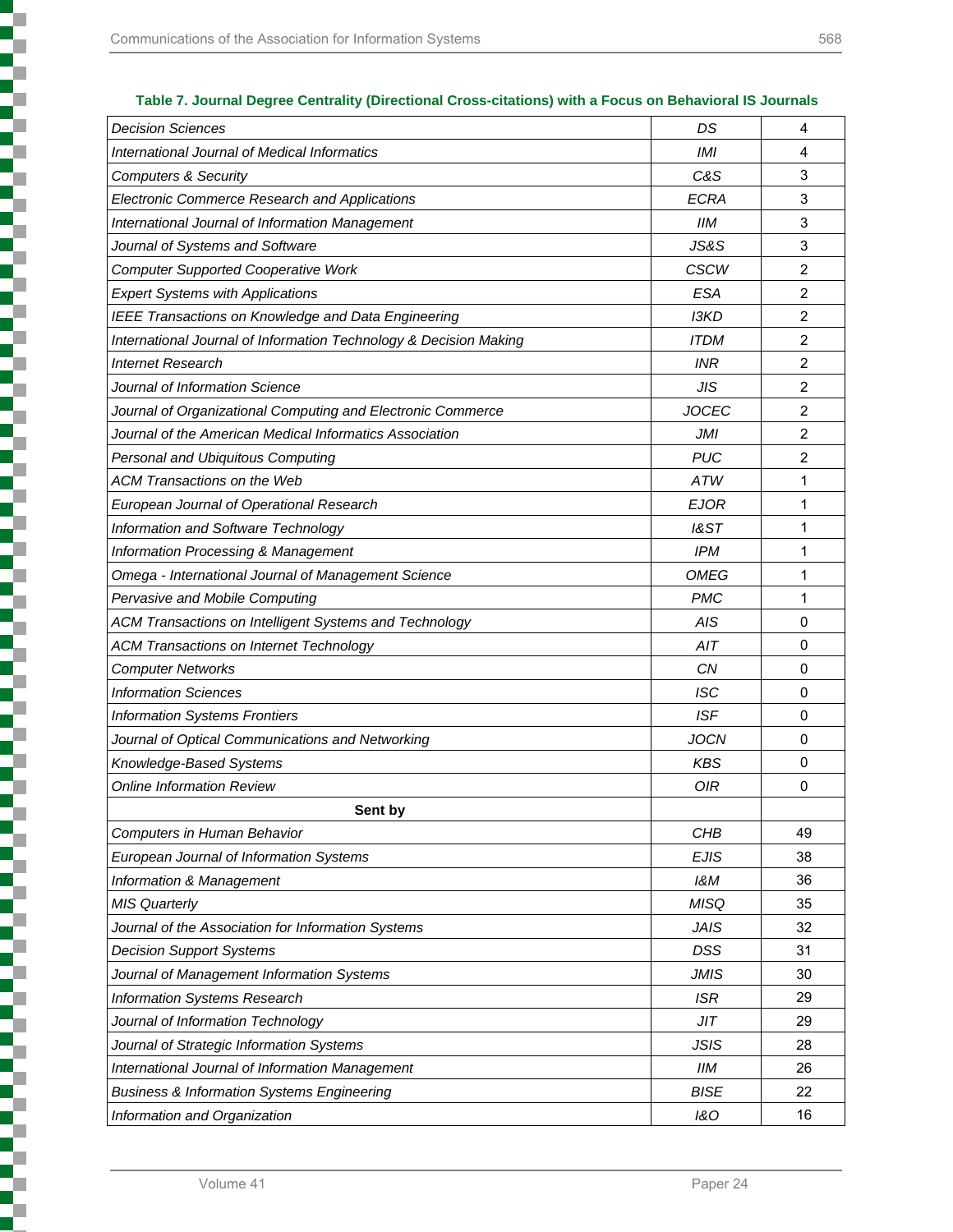| <b>Management Science</b>                                              | ΜS           | 15             |
|------------------------------------------------------------------------|--------------|----------------|
| Information Systems Journal                                            | ISJ          | 14             |
| <b>Computer Networks</b>                                               | CN           | 9              |
| <b>Information Systems Frontiers</b>                                   | <b>ISF</b>   | 8              |
| <b>Organization Science</b>                                            | osc          | 7              |
| <b>Internet Research</b>                                               | <b>INR</b>   | 6              |
| Information and Software Technology                                    | 1&ST         | 5              |
| Journal of the American Society for Information Science and Technology | <b>JASIS</b> | 5              |
| <b>Information Sciences</b>                                            | <b>ISC</b>   | 4              |
| International Journal of Medical Informatics                           | <b>IMI</b>   | 4              |
| Journal of Organizational Computing and Electronic Commerce            | <b>JOCEC</b> | 4              |
| <b>Computers &amp; Security</b>                                        | C&S          | 3              |
| <b>Expert Systems with Applications</b>                                | <b>ESA</b>   | 3              |
| Online Information Review                                              | <b>OIR</b>   | 3              |
| <b>Decision Sciences</b>                                               | DS           | $\overline{2}$ |
| <b>Electronic Commerce Research and Applications</b>                   | <b>ECRA</b>  | $\overline{2}$ |
| <b>Information Processing &amp; Management</b>                         | <b>IPM</b>   | $\overline{2}$ |
| Journal of Systems and Software                                        | JS&S         | $\overline{2}$ |
| ACM Transactions on Intelligent Systems and Technology                 | AIS          | 1              |
| <b>ACM Transactions on Internet Technology</b>                         | AIT          | 1              |
| ACM Transactions on the Web                                            | ATW          | 1              |
| Journal of Information Science                                         | <b>JIS</b>   | 1              |
| Journal of Optical Communications and Networking                       | <b>JOCN</b>  | 1              |
| Journal of the American Medical Informatics Association                | JMI          | 1              |
| Knowledge-Based Systems                                                | <b>KBS</b>   | 1              |
| Personal and Ubiquitous Computing                                      | <b>PUC</b>   | $\mathbf{1}$   |
| <b>Computer Supported Cooperative Work</b>                             | <b>CSCW</b>  | 0              |
| European Journal of Operational Research                               | <b>EJOR</b>  | 0              |
| IEEE Transactions on Knowledge and Data Engineering                    | <b>I3KD</b>  | 0              |
| International Journal of Information Technology & Decision Making      | <b>ITDM</b>  | 0              |
| Omega - International Journal of Management Science                    | OMEG         | 0              |
| Personal and Ubiquitous Computing                                      | <b>PMC</b>   | 0              |

**Table 7. Journal Degree Centrality (Directional Cross-citations) with a Focus on Behavioral IS Journals**

с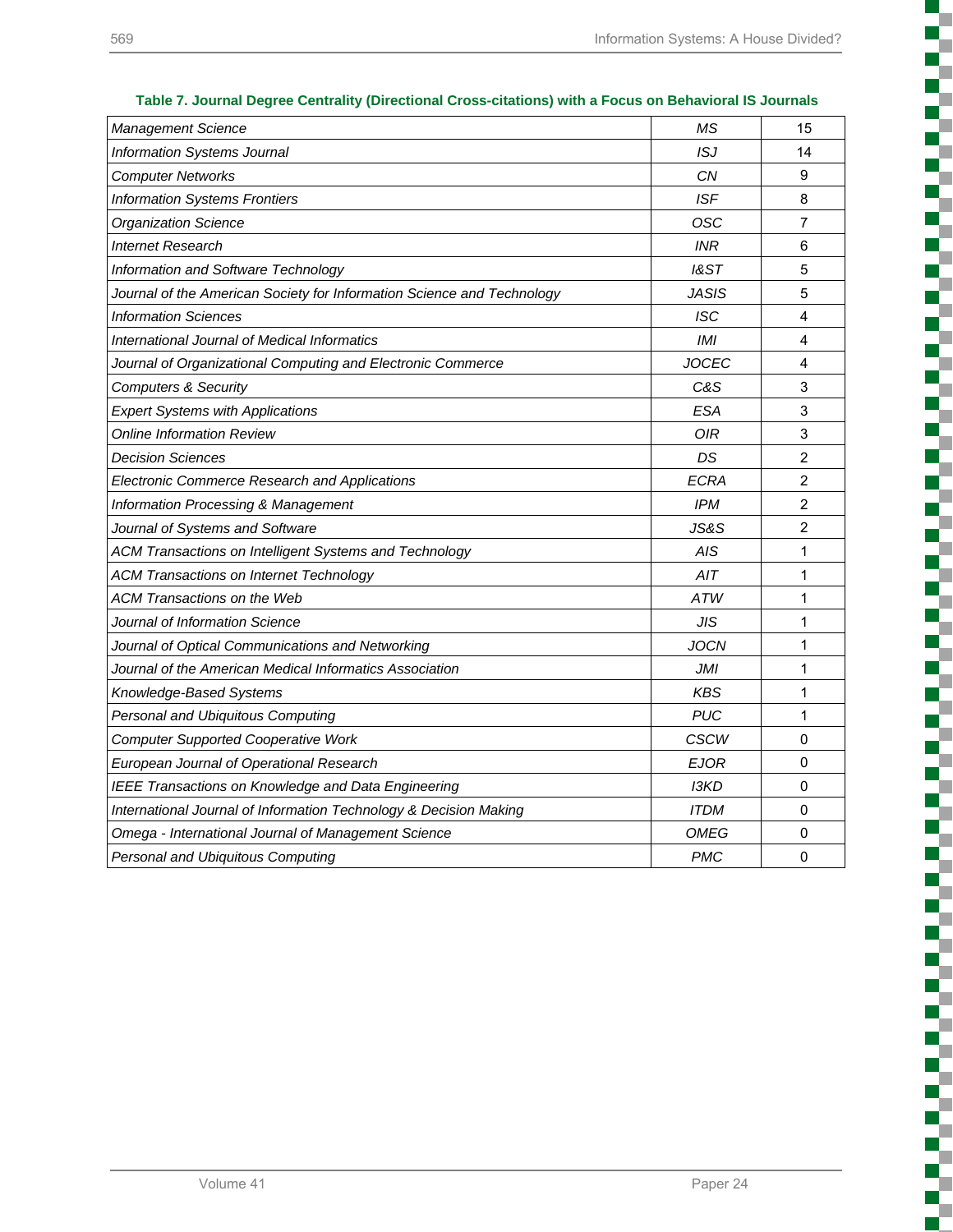





**Figure 10. Outdegree Centrality (Citations Sent) for Behaviorally Oriented IS Journals** 



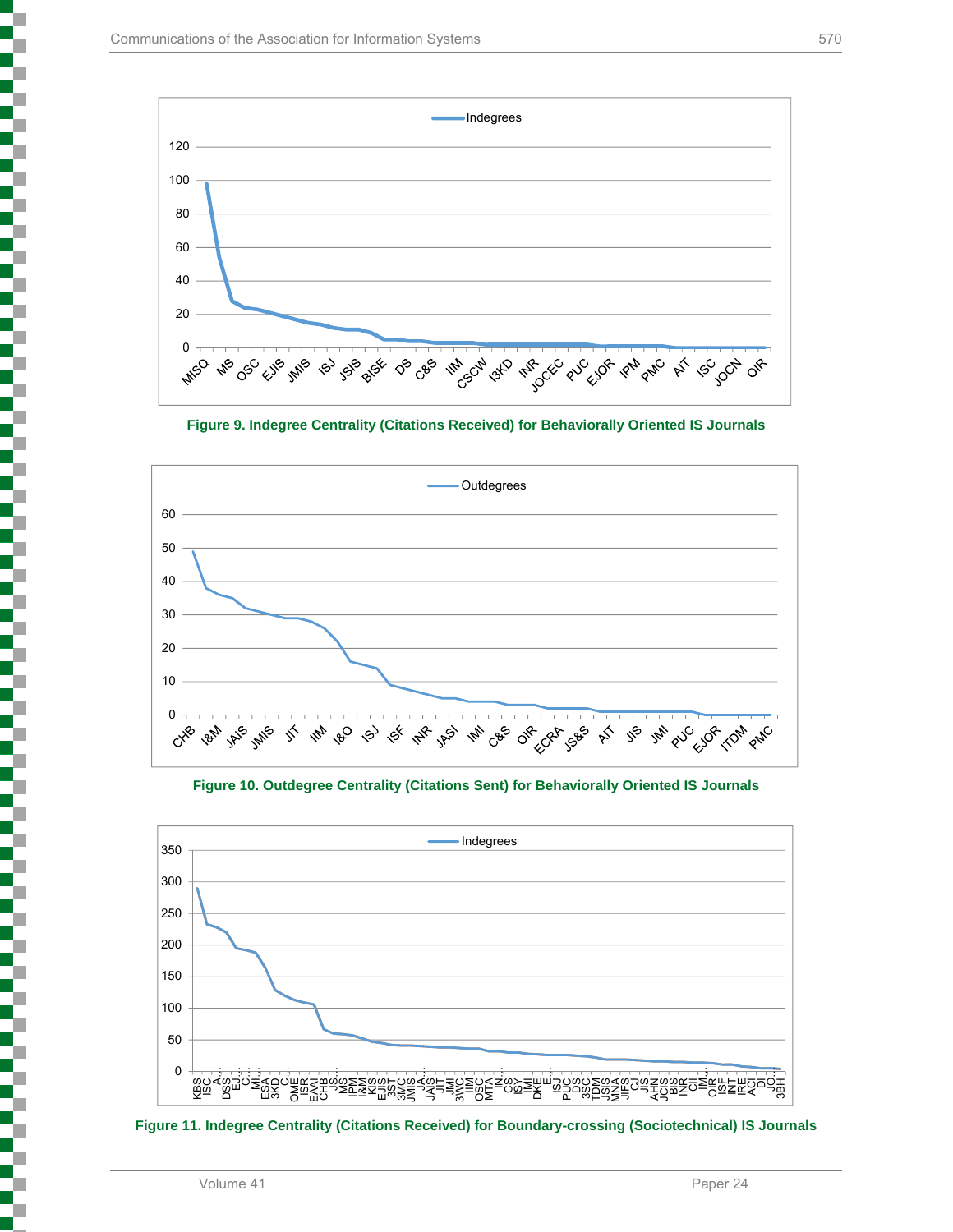

**Figure 12. Outdegree Centrality (Citation Sent) for Boundary-crossing (Sociotechnical) IS Journals**



**Figure 13. Indegree Centrality (Citations Received) for Medical Informatics and Connected IS Journals**



**Figure 14. Outdegree Centrality (Citations Sent) for Medical Informatics and Connected IS Journals**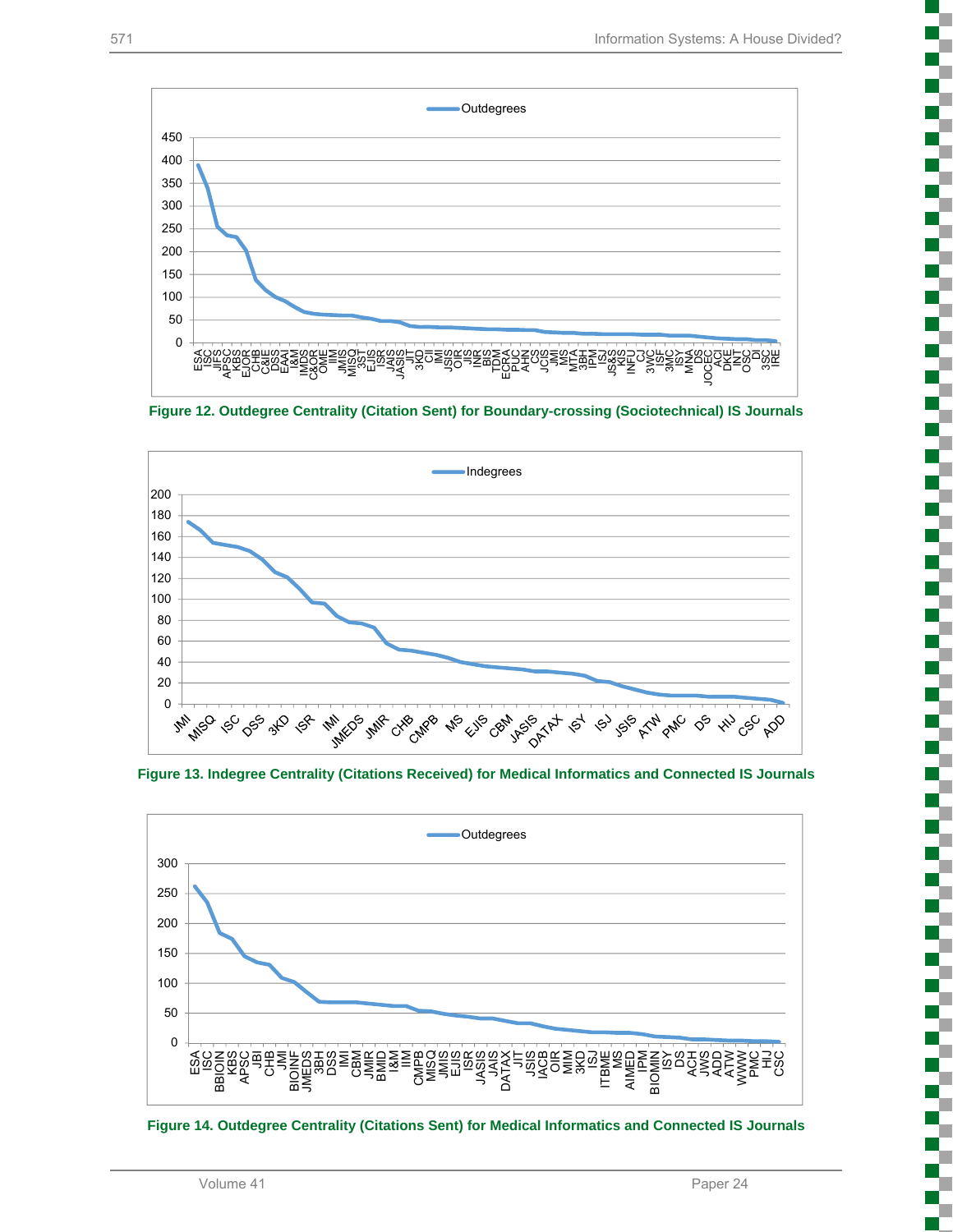With that behavioral sample, which was formed on the basis of citations to the basket, these journals fared unsurprisingly well in both indegree and outdegree measures. Nonetheless, for indegrees, ranks three, four, five, 10, and 12 were not in the basket and all out-ranked the lowest-ranked basket journal. For outdegrees, non-basket journals fared even better with ranks of one, three, six, 11, 12, 13, and 14. Again, these all out-rank the lowest-ranked basket journal. With the sociotechnical sample (Table 9, Figures 11 and 12), the top six journals for indegree centrality were all non-basket journals, and the lowest-ranking basket journal placed 43rd. For outdegree centrality, non-basket journals all held the top 15 ranks: the lowest-ranking basket journal also placed 43rd. With indegrees in the medical informatics sample (Table

10, Figures 13 and 14), *MISQ* ranked third but non-basket journals placed first and second and fourth through tenth. The lowest-ranking basket journal placed 37th. With outdegrees, non-basket journals held ranks one through 19, and the lowest-ranking basket journal placed 33rd. Thus, through exploring RQ6, we found that the most central journals included the basket journals. However, our findings also suggest that these journals by no means comprise a definitive forum for IS scholars—even those with a behavioral orientation. Different sets of journals are the most appropriate for different IS specialties.

| <b>Received by</b>                                                     | Acronym         | <b>Citations</b> |
|------------------------------------------------------------------------|-----------------|------------------|
| Knowledge-Based Systems                                                | <b>KBS</b>      | 290              |
| <b>Information Sciences</b>                                            | <b>ISC</b>      | 233              |
| <b>Applied Soft Computing</b>                                          | <b>APSC</b>     | 228              |
| <b>Decision Support Systems</b>                                        | <b>DSS</b>      | 220              |
| European Journal of Operational Research                               | <b>EJOR</b>     | 195              |
| <b>Computers &amp; Operations Research</b>                             | C&OR            | 192              |
| <b>MIS Quarterly</b>                                                   | <b>MISQ</b>     | 188              |
| <b>Expert Systems with Applications</b>                                | <b>ESA</b>      | 164              |
| IEEE Transactions on Knowledge and Data Engineering                    | <b>I3KD</b>     | 129              |
| Computers & Industrial Engineering                                     | C&IE            | 120              |
| Omega - International Journal of Management Science                    | <b>OMEG</b>     | 113              |
| <b>Information Systems Research</b>                                    | <b>ISR</b>      | 109              |
| <b>Engineering Applications of Artificial Intelligence</b>             | <b>EAAI</b>     | 106              |
| Computers in Human Behavior                                            | CHB             | 67               |
| Journal of Systems and Software                                        | <b>JS&amp;S</b> | 60               |
| <b>Management Science</b>                                              | ΜS              | 59               |
| <b>Information Processing &amp; Management</b>                         | <b>IPM</b>      | 57               |
| Information & Management                                               | 1&M             | 52               |
| Knowledge and Information Systems                                      | KIS             | 47               |
| European Journal of Information Systems                                | <b>EJIS</b>     | 45               |
| <b>IEEE Communications Surveys and Tutorials</b>                       | I3ST            | 42               |
| <b>IEEE Transactions on Mobile Computing</b>                           | I3MC            | 41               |
| Journal of Management Information Systems                              | <b>JMIS</b>     | 41               |
| Journal of the American Society for Information Science and Technology | JASIS           | 40               |
| Journal of the Association for Information Systems                     | <b>JAIS</b>     | 39               |
| Journal of Information Technology                                      | JIT             | 38               |
| Journal of the American Medical Informatics Association                | JMI             | 38               |
| <b>IEEE Wireless Communications</b>                                    | I3WC            | 37               |
| International Journal of Information Management                        | IIМ             | 36               |
| <b>Organization Science</b>                                            | OSC             | 36               |

#### **Table 8. Journal Degree Centrality (Directional Cross-citations) with a Focus on Boundary-crossing (Sociotechnical) IS Journals**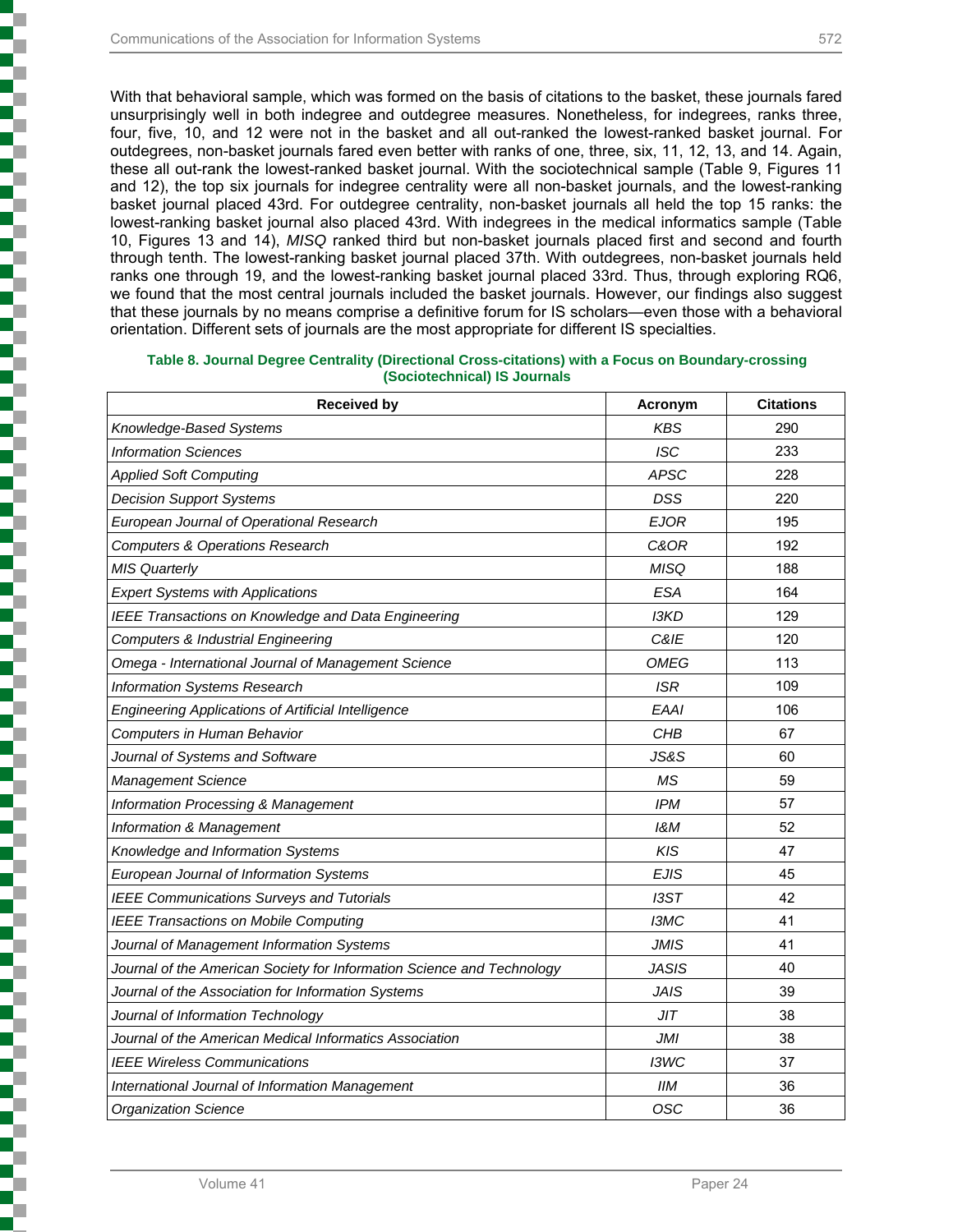с **Alberta** D.  $\overline{\phantom{a}}$ t

Į

c

Ş

ā

Š

L

į

t,

š

i

Ş

D.

i

g  $\mathbb{R}^n$ T. H.

| Multimedia Tools and Applications                                 | <b>MTA</b>   | 32             |
|-------------------------------------------------------------------|--------------|----------------|
| <b>Information Fusion</b>                                         | <b>INFU</b>  | 32             |
| <b>Computers &amp; Security</b>                                   | C&S          | 30             |
| <b>Information Systems</b>                                        | <b>ISY</b>   | 30             |
| <b>International Journal of Medical Informatics</b>               | <b>IMI</b>   | 28             |
| Data & Knowledge Engineering                                      | <b>DKE</b>   | 27             |
| Electronic Commerce Research and Applications                     | <b>ECRA</b>  | 26             |
| <b>Information Systems Journal</b>                                | ISJ          | 26             |
| Personal and Ubiquitous Computing                                 | <b>PUC</b>   | 26             |
| <b>Decision Sciences</b>                                          | DS           | 25             |
| <b>IEEE Transactions on Services Computing</b>                    | I3SC         | 24             |
| International Journal of Information Technology & Decision Making | <b>TDM</b>   | 22             |
| Journal of Strategic Information Systems                          | <b>JSIS</b>  | 19             |
| <b>Mobile Networks &amp; Applications</b>                         | MNA          | 19             |
| Journal of Intelligent & Fuzzy Systems                            | <b>JIFS</b>  | 19             |
| Computer Journal                                                  | CJ           | 18             |
| Journal of Information Science                                    | <b>JIS</b>   | 17             |
| Ad Hoc Networks                                                   | AHN          | 16             |
| Journal of Computer Information Systems                           | <b>JCIS</b>  | 16             |
| <b>Business &amp; Information Systems Engineering</b>             | <b>BISE</b>  | 15             |
| <b>Internet Research</b>                                          | INR          | 15             |
| Computers in Industry                                             | CII          | 14             |
| Industrial Management & Data Systems                              | <b>IMDS</b>  | 14             |
| <b>Online Information Review</b>                                  | <b>OIR</b>   | 13             |
| <b>Information Systems Frontiers</b>                              | <b>ISF</b>   | 11             |
| Journal of Intelligent Information Systems                        | INT          | 11             |
| <b>Information Retrieval</b>                                      | <b>IRE</b>   | 8              |
| <b>ACM Transactions on Information Systems</b>                    | <b>ACI</b>   | $\overline{7}$ |
| Digital Investigation                                             | DI           | 5              |
| Journal of Organizational Computing and Electronic Commerce       | <b>JOCEC</b> | 5              |
| IEEE Journal of Biomedical and Health Informatics                 | <b>I3BH</b>  | 4              |
| Sent by                                                           |              |                |
| <b>Expert Systems with Applications</b>                           | <b>ESA</b>   | 390            |
| <b>Information Sciences</b>                                       | <b>ISC</b>   | 339            |
| Journal of Intelligent & Fuzzy Systems                            | <b>JIFS</b>  | 255            |
| <b>Applied Soft Computing</b>                                     | <b>APSC</b>  | 236            |
| Knowledge-Based Systems                                           | <b>KBS</b>   | 232            |
| European Journal of Operational Research                          | <b>EJOR</b>  | 202            |
| Computers in Human Behavior                                       | CHB          | 138            |
| Computers & Industrial Engineering                                | C&IE         | 116            |
| <b>Decision Support Systems</b>                                   | DSS          | 101            |
| Engineering Applications of Artificial Intelligence               | <b>EAAI</b>  | 92             |
| Information & Management                                          | 18M          | 79             |

#### **Table 8. Journal Degree Centrality (Directional Cross-citations) with a Focus on Boundary-crossing (Sociotechnical) IS Journals**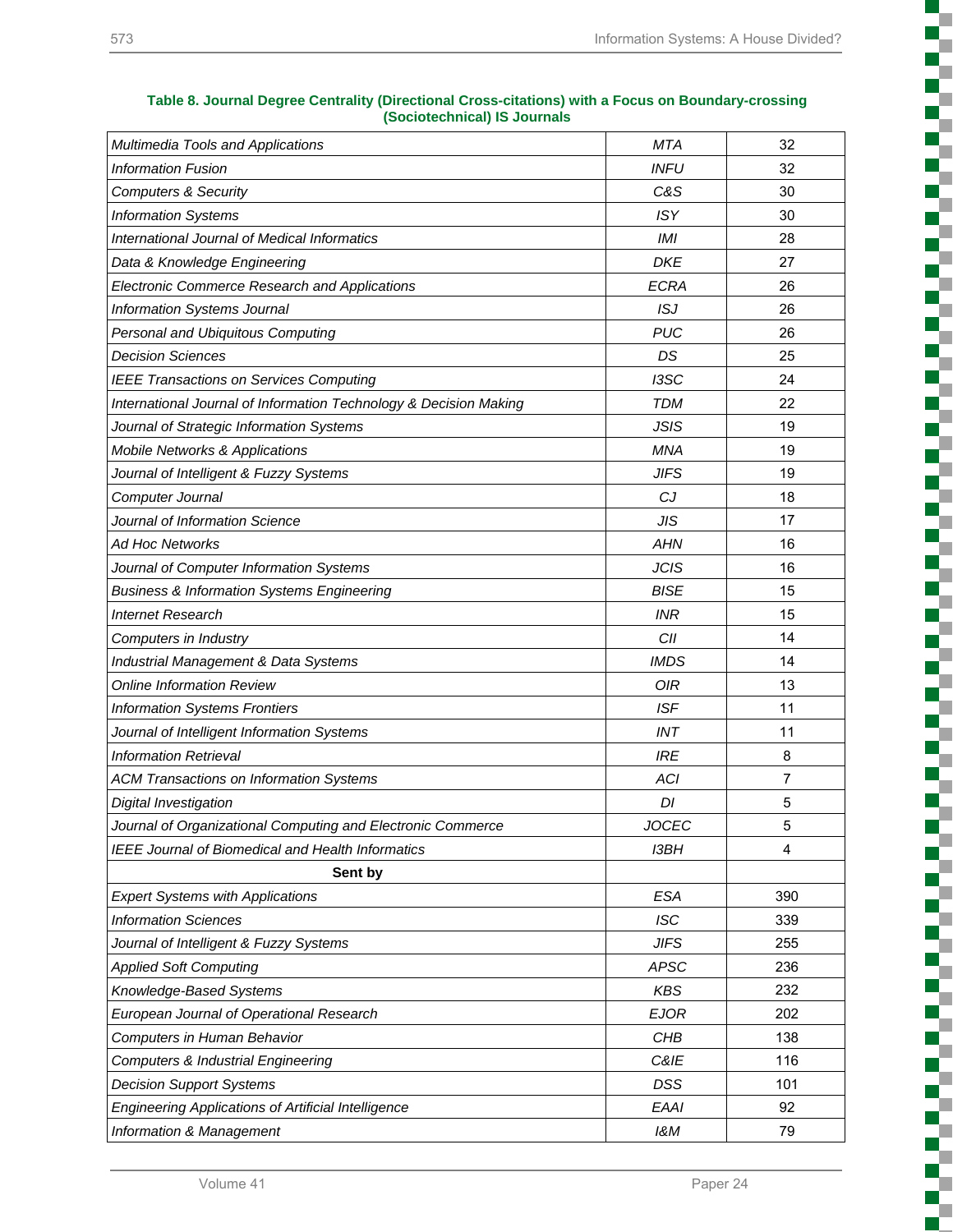T

| Industrial Management & Data Systems                                   | <b>IMDS</b>  | 68 |
|------------------------------------------------------------------------|--------------|----|
| <b>Computers &amp; Operations Research</b>                             | C&OR         | 64 |
| Omega - International Journal of Management Science                    | OMEG         | 62 |
| International Journal of Information Management                        | <b>IIM</b>   | 61 |
| Journal of Management Information Systems                              | <b>JMIS</b>  | 60 |
| <b>MIS Quarterly</b>                                                   | <b>MISQ</b>  | 60 |
| <b>IEEE Communications Surveys and Tutorials</b>                       | <b>I3ST</b>  | 56 |
| European Journal of Information Systems                                | <b>EJIS</b>  | 53 |
| Information Systems Research                                           | <b>ISR</b>   | 48 |
| Journal of the Association for Information Systems                     | <b>JAIS</b>  | 48 |
| Journal of the American Society for Information Science and Technology | <b>JASIS</b> | 45 |
| Journal of Information Technology                                      | <b>JIT</b>   | 37 |
| IEEE Transactions on Knowledge and Data Engineering                    | <b>IEKD</b>  | 35 |
| Computers in Industry                                                  | CII          | 35 |
| International Journal of Medical Informatics                           | IMI          | 34 |
| Journal of Strategic Information Systems                               | <b>JSIS</b>  | 34 |
| <b>ACM Transactions on Information Systems</b>                         | <b>ACI</b>   | 10 |
| Data & Knowledge Engineering                                           | <b>DKE</b>   | 9  |
| Journal of Intelligent Information Systems                             | <b>INT</b>   | 8  |
| <b>Organization Science</b>                                            | <b>OCS</b>   | 8  |
| Digital Investigation                                                  | DI           | 6  |
| <b>IEEE Transactions on Services Computing</b>                         | I3SC         | 6  |
| <b>Information Retrieval</b>                                           | <b>IRE</b>   | 4  |

#### **Table 8. Journal Degree Centrality (Directional Cross-citations) with a Focus on Boundary-crossing (Sociotechnical) IS Journals**

#### **Table 9. Journal Degree Centrality with a Focus on Medical Informatics and Related IS Journals**

| <b>Received by</b>                                         | Acronym       | <b>Citations</b> |
|------------------------------------------------------------|---------------|------------------|
| Journal of the American Medical Informatics Association    | JMI           | 174              |
| Knowledge-Based Systems                                    | <b>KBS</b>    | 166              |
| <b>MIS Quarterly</b>                                       | <b>MISQ</b>   | 154              |
| <b>Applied Soft Computing</b>                              | APSC          | 152              |
| <b>Information Sciences</b>                                | ISC           | 150              |
| <b>Bioinformatics</b>                                      | <b>BIOINF</b> | 146              |
| <b>Decision Support Systems</b>                            | DSS           | 138              |
| <b>Expert Systems with Applications</b>                    | <b>ESA</b>    | 126              |
| <b>IEEE Transactions on Knowledge and Data Engineering</b> | <b>I3KD</b>   | 121              |
| Journal of Biomedical Informatics                          | JBI           | 110              |
| <b>Information Systems Research</b>                        | <b>ISR</b>    | 97               |
| <b>BMC Bioinformatics</b>                                  | <b>BBIOIN</b> | 96               |
| International Journal of Medical Informatics               | IMI           | 84               |
| <b>IEEE Transactions on Biomedical Engineering</b>         | <b>ITBME</b>  | 78               |
| Journal of Medical Systems                                 | <b>JMEDS</b>  | 77               |
| <b>BMC Medical Informatics and Decision Making</b>         | <b>BMID</b>   | 73               |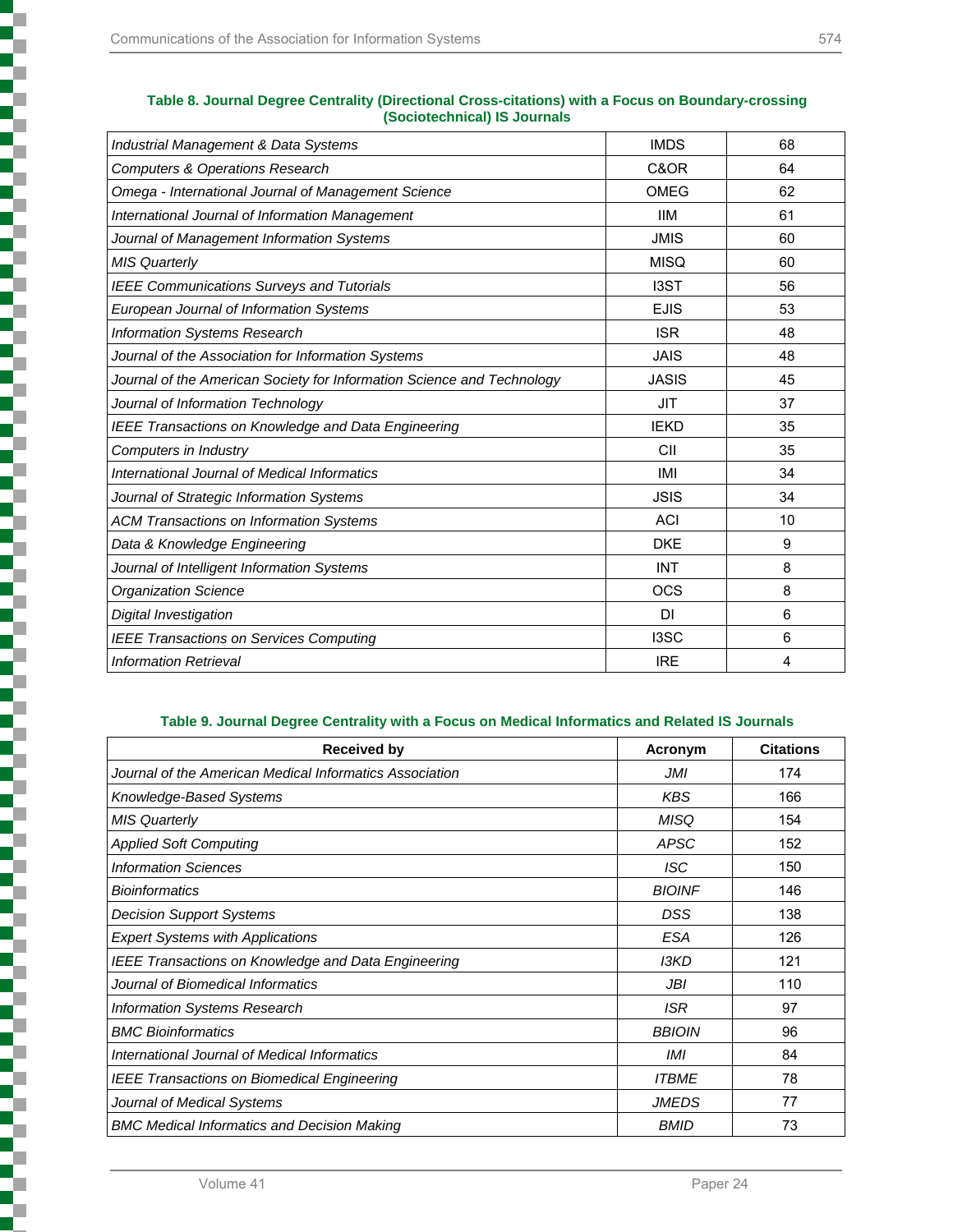**The Contract of the Contract of the Contract of the Contract of the Contract of the Contract of the Contract o** H.  $\Box$ C

> c T. Г ç

ď. a, Г

ş

ĸ. T c c a. c г r. c  $\mathbb{Z}$ Г г г c L H. c с Ę T с c L c U г c H. H

| 0. 000 minutes of the community with a rooms on mountain information and related to |               |     |
|-------------------------------------------------------------------------------------|---------------|-----|
| Journal of Medical Internet Research                                                | <b>JMIR</b>   | 58  |
| IEEE-ACM Transactions on Computational Biology and Bioinformatics                   | <b>IACB</b>   | 52  |
| Computers in Human Behavior                                                         | CHB           | 51  |
| Artificial Intelligence in Medicine                                                 | <b>AIMED</b>  | 49  |
| Computer Methods and Programs in Biomedicine                                        | <b>CMPB</b>   | 47  |
| <b>Information &amp; Management</b>                                                 | 18M           | 44  |
| <b>Management Science</b>                                                           | <b>MS</b>     | 40  |
| <b>Information Processing &amp; Management</b>                                      | <b>IPM</b>    | 38  |
| European Journal of Information Systems                                             | <b>EJIS</b>   | 36  |
| Journal of Management Information Systems                                           | <b>JMIS</b>   | 35  |
| Computers in Biology and Medicine                                                   | <b>CBM</b>    | 34  |
| Journal of Information Technology                                                   | JIT           | 33  |
| Journal of the American Society for Information Science and Technology              | <b>JASIS</b>  | 31  |
| Journal of the Association for Information Systems                                  | <b>JAIS</b>   | 31  |
| Database - The Journal of Biological Databases and Curation                         | <b>DATAX</b>  | 30  |
| International Journal of Information Management                                     | <b>IIM</b>    | 29  |
| <b>Information Systems</b>                                                          | <b>ISY</b>    | 27  |
| Methods of Information in Medicine                                                  | <b>MIM</b>    | 22  |
| <b>Information Systems Journal</b>                                                  | ISJ           | 21  |
| <b>IEEE Journal of Biomedical and Health Informatics</b>                            | I3BH          | 17  |
| Journal of Strategic Information Systems                                            | <b>JSIS</b>   | 14  |
| Journal of Web Semantics                                                            | <b>JWS</b>    | 11  |
| <b>ACM Transactions on the Web</b>                                                  | <b>ATW</b>    | 9   |
| <b>Online Information Review</b>                                                    | 0IR           | 8   |
| Pervasive and Mobile Computing                                                      | <b>PMC</b>    | 8   |
| World Wide Web                                                                      | <b>WWW</b>    | 8   |
| <b>Decision Sciences</b>                                                            | DS            | 7   |
| <b>BioData Mining</b>                                                               | <b>BIOMIN</b> | 7   |
| <b>Health Informatics Journal</b>                                                   | <b>HIJ</b>    | 7   |
| ACM Transactions on Computer-Human Interaction                                      | <b>ACH</b>    | 6   |
| <b>Computer Supported Cooperative Work</b>                                          | <b>CSCW</b>   | 6   |
| IEEE Transactions on Dependable and Secure Computing                                | I3DS          | 4   |
| ACM Transactions on Knowledge Discovery from Data                                   | <b>ADD</b>    | 1   |
| Sent by                                                                             |               |     |
| <b>Expert Systems with Applications</b>                                             | <b>ESA</b>    | 262 |
| <b>Information Sciences</b>                                                         | <b>ISC</b>    | 235 |
| <b>BMC Bioinformatics</b>                                                           | <b>BBIOIN</b> | 184 |
| Knowledge-Based Systems                                                             | <b>KBS</b>    | 174 |
| <b>Applied Soft Computing</b>                                                       | <b>APSC</b>   | 145 |
| Journal of Biomedical Informatics                                                   | JBI           | 135 |
| Computers in Human Behavior                                                         | CHB           | 131 |
| Journal of the American Medical Informatics Association                             | JMI           | 109 |
| <b>Bioinformatics</b>                                                               | <b>BIOINF</b> | 102 |
|                                                                                     |               |     |

**Table 9. Journal Degree Centrality with a Focus on Medical Informatics and Related IS Journals**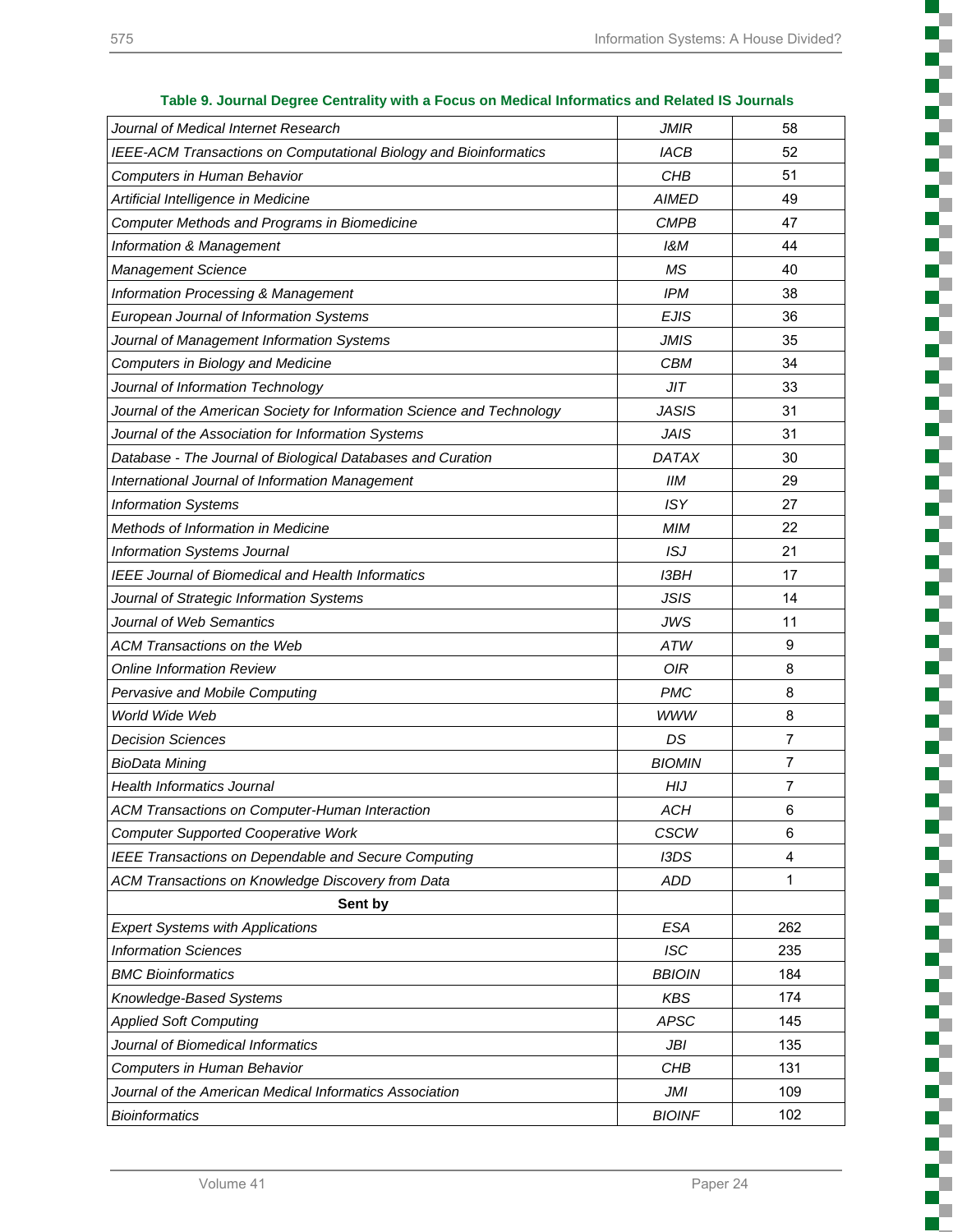| Journal of Medical Systems                                             | <b>JMEDS</b>  | 85             |
|------------------------------------------------------------------------|---------------|----------------|
| IEEE Journal of Biomedical and Health Informatics                      | I3BH          | 69             |
| <b>Decision Support Systems</b>                                        | DSS           | 68             |
| International Journal of Medical Informatics                           | IMI           | 68             |
| Computers in Biology and Medicine                                      | <b>CBM</b>    | 68             |
| Journal of Medical Internet Research                                   | <b>JMIR</b>   | 66             |
| <b>BMC Medical Informatics and Decision Making</b>                     | <b>BMID</b>   | 64             |
| Information & Management                                               | 18M           | 62             |
| International Journal of Information Management                        | <b>IIM</b>    | 62             |
| <b>Computer Methods and Programs in Biomedicine</b>                    | <b>CMPB</b>   | 54             |
| <b>MIS Quarterly</b>                                                   | <b>MISQ</b>   | 53             |
| Journal of Management Information Systems                              | <b>JMIS</b>   | 49             |
| European Journal of Information Systems                                | <b>EJIS</b>   | 46             |
| <b>Information Systems Research</b>                                    | <b>ISR</b>    | 44             |
| Journal of the American Society for Information Science and Technology | <b>JASIS</b>  | 41             |
| Journal of the Association for Information Systems                     | <b>JAIS</b>   | 41             |
| Database - The Journal of Biological Databases and Curation            | <b>DATAX</b>  | 37             |
| Journal of Information Technology                                      | JIT           | 33             |
| Journal of Strategic Information Systems                               | <b>JSIS</b>   | 33             |
| IEEE-ACM Transactions on Computational Biology and Bioinformatics      | <b>IACB</b>   | 28             |
| <b>Online Information Review</b>                                       | 0IR           | 24             |
| Methods of Information in Medicine                                     | <b>MIM</b>    | 22             |
| IEEE Transactions on Knowledge and Data Engineering                    | <b>I3KD</b>   | 20             |
| Information Systems Journal                                            | ISJ           | 18             |
| <b>IEEE Transactions on Biomedical Engineering</b>                     | <b>ITBME</b>  | 18             |
| <b>Management Science</b>                                              | <b>MS</b>     | 17             |
| Artificial Intelligence in Medicine                                    | <b>AIMED</b>  | 17             |
| Information Processing & Management                                    | IPM           | 15             |
| <b>BioData Mining</b>                                                  | <b>BIOMIN</b> | 11             |
| <b>Information Systems</b>                                             | <b>ISY</b>    | 10             |
| <b>Decision Sciences</b>                                               | DS            | 9              |
| ACM Transactions on Human-Computer Interaction                         | <b>ACH</b>    | 6              |
| Journal of Web Semantics                                               | <b>JWS</b>    | 6              |
| ACM Transactions on Knowledge Discovery from Data                      | <b>ADD</b>    | 6              |
| <b>ACM Transactions on the Web</b>                                     | ATW           | 4              |
| World Wide Web                                                         | <b>WWW</b>    | 4              |
| Pervasive and Mobile Computing                                         | <b>PMC</b>    | 3              |
| <b>Health Informatics Journal</b>                                      | HIJ           | 3              |
| <b>Computer Supported Cooperative Work</b>                             | <b>CSCW</b>   | $\overline{2}$ |
|                                                                        |               |                |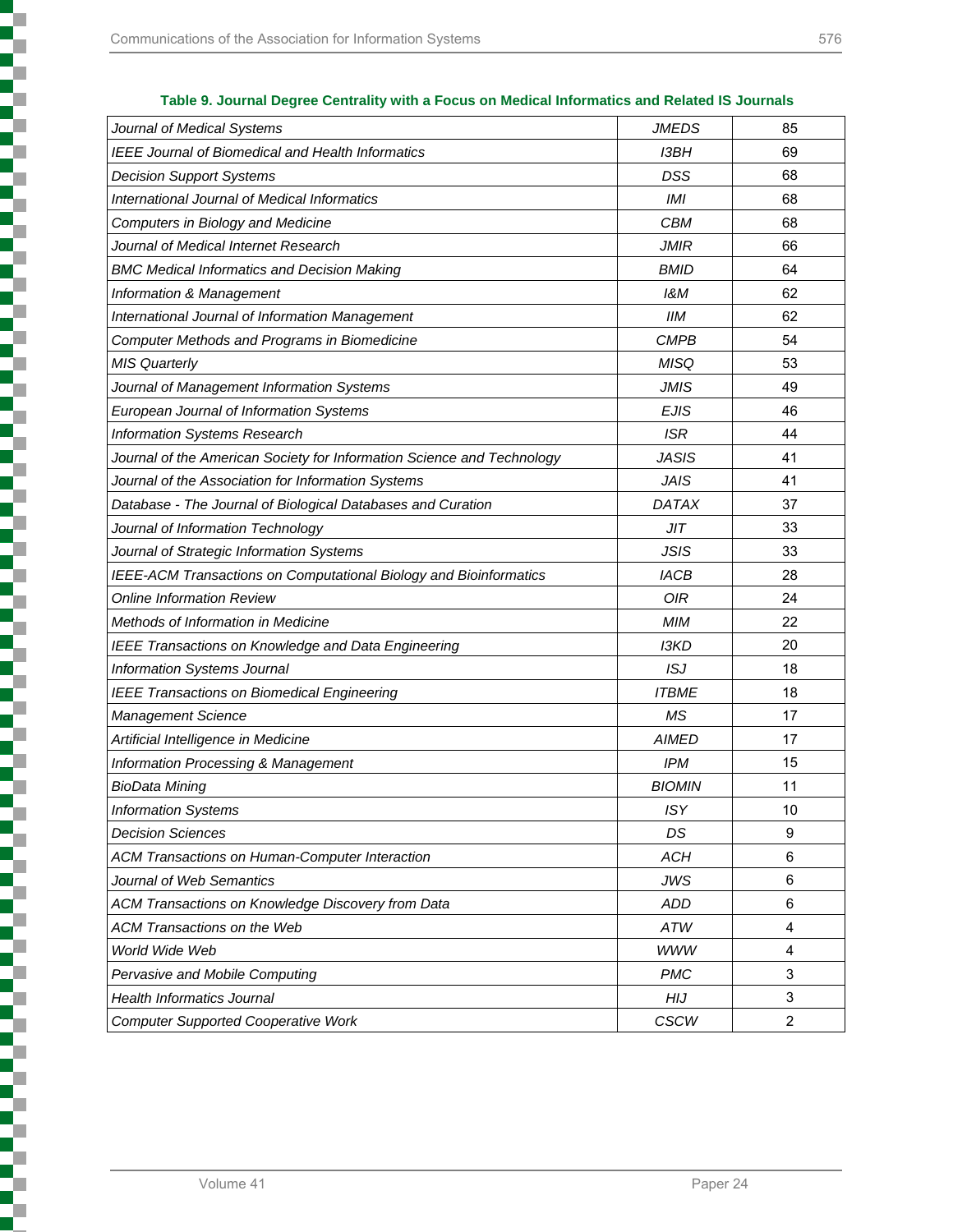## **4.9 Review of Findings**

Table 11 summarizes our key findings according to our six research questions.

|  |  |  | Table 10. Summary of Key Findings Organized by Research Questions |
|--|--|--|-------------------------------------------------------------------|
|  |  |  |                                                                   |

| <b>Research question</b>                                                                                                                                                                                                        | <b>Key findings</b>                                                                                                                                                                                                                                                                                                    |  |  |  |
|---------------------------------------------------------------------------------------------------------------------------------------------------------------------------------------------------------------------------------|------------------------------------------------------------------------------------------------------------------------------------------------------------------------------------------------------------------------------------------------------------------------------------------------------------------------|--|--|--|
| <b>RQ1:</b> How cohesive is IS across its BIS and                                                                                                                                                                               | The sample of 98 IS and IS-related journals represent a<br>heterogeneous but nonetheless cohesive discipline.                                                                                                                                                                                                          |  |  |  |
| TIS orientations?                                                                                                                                                                                                               | It comprises of three main clusters—behavioral (BEH), computer<br>networking (CN), and knowledge and data management (KD)-a<br>small cluster of health informatics (HI).                                                                                                                                               |  |  |  |
| <b>RQ2: How balanced between BIS and TIS</b><br>cross-citations are IS journals?                                                                                                                                                | Over half the sample has cross-citations over the BIS-TIS boundary.<br>Overall cohesiveness is based on a bridging role played in certain<br>journals.                                                                                                                                                                 |  |  |  |
| RQ3: If indeed relatively balanced IS journals<br>exist, which subset of journals, if any, is<br>cohesive across the behavioral-technical<br>distinction?                                                                       | Behavioral journals are significantly more balanced regarding the BIS-<br>TIS distinction than the other journals.                                                                                                                                                                                                     |  |  |  |
| RQ4: Can we identify journals with strong<br>boundary spanning ties Simmelian times and,<br>thereby, demonstrate that the IS journal<br>network has more robust overall cohesion?                                               | Decision Suppport Systems (a KD journal), Computers in Human<br>Behavior (a BEH journal), and Expert Systems with Applications (a<br>KD journal) play a unique bridging role in all three of the specialized<br>approaches to IS that we examined in our study: behavioral,<br>sociotechnical, and health informatics. |  |  |  |
| <b>RQ5:</b> Do some clusters play a boundary<br>spanning role between other clusters? For<br>example, do BIS journals bridge between<br>different types of TIS journals? Do some types<br>of TIS journals play a bridging role? | The KD cluster is well connected to both BEH and CN clusters, which<br>are otherwise poorly connected.                                                                                                                                                                                                                 |  |  |  |
| <b>RQ6:</b> Can we identify multiple subsets of IS<br>journals that are most appropriate for<br>disseminating research from varying<br>perspective or might there be a universal and<br>definitive list of top IS journals?     | Although the most central journals include the basket journals, the<br>basket of eight does not comprise a definitive forum for IS scholars.                                                                                                                                                                           |  |  |  |

# **5 Limitations and Opportunities**

This study has several limitations. Like many such studies but unlike Borgman and Rice (1992) and Moody (2004), our data represent a snapshot of recent events. We cannot make inferences about trends. In addition, we rely on secondary data from the Web of Science with the advantage of objectivity but at the cost of a restriction to the journals that it covers and that it categorizes as germane for our sample. Regardless of data limitations, our analyses also have two main limitations. First, no singular and definitive test for cohesiveness exists. We can say with some confidence that IS is not fragmented. However, cohesiveness itself exists on a continuum with multiple plausible measures. Second, no common approach to its measurement in other studies exists, which renders it difficult to place our findings in comparative context. These limitations present opportunities for future research.

The nature of our sampling presents further opportunities. All of the journals in our sample are among the most cited IS outlets. However, they differ widely in their number of citations. We did not explore the relationship between their impact and their boundary-spanning behavior. This relationship is worthy of exploration because cohesion across specialty boundaries requires "influential publications" (Fischer et al., 2011, p. 350); otherwise, the resources attendant on publication success will flow largely to the least diverse publication outlets (Rafols et al., 2012). Yegros, D'Este, and Rafols (2013, p. 20) found "that the publications that accrue the most citations are moderately interdisciplinary…[, whereas papers that draw on widely disparate disciplines] are very unlikely to become highly cited". Therefore, an indirect measure of the cohesion of the IS discipline is whether it has highly cited boundary-spanning journals; that is, whether the relationship between boundary spanning and impact is positive or negative.

Œ c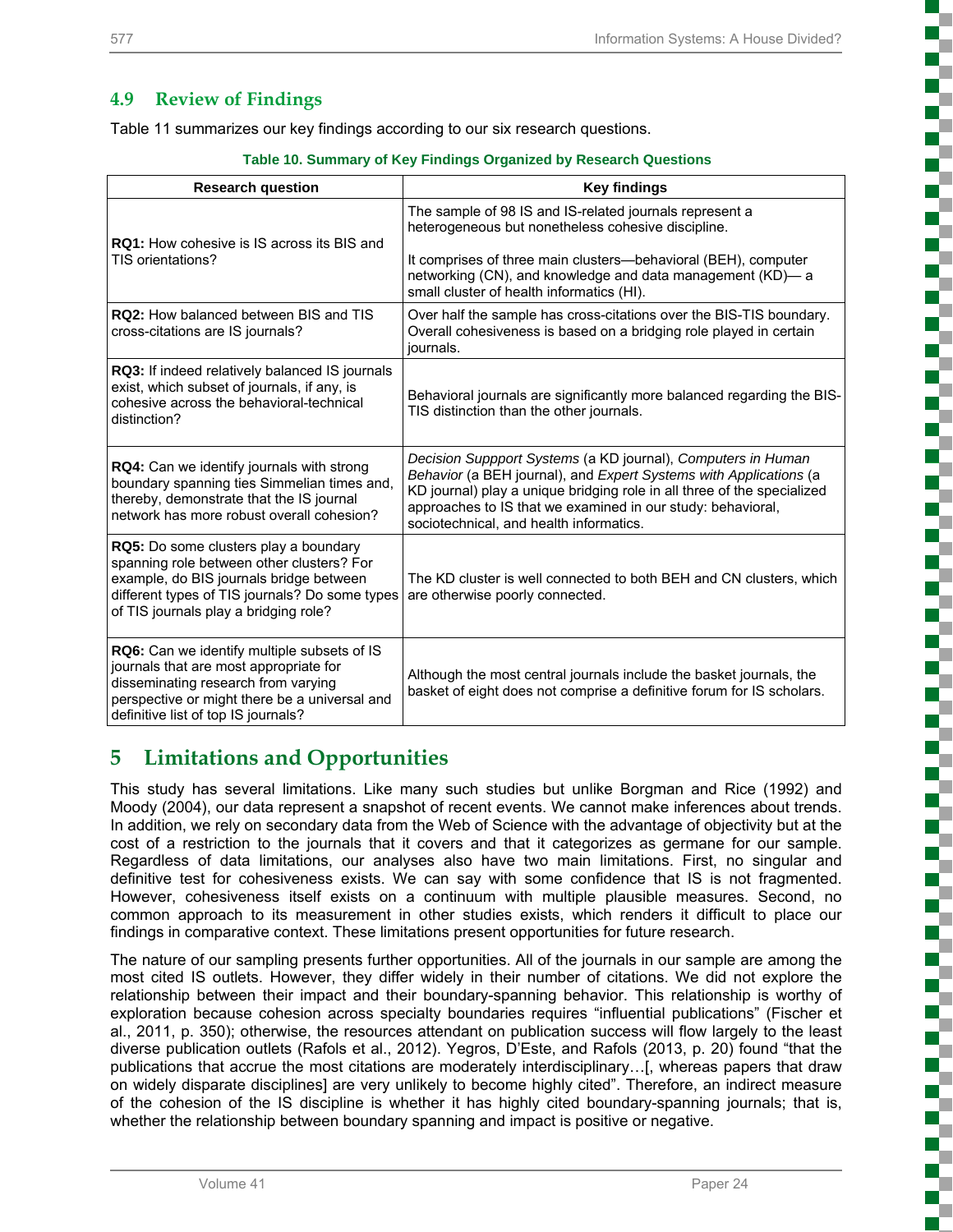Our decision rules for sample selection might have left out other journals, aside from *Computers in Human Behavior* and *Decision Support Systems*, which play an important boundary-spanning role. We tested this possibility with a journal that Polites and Watson (2008) describe as a boundary-spanner between technical and behavioral orientations: *Communication of the ACM* (*CACM*)*.* Adding *CACM* to our matrix, we found that it sent five citations to two behavioral journals and received 19 citations from nine such journals. However, it lacked Simmelian ties of any sort let alone such ties across the BIS-TIS boundary. Of course, we may have omitted other journals from our sample that do play a major boundary-spanning role.

# **6 Discussion**

į

į

i a contra de la contra de la contra de la contra de la contra de la contra de la contra de la contra de la co<br>Contra de la contra de la contra de la contra de la contra de la contra de la contra de la contra de la contra

## **6.1 IS Incorporates both Behavioral and Technical Orientations**

Is the IS discipline a single discipline that focuses on both behavioral (BIS) and technical (TIS) topics, or is it two disciplines split between these orientations? The answer depends on the answers to two other questions. First, how strongly connected must a discipline be to be considered cohesive? When we used all cross-citations as the basis for a decision, we found an extensive web of inter-connections that rendered our entire sample cohesive by multiple measures. For example, the entire sample of 98 journals made up one strong component. When we used increasingly stringent measures to measure the strength of the cross-citation ties, we found smaller, uniformly BIS- or TIS-oriented components.

Second, must the BIS journals be well connected to all types of TIS journals? On the face of it, such a situation would be unlikely because some TIS journals focus intensely on technical aspects of hardware among other topics. In fact, we found that the BIS journals were well connected with KD journals and that these latter formed a bridge between the BIS journals and CN journals. Consequently, IS departments or units that wish to maintain connections between BIS and TIS orientations might want to include scholars who represent decision science or other KD approaches to the discipline.

## **6.2 Journal Lists should be Tailored to Research Specialties**

Researchers almost always represent journal lists as singular and definitive despite the empirical reality of heterogeneous research streams often to reduce uncertainty around assessing research contribution for faculty promotion and tenure. These singular lists harm the diversity of scholarly interests (Mingers & Willmott, 2013) and prevent university departments from recognizing original works that authors have published in journals but that are not on their accepted lists. IS scholars may legitimately pursue research questions that are highly skewed to one orientation or the other but may also pursue research at the boundaries of orientations and, in fact, of other disciplines. For example, medical informatics crosscitations the cheminformatics and drug-discovery disciplines, disciplines for which the aforementioned Professor Chen has contributed. However, if the rankings for business school journals favor particular criteria that favor a small set of BIS journals or those that appear on the *Financial Times* list, IS faculty at many institutions that use such lists will not likely meet productivity expectations (Dean et al., 2011). Because IS fares worse than other business disciplines in regards to elite journal outlets (Dennis, Valacich, Fuller, & Schneider, 2006), such rankings can induce faculty members to develop institution-specific human capital and, thereby, limit faculty mobility and career development (Van Fleet, McWilliams, & Siegel, 2002). A formal reflection of the socio-technical nature of the discipline in business school journal rankings can be important for equalizing research recognition for the broader spectrum of IS researchers.

Whereas numerous IS researchers have brought forth the need for research specific journal rankings, in order to address the above concerns, our study is one of the first to identify specific clusters—BEH, KD, CN, and HI—that university departments could embrace as a starting point for expanding their list of acceptable IS journals. Each of our proposed clusters had a subset of high-quality journals that one could use to develop journal tiers within the subclusters. For instance, both the KD and CN cluster included the well-established IEEE and ACM journals that are similar to their underlying disciplines as are the BEH journals in the basket of eight. Alternatively, one could use high-quality journals from each cluster to form a more inclusive set of A-level journals. For instance, institutions that use the basket of eight as their Alevel journals could begin expanding this list by including *Decision Support Systems*, a strong boundaryspanning KD journal that can include scholars who research on the boundaries of IS and decision sciences. They could also include select IEEE and ACM journals. Similarly, recognizing the boundary spanning nature of ESA and CHB can elevate the value attributed to these journals that may currently not appear on some lists.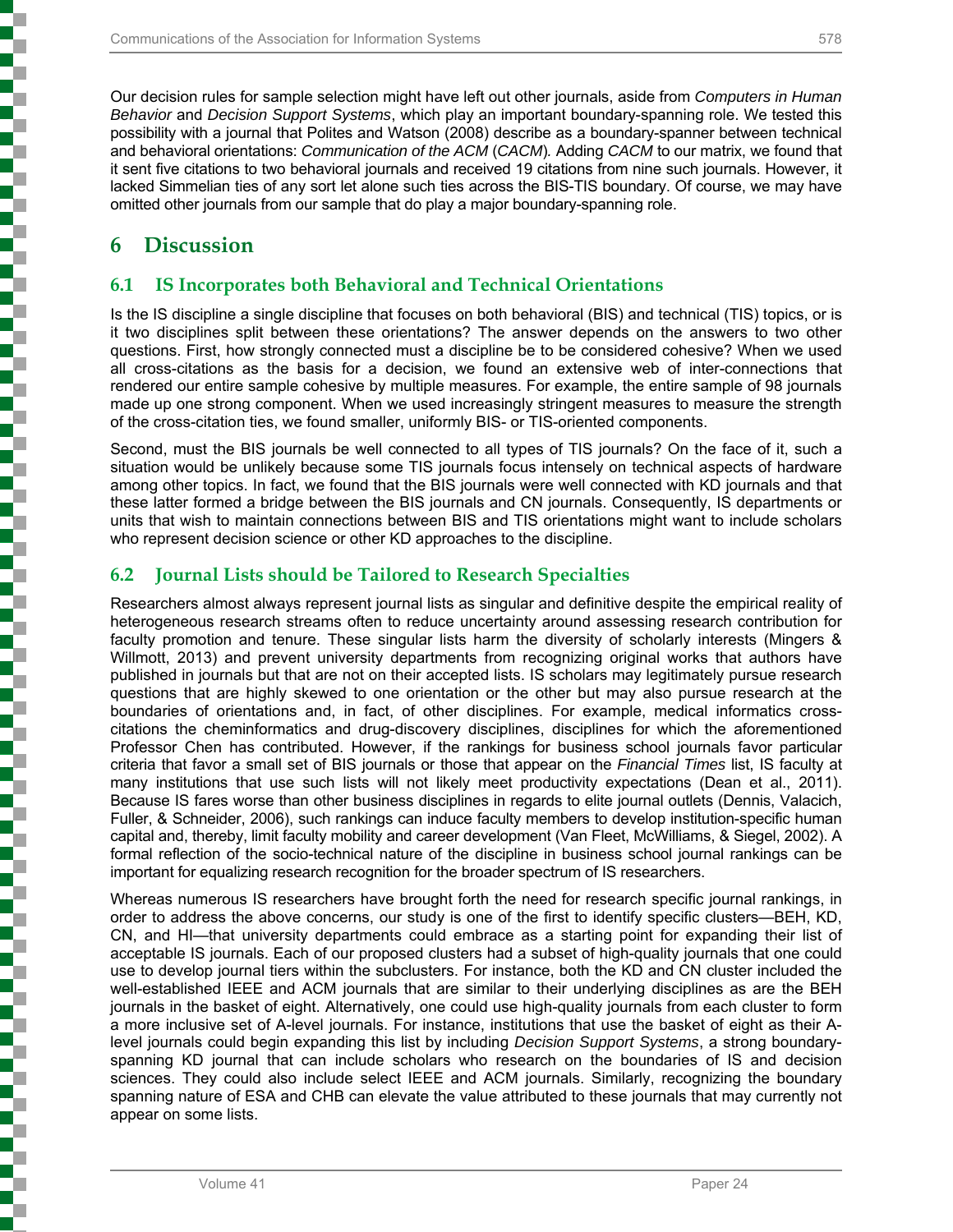5

E

i<br>Si

T.

Œ

Ŧ T

ţ

5 الماري

ċ

Ś

n T c

ŝ

 $\overline{\phantom{a}}$ 

š

Naturally, some sort of recognition may be warranted for journals that make impactful contributions to the discipline as opposed to a subspecialty. Institutions should determine how they can make such distinctions. For instance, could universities provide additional rewards for publishing in A-level journals that are broadly disciplinary as opposed to niche A-level journals rather than create an institutional norm that may not be relevant to all? Our study raises numerous such questions along with opportunities to innovatively expand the boundaries of the discipline.

## **6.3 Implications of Focusing on the Basket of Eight**

Looking at how journals cite other journals, we found a behavioral/social science cluster and several technology clusters of journals and that they form a cohesive whole (i.e., a strong component that is robust regarding deletions). Additionally, several boundary-spanning journals tie the discipline together. These findings suggest that lists of journals such as the basket of eight, which represent only part of the whole, serve departmental and research interests only if one defines IS from a relatively non-technical perspective. Indeed, narrow definitions of top-tier journals run the risk of creating self-perpetuating journal groupings as top-tier journals tend towards greater self-citation (Palvia, Palvia, & Baqir, 2009). They also run the risk of inadequately representing "all the major forms of research produced by IS academics worldwide" (Lowry, Karuga, & Richardson, 2007, p. 148).

Our findings are timely as the Senior Scholars explore the possibility of expanding the scope of this basket and are engaged in active dialog with IS researchers. Our results show that the IS discipline is broader than the basket of eight. Thus, if the basket came to be widely adopted as the yardstick for hiring, evaluating, and promoting of professors in IS, the discipline would lose the benefit of diverse approaches. Liu and Myers (2011, p. 22) found that "the diversity of the AIS Basket [of six] is not nearly as great as we had anticipated...[in that] all six journals are remarkably similar". The risk in a constricted domain, as Dogan (1997) has warned, is that "many fields that do not interact outside the discipline tend to stagnate" (p. 437). On a somewhat more positive note, Chen (2011) concludes his critique of the basket by suggesting that it "has appeared to save more jobs than it has destroyed" (p. 10). Nevertheless, if the basket has, as intended, "saved" jobs, they are presumably behaviorally oriented, and, if it has "destroyed" jobs, they are presumably more technically oriented. We doubt that a bias in either direction serves the discipline's long-term interests.

IS departments can, of course, choose to follow a largely behavioral route and focus narrowly on the basket based on strategic considerations. We suggest four reasons that they might instead include both BIS and TIS journals in evaluating scholarly contributions. First, the history of the IS discipline is inextricably linked with the phases of development of IS technology (Hirschheim & Klein, 2012; Rayward, 2004). Thus, IS scholars face a need, unlike those in most business disciplines, to keep up with technological changes (Benamati & Lederer 2001). Second, like many other disciplines, IS is diverse, fluid, and accepting of a wide variety of cross-disciplinary influences (Bernroider et al., 2013; Taylor, Dillon, & Van Wingen, 2010). Third, BIS scholars cite TIS publications, and they do so much more frequently than other management scholars. Several BIS scholars actively publish in TIS journals as well. For example, Dean et al. (2011, p. 9) found that "IS faculty publish in [CS and engineering journals] in high numbers". They go on to say: "Of 210 IS scholars who received tenure at research-intensive U.S. business schools, 23% of their tier one publications were in computer science and engineering journals and another 22% were in non-IS business journals" (p. 12). Fourth, including both BIS and TIS journals might move IS closer to a level playing field with other disciplines because many schools advocate the use of A-level journals to reward researchers "without considering that there might be greater opportunities to publish in some disciplines compared to others" (Kozar, Larsen, & Straub, 2006, p. 535). Expanding the scope of IS journal baskets to include more TIS and boundary-spanning journals could improve equity across business school disciplines. Considering these reasons, the call for an "acceptable definition for the 'IS journal basket'" (Templeton, Lewis, Luo, 2007, Letter 2, p. 1) to support ongoing longitudinal journal assessments is timely, and scientometric studies in IS should include BIS and TIS journals as the norm.

## **6.4 Implications for the Durability of the IS Discipline**

One can argue that it is possible to expand interdisciplinary co-operation or protect it from enroachment. Indeed, some schools of thought suggest that it is better to encroach than be encroached on (Harris & Wise, 1998). For the IS discipline, attempts at encroachment have not been only a speculative possibility (Benbasat & Weber, 1996). As Abbott (2001, p. 137) observes: "bodies of academic work are perpetually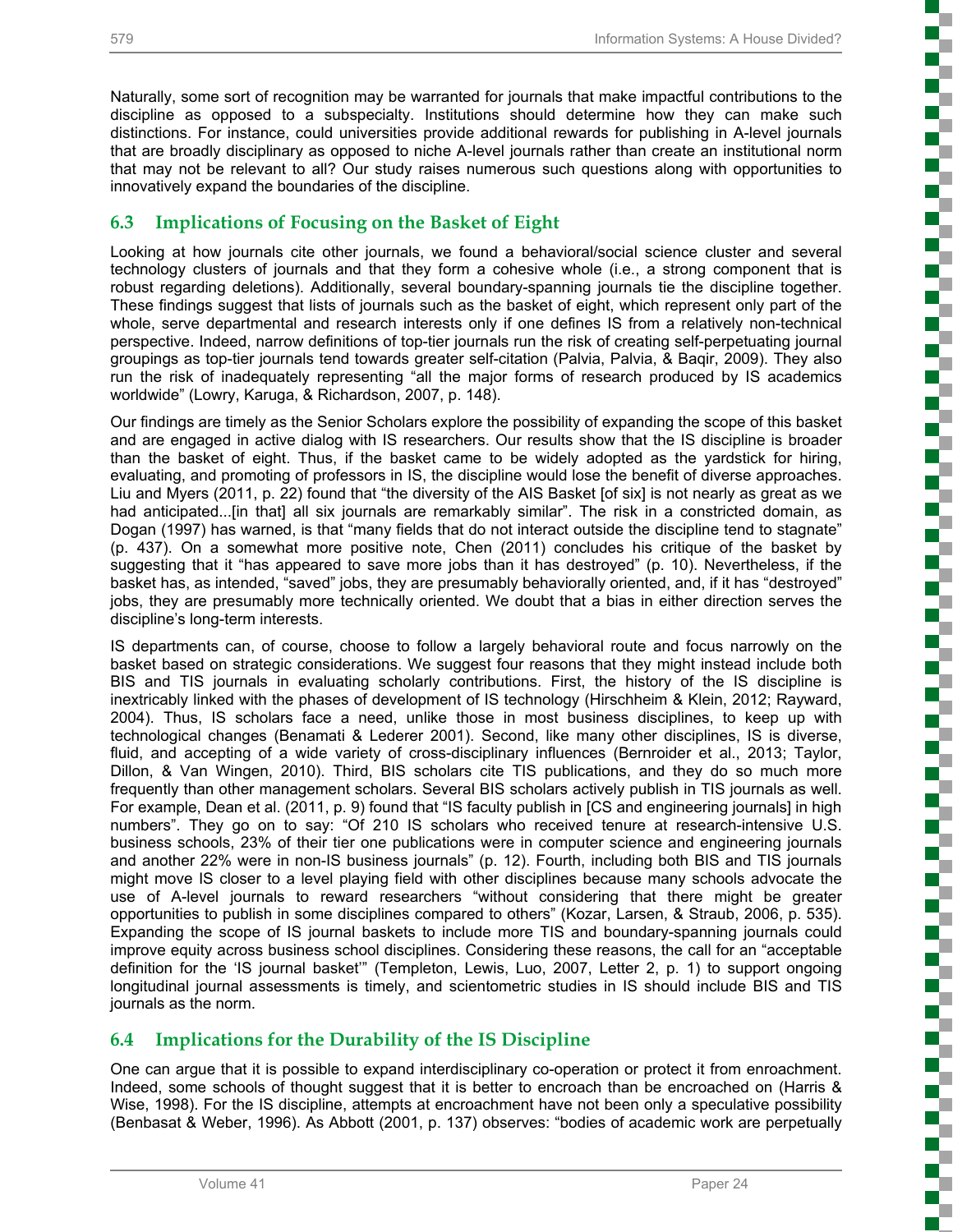being redefined, reshaped, and recast by the activities of disciplines trying to take work from one another or to dominate one another". One needs to strongly justify any attempts to make a discipline smaller. In contrast, if IS researchers proactively seek out other disciplines and identify ways in which IS can add value to them, the discipline can only expand and grow more robust. It may well be that interesting research questions for the entire IS discipline will develop at these boundaries with related disciplines. Boundary-spanning journals will most likely publish this type of research, which requires further exploration.

In addition, the IS discipline has gained some of its academic legitimacy based on its capacity to keep pace with a world of rapid technological change (Lyytinen & King 2004). It has done so in a context that widely criticizes business schools for being out of touch with practice (Pfeffer & Fong, 2002). Finally, as Abbott (2001, pp. 128, 132-139) notes, the institutional basis for disciplinary continuity does not involve fluidly developing research topics but rather the academic department's accrediting students' majors. If it were true that the employers of IS graduates were clamoring for less technical competence in favor of behavioral abilities, restricting IS to the latter would be sensible. According to curricular studies, IS graduates need to be "grounded in the expected requirements of industry [and representing] the views of organizations employing the graduates" (Topi et al., 2010, p. 361). Employers demand not just technology or management but both (Benamati et al., 2006). As Pratt et al. (2012) argue, business school disciplines must be interdisciplinary if they are to maintain relevance for businesses, which requires interdisciplinary knowledge.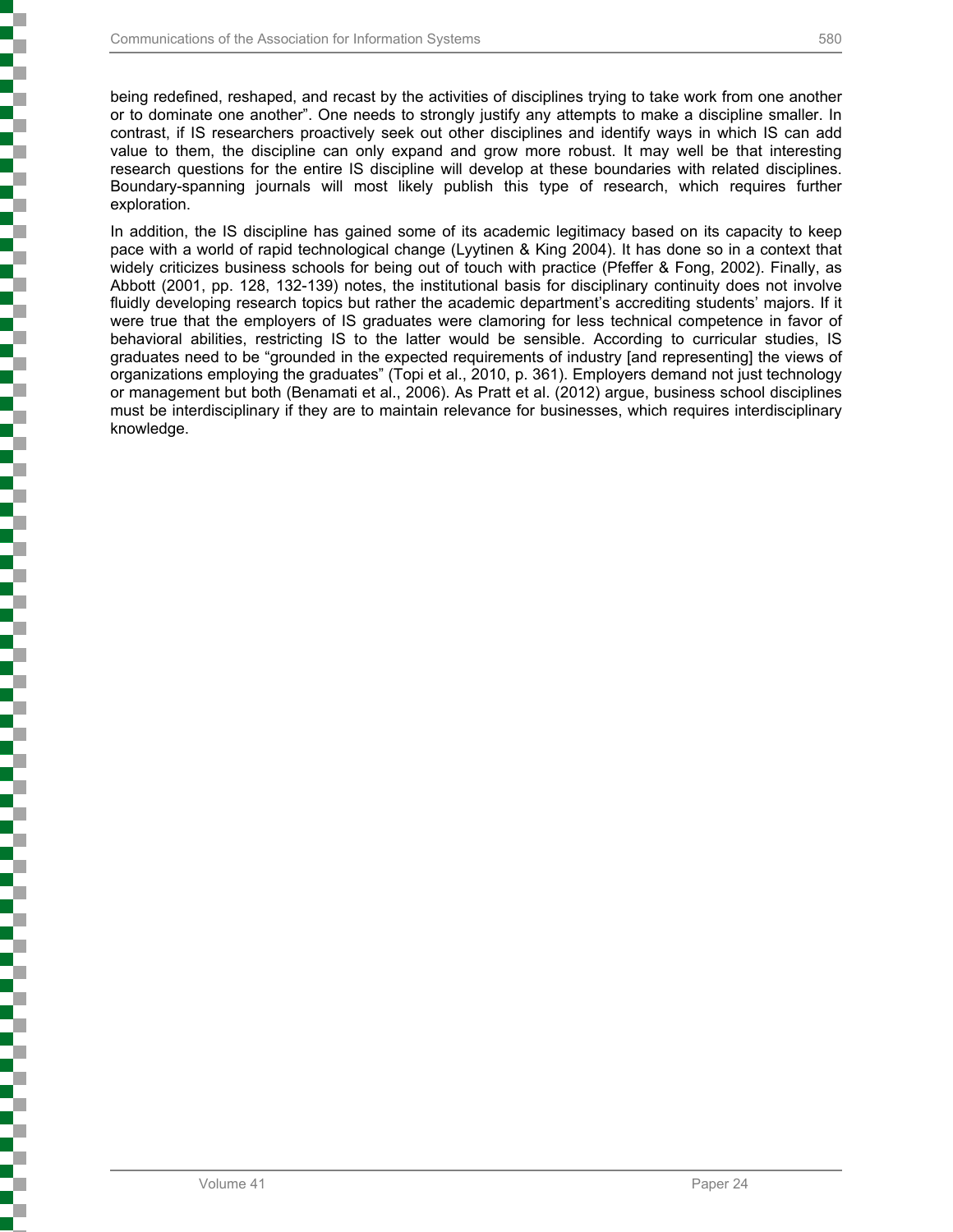## **References**

Abbott, A. (2001). *Chaos of disciplines.* Chicago, IL: University of Chicago Press.

- Association for Information Systems. (2016). *Senior scholar's basket of journals.* Retrieved from https://aisnet.org/?SeniorScholarBasket 07-20-2016
- Albarrán, P., Crespo, J. A., Ortuño, I., & Ruiz-Castillo, J. (2011). The skewness of science in 219 subfields and a number of aggregates. *Scientometrics*, *88*(2), 385-397.
- Arnott, D., Pervan, G. (2005). A critical analysis of decision support systems research. *Journal of Information Technology*, *20*(2), 67-87.
- Athey, S., & Plotnicki, J. (2000). An evaluation of research productivity in academic IT. *Communications of the Association for Information Systems*, *3*, 2-19.
- Bang, C. C. (2015). *Information systems frontiers*: Keyword analysis and classification. *Information Systems Frontiers*, *17*(1), 217-237.
- Baskerville R. L., & Meyers, M. (2002). Information systems as a reference discipline. *MIS Quarterly*, *26*(1), 1-14.
- Benamati, J., & Lederer, A. L. (2001). Rapid information technology change, coping mechanisms, and the emerging technologies group. *Journal of Management Information Systems*, *17*(4), 183-202.
- Benamati, J., Serva, M. A., Galletta, D. F., Harris, A., & Niderman, F. (2006). The slippery slope of MIS academia: A discussion of the quest for relevance in our discipline. *Communications of the Association of Information Systems*, 1*8*, 657-675.
- Benbasat, I., & Weber, R. (1996). Research commentary: Rethinking "diversity" in information systems research. *Information Systems Research*, 7(4), 389-399.
- Benbasat, I., & Zmud, R. W. (2003). The identity crisis within the IS discipline: Defining and communicating the discipline's core properties. *MIS Quarterly*, *27*(2), 183-194.
- Bernroider, E. W., Pilkington, A., & Córdoba, J. R. (2013). Research in information systems: A study of diversity and inter-disciplinary discourse in the AIS basket journals between 1995 and 2011. *Journal of Information Technology*, *28*(1), 74-89.
- Borgatti, S. P. (2002). *NetDraw network visualization*. Harvard, MA: Analytic Technologies.
- Borgatti, S. P., Everett, M. G., & Freeman, L. C. (2002). *UCINET 6 for Windows: Software for social network analysis*. Harvard, MA: Analytic Technologies.
- Borgatti, S. P., Everett, M. G., & Johnson, J. C. (2013). *Analyzing social networks*. Thousand Oaks, CA: Sage.
- Borgman, C. L., & Rice, R. E. (1992). The convergence of information science and communication: A bibliometric analysis. *Journal of the American Society for Information Science, 43*(6), 397-411.
- Cabanac, G. (2012). Shaping the landscape of research in information systems from the perspective of editorial boards: A scientometric study of 77 leading journals. *Journal of the American Society for Information Science and Technology, 63*(5), 977-996.
- Campbell, D. T. (2005). Ethnocentrism of disciplines and the fish-scale model of omniscience. In S. Derry, C. D. Schunn, & M. A. Gernsbacher (Eds.), *Interdisciplinary collaboration: An emerging cognitive science* (pp. 3-21). Mahwah, NJ: Lawrence Erlbaum Associates.
- Chan, H. C., Guness, V., & Kim, H.-W. (2015). A method for identifying journals in a discipline: An application to information systems. *Information & Management, 52*(2), 239-246.
- Chan, J. To, H.-P., & Chan, E. (2006). Reconsidering social cohesion: A definition and analytical framework for empirical research. *Social Indicators Research*, *75*, 273-302.
- Chen, H. (2011). Editorial: Design science, grand challenges, and societal impacts. *ACM Transactions on Management Information Systems, 2*(1), 1-10.
- Cronin, B. (2008). Journal citation among heterodox economists 1995-2007: Dynamics of community emergence. O*n the Horizon, 16*(4), 226-240.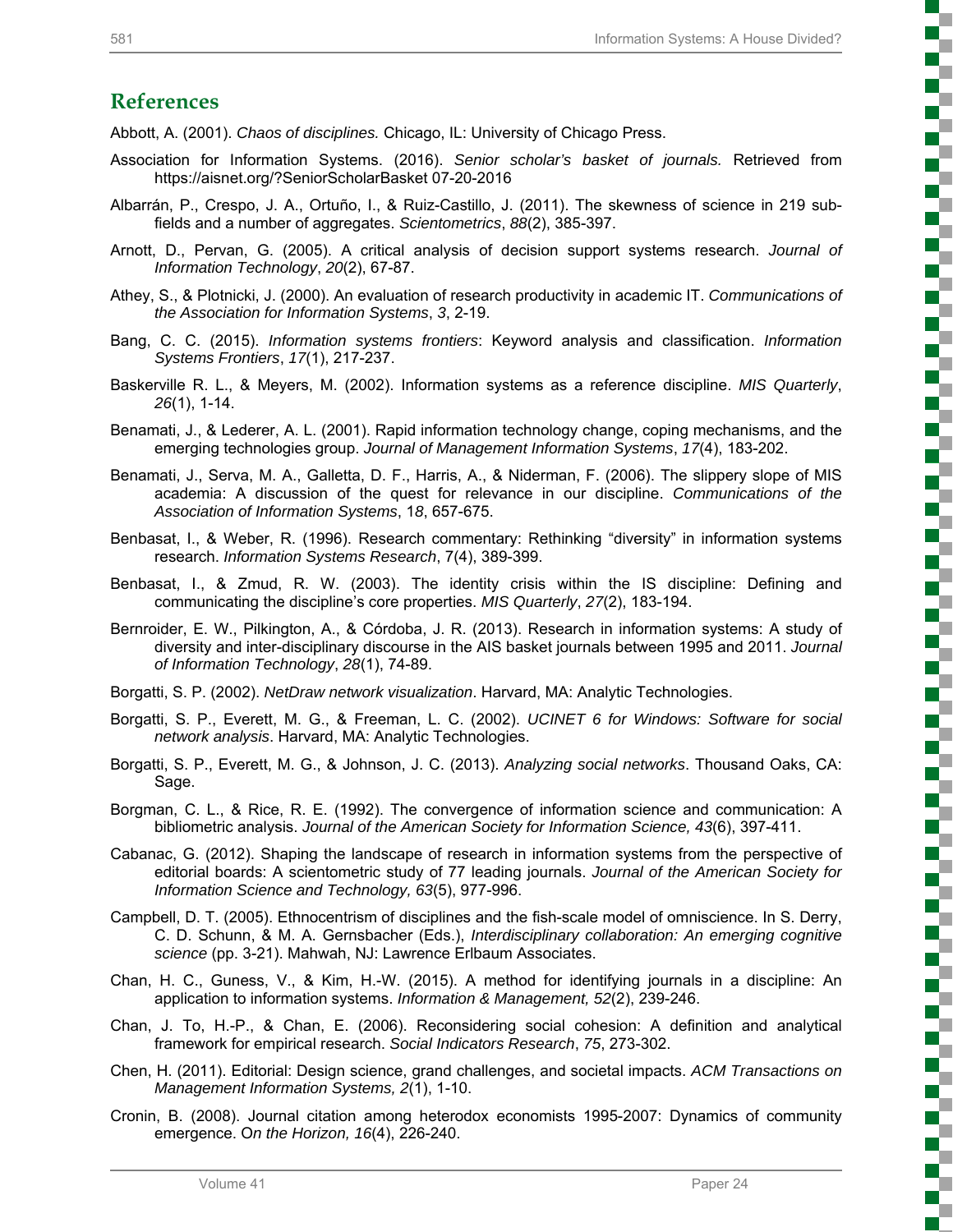- Cronin, B., & Meho, L. I. (2008). The shifting balance of intellectual trade in information studies. *Journal of the American Society for Information Science and Technology, 59*(4), 551-564.
- Dean, D. L., Lowry, P. B., & Humpherys, S. (2011). Profiling the research productivity of tenured Information Systems faculty at U.S. institutions. *MIS Quarterly, 35*(1), 1-15.
- Dennis, A. R., Valacich, J. S., Fuller, M. A., & Schneider, C. (2006). Research standards for promotion and tenure in Information Systems. *MIS Quarterly, 30*(1), 1-12.
- Dogan, M. (1997). The new social sciences: Cracks in the disciplinary walls. *International Journal of Social Science, 49*(153), 429-443.
- Eisend, M. (2011). Is VHB-JOURQUAL2 a good measure of scientific quality? Assessing the validity of the major business journal ranking in German-speaking countries. *Business Research, 4*(2), 241-274.
- Ellis, D., Allen, D., & Wilson, T. (1999). Information science and information systems: Conjunct subjects disjunct disciplines. *Journal of the American Society for Information Science, 50*(12), 1095-1107.
- Euske, K. J., Hesford, J. W., & Malina, M. A. (2011). A social network analysis of the literature on management control. *Journal of Management Accounting Research, 23*(1), 259-283.
- Fischer, A. R. H., Tobi, H., & Ronteltap, A. (2011). When natural met social: A review of collaboration between the natural and social sciences. *Interdisciplinary Science Reviews, 36*(4), 341-358.
- Franceschet, M. (2012). The large-scale structure of journal citation networks. *Journal of the American Society for Information Science and Technology, 63*(4), 837-842.
- Freeman, L. C. (2011). The development of social network analysis—with an emphasis on recent events. In J. Scott & P. J. Carrington (Eds.), *The SAGE handbook of social network analysis* (pp. 26-39). Thousand Oaks, CA: Sage.
- Friedkin, N. E. (2004). Social cohesion. *Annual Review of Sociology*, *30*(2), 409-425.
- Gallivan, M. J., & Benbunan-Fich, R. (2007). Analyzing IS research productivity: An inclusive approach to global IS scholarship. *European Journal of Information Systems*, *16*(1), 36-53.
- Garand, J. C. (2005). Integration and fragmentation in political science: Exploring patterns of scholarly communication in a divided discipline. *Political Science and Politics*, *67*(4), 979-1005.
- Giannakis, M. (2012). The intellectual structure of the supply chain management discipline: A citation and social network analysis. *Journal of Enterprise Information Management, 25*(2), 136-169.
- Glover, F. (1989). Tabu search—part I. *ORSA Journal on Computing*, *1*(3), 190-206.
- Hanneman, R. A., & Riddle, M. (2005). *Introduction to social network methods*. Retrieved from http://faculty.ucr.edu/~hanneman/nettext/
- Harris, C., & Wise, M. (1998). Grassroots sociology and the future of the discipline. *The American Sociologist, 29*(4), 29-47.
- Hirschheim, R., & Klein, H. K. (2012). A glorious and not-so-short history of the information systems field. *Journal of the Association for Information Systems, 13*, 188-235.
- Jacobs, J. A., & Frickel, S. (2009). Interdisciplinarity: A critical assessment. *Annual Review of Sociology, 35*, 43-65.
- Karuga, G. G., Lowry, P. B., & Richardson, V. J. (2007). Assessing the impact of premier information systems research over time. *Communications of the Association for Information Systems*, *19*, 115- 131.
- Kozar, K. A., Larsen, K. R. T., & Straub, D. (2006). Leveling the playing field: A comparative analysis of business school journal productivity. *Communications of the Association for Information Systems*, *17*, 524-538.
- Krackhardt, D. (1999). The ties that torture: Simmelian tie analysis in organization. *Research in the Sociology of Organizations*, *16*, 183-210.
- Krackhardt, D. (1998). Simmelian tie: Super strong and sticky. In R. M. Kramer & M. A. Neale (Eds.), *Power and influence in organizations* (pp. 21-28). Thousand Oaks, CA: Sage.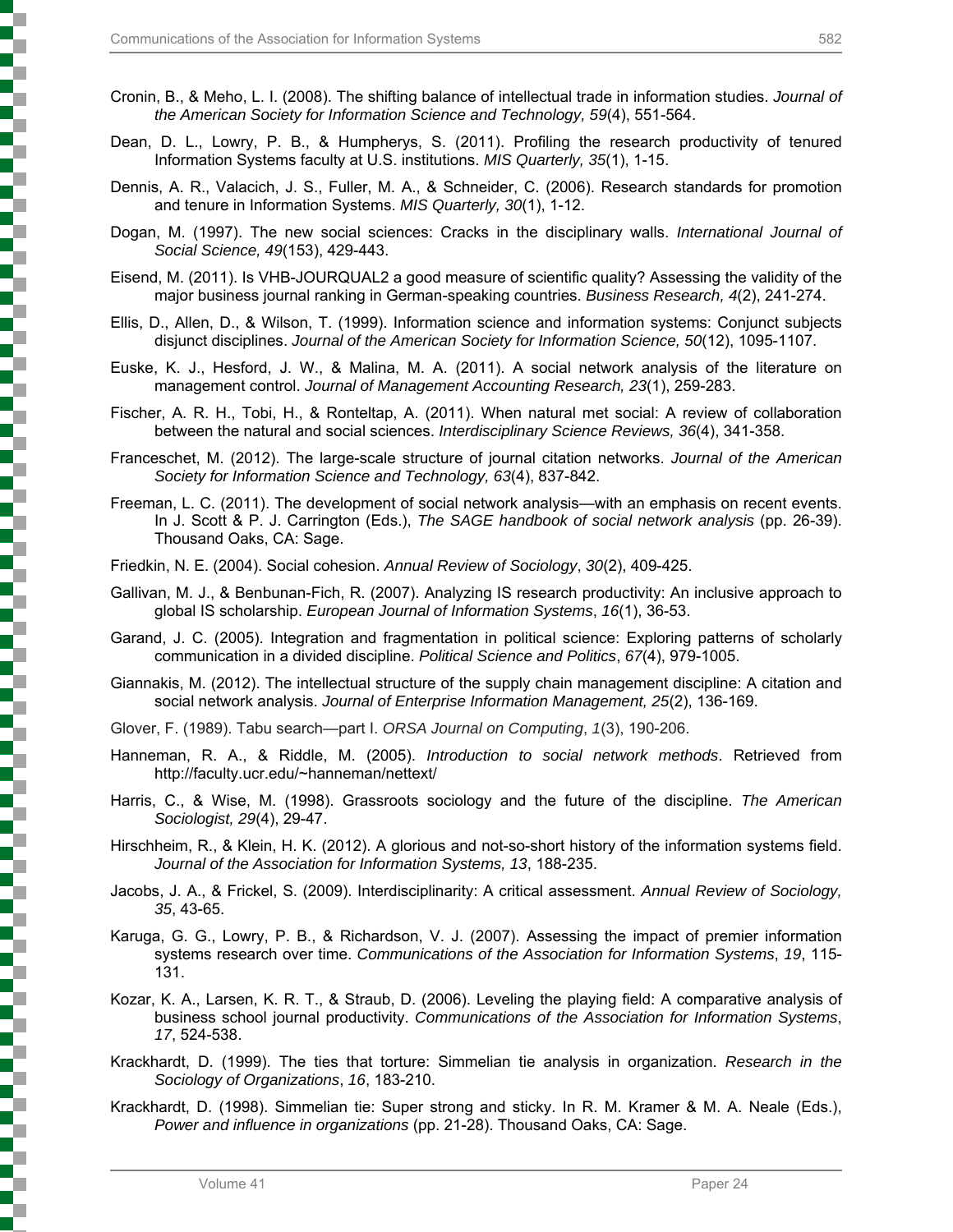c

L

į

r 2

į

2

Ş

T

į

is<br>See See

ì

- Krackhardt, D. & Kilduff, M. (2002). Structure, culture, and Simmelian ties in entrepreneurial firms. *Social Networks*, *24*(3), 279-290.
- Lariviere, V., Archambault, E., Gingras, Y., & Vignola-Gagne, E. (2006). The place of serials in referencing practices: Comparing natural sciences and engineering with social sciences and humanities. *Journal of the American Society for Information Science and Technology, 57*(8), 997-1004.
- Leahey, E., & Reikowsky, R. C. (2008). Research specialization and collaboration patterns in sociology. *Social Studies of Science, 38*(3), 425-440.
- Leitner, M., & Rinderle-Ma, S. (2014). A systematic review on security in process-aware Information Systems: Constitution, challenges, and future directions. *Information and Software Technology, 56*(3), 273-293.
- Leydesdorff, L. (2007). Betweenness centrality as an indicator of the interdisciplinarity of scientific journals. *Journal of the American Society for Information Science and Technology, 58*(9), 1303- 1319.
- Lim, S., Saldanha, T. J., Malladi, S., & Melville, N. P. (2013). Theories used in information systems research: Insights from complex network analysis. *Journal of Information Technology Theory and Application*, *14*(2).
- Liu, F., & Myers, M. D. (2011). An analysis of the AIS basket of top journals, *Journal of Systems and Information Technology* ,*13*(1), 5-24.
- Lowry, P. B., Karuga, G. G., & Richardson, V. J. (2007). Assessing leading institutions, faculty, and articles in premier Information Systems research journals. *Communications of the Association for Information Systems*, *20*, 142-203.
- Lowry, P. B., Moody, G. D., Gaskin, J., Galletta, D. F., Humpherys, S. L., Barlow, J. B., & Wilson, D. W. (2013). Evaluating journal quality and the Association for Information Systems Senior Scholars' journal basket via bibliometric measures: Do expert journal assessments add value? *MIS Quarterly,* 3*7*(4), 993-1012.
- Lyytinen, K., & King, J. L. (2004). Nothing at the center? Academic legitimacy in the information systems field. *Journal of the Association for Information Systems, 5*(6), 220-245.
- MacInnins, D. J., & Folkes, V. S. (2010). The disciplinary status of consumer behavior: A sociology of science perspective on key controversies. *Journal of Consumer Research*, *36*(6), 899-914.
- Melero, E., & Palomeras, N. (2015). The *renaissance man* is not dead! The role of generalists in teams of inventors. *Research Policy, 44*(1), 154-167.
- Mingers, J. (2004). Paradigm wars: Ceasefire announced—who will set up the new administration? *Journal of Information Technology, 19*(3), 165-171.
- Mingers, J., & Harzing, A.-W. (2007). Ranking journals in business and management: A statistical analysis of the Harzing data set. *European Journal of Information Systems*, *16*(4), 303-316.
- Mingers, J., & Leydesdorff, L. (2015). Identifying research fields within business and management: A journal cross-citation analysis. *Journal of the Operational Research Society, 66*(8), 1370-1384.
- Mingers, J., & Willmott, H. (2013). Taylorizing business school research: On the "one best way" performative effects of journal ranking lists. *Human Relations*, *66*(8), 1051-1073.
- Mizruchi, M. S. (1990). Cohesion, structural equivalence, and similarity of behavior: An approach to the study of corporate political power. *Sociological Theory*, *8*, 16-32.
- Moody, J. (2004). The structure of a social science collaboration network: Disciplinary cohesion from 1963 to 1999. *American Sociological Review, 69*(2), 213-238.
- Moody, J., & White, D. R. (2003). Structural cohesion and embeddedness: A hierarchical concept of social groups. *American Sociological Review, 68*(1), 103-127.
- Mylonopoulos, N. A., & Theoharakis, V. (2001). Global perceptions of IS journals. *Communications of the ACM, 44*(9), 29-33.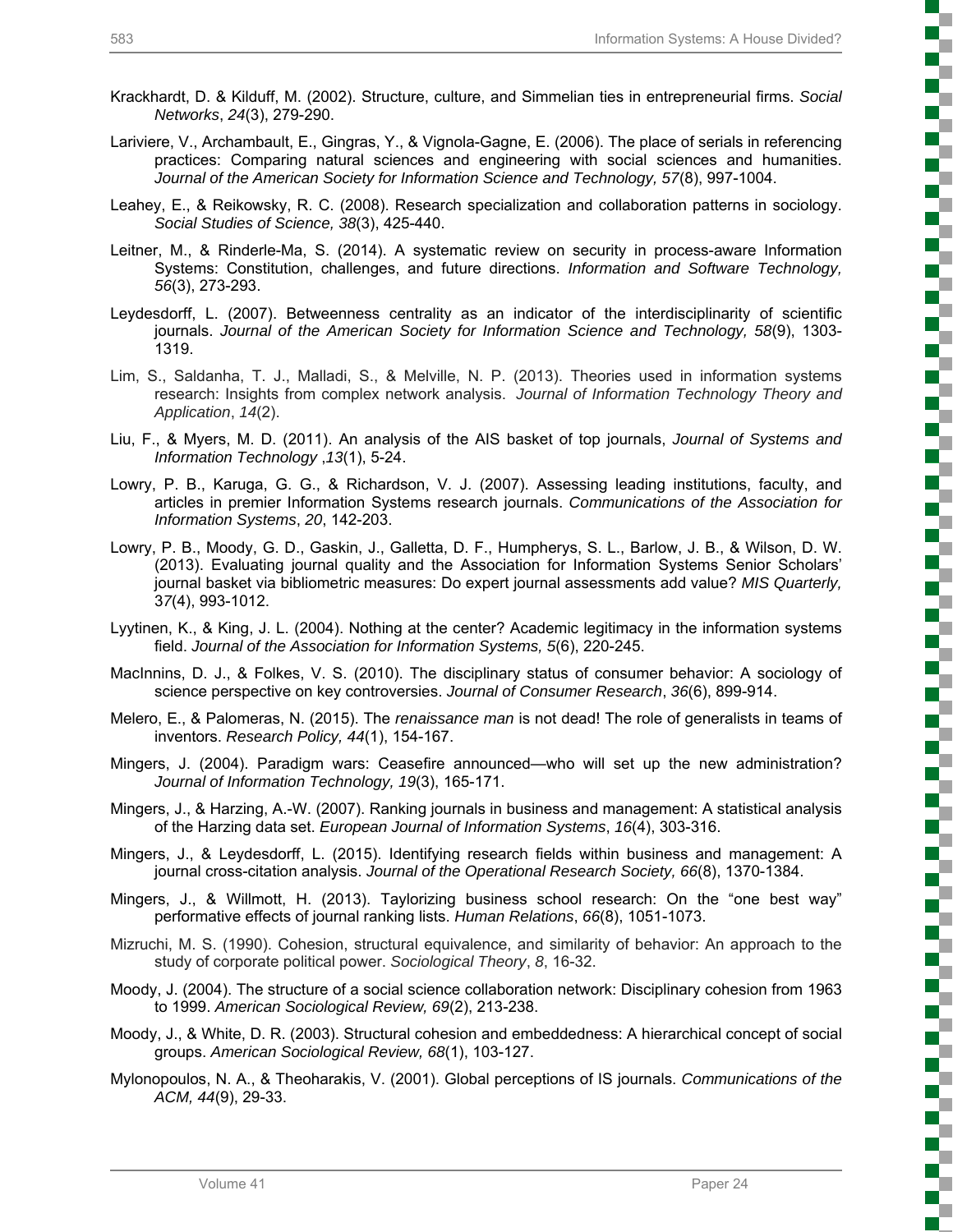- Oh, W., Choi, J. N., & Kim, K. (2005). Coauthorship dynamics and knowledge capital: The patterns of cross-disciplinary collaboration in information systems research. *Journal of Management Information Systems*, *22*(3), 266-292.
- Palvia, P., Palvia, S., & Baqir, M. (2009). Journal self-cation IV: Citation analysis of journals—separating facts from fiction. *Communications of the Association of Information Systems*, *25*, 33-40.
- Pfeffer, J., & Fong, C. T. (2002). The end of business schools? Less success than meets the eye. *Academy of Management Learning & Education, 1*(1), 78-95.
- Pierce, S. J. (1999). Boundary crossing in research literatures as a means of interdisciplinary information transfer. *Journal of the American Society for Information Science, 50*(3), 271-279.
- Polites, G. L., & Watson, R. T. (2008). The centrality and prestige of CACM. *Communications of the ACM*, *51*(1), 95-100.
- Pratt, J. A., Hauser, K., & Sugimoto, C. R. (2012). Cross-disciplinary communities or knowledge islands: Examining business disciplines. *Journal of Computer Information Systems, 53*(2), 9-21.
- Raasch, C., Lee, V., Spaeth, S., & Herstatt, C. (2013). The rise and fall of interdisciplinary research: The case of open source innovation. *Research Policy, 42*(5), 1138-1151.
- Rafols, I., Leydesdorff, L., O'Hare, A., Nightingale, P., & Stirling, A. (2012). How journal rankings can suppress interdisciplinary research: A comparison between innovation studies and business and management. *Research Policy, 41*(7), 1262-1282.
- Rayward, W. B. (2004). Scientific and technological Information Systems in their many contexts: The imperatives, clarifications, and inevitability of historical study. In W. B. Rayward & M. E. Bowden (Eds.), *Proceedings of the Conference on The history and Heritage of Scientific and Technological Information Systems* (pp*.* 1-11). Medford, NJ: Information Today.
- Seglen, P. O. (1992). The skewness of science. *Journal of the American Society for Information Science*, *43*(9), 628.
- Simmel, G. (1950). *The sociology of George Simmel* (K. H. Wolff, Ed.). Glencoe, IL: Free Press.
- Taylor, H., Dillon, S., & Van Wingen, M. (2010). Focus and diversity in information systems research: Meeting the dual demands of a healthy applied discipline. *MIS Quarterly, 34*(4), 647-667.
- Templeton, G. F., Lewis, B. R., & Luo, X. (2007). Author affiliation index: Response to Ferratt et al. *Communications of the Association of Information Systems*, *19*, 710-724.
- Topi, H., Valacich, J. S., Wright, R., Kaiser, K., Nunamaker, J. F., Jr., Sipior, J. C., & de Vreede, G. J. (2010). IS 2010: Curriculum guidelines for undergraduate degree programs in information systems. *Communications of the Association for Information Systems, 26,* 359-428.
- Tortoriello, M., & Krackhardt, D. (2010). Activating cross-boundary knowledge: The role of Simmelian ties in the generation of innovations. *Academy of Management Journal*, *53*(1), 167-181.
- Trist, E. (1981). *The evolution of socio-technical systems: A conceptual framework and an action research program.* Toronto, Canada: Ontario Quality of Working Life Centre.
- Van Fleet, D. D., McWilliams, A., & Siegel, D. S. (2000). A theoretical and empirical analysis of journal rankings: The case of formal lists. *Journal of Management*, *26*(5), 839-861.
- Vitari, C., Humbert, M., & Rennard, J.-P. (2012). Les spécificités de la communauté francophone d'enseignant-chercheurs en Système d'information en termes de prestige des revues et de publications. *Systèmes d'Information et Management*, *17*(4), 69-95.
- Walsham, G. (2012). Are we making a better world with ICTs? Reflections on a future agenda for the IS field. *Journal of Information Technology, 27*(2), 87-93.
- Wasserman, S., & Faust, K. (1994). *Social network analysis: Methods and applications*. New York, NY: Cambridge University Press.
- Watson, K., & Montabon, F. (2014). A ranking of supply chain management journals based on departmental lists. *International Journal of Production Research*, *52*(14), 4364-5377.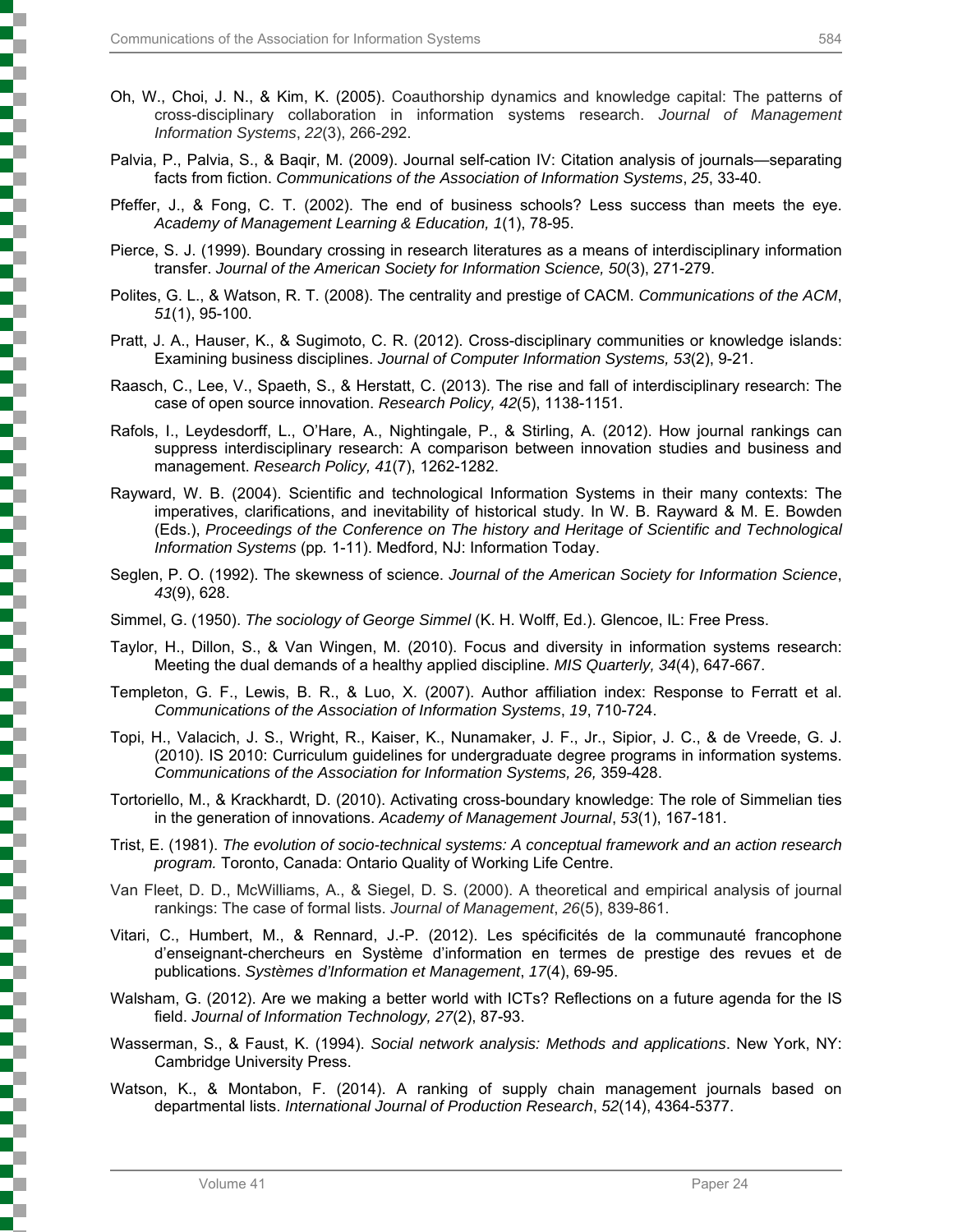- Yegros, A., D'Este, P., & Rafos, I. (2013). *Does interdisciplinary research lead to higher citation impact? The different effect of proximal and distal interdisciplinarity.* Paper presented at the 35th DRUID Celebration Conference, Barcelona, Spain.
- Zammuto, R. F., Griffith, T. L., Majchrzak, A., Dougherty, D. J., & Faraj, S. (2007). Information technology and the changing fabric of organization. *Organization Science*, *18*(5), 749-762.
- Zhao, J. L., Tanniru, M., & Zhang, L.-J. (2007). Services computing as the foundation of enterprise agility: Overview of recent advances and introduction to the special issue. *Information Systems Frontiers*, *9*(1), 1-8.
- Zhu, B., & Watts, S. A. (2010). Visualization of network concepts: The impact of working memory and capacity differences. *Information Systems Research, 21*(2), 327-344.
- Zhu, Y., & Yan, E. (2015). Dynamic subfield analysis of disciplines: An examination of the trading impact and knowledge diffusion patterns of computer science. *Scientometrics, 104*(1), 335-359.